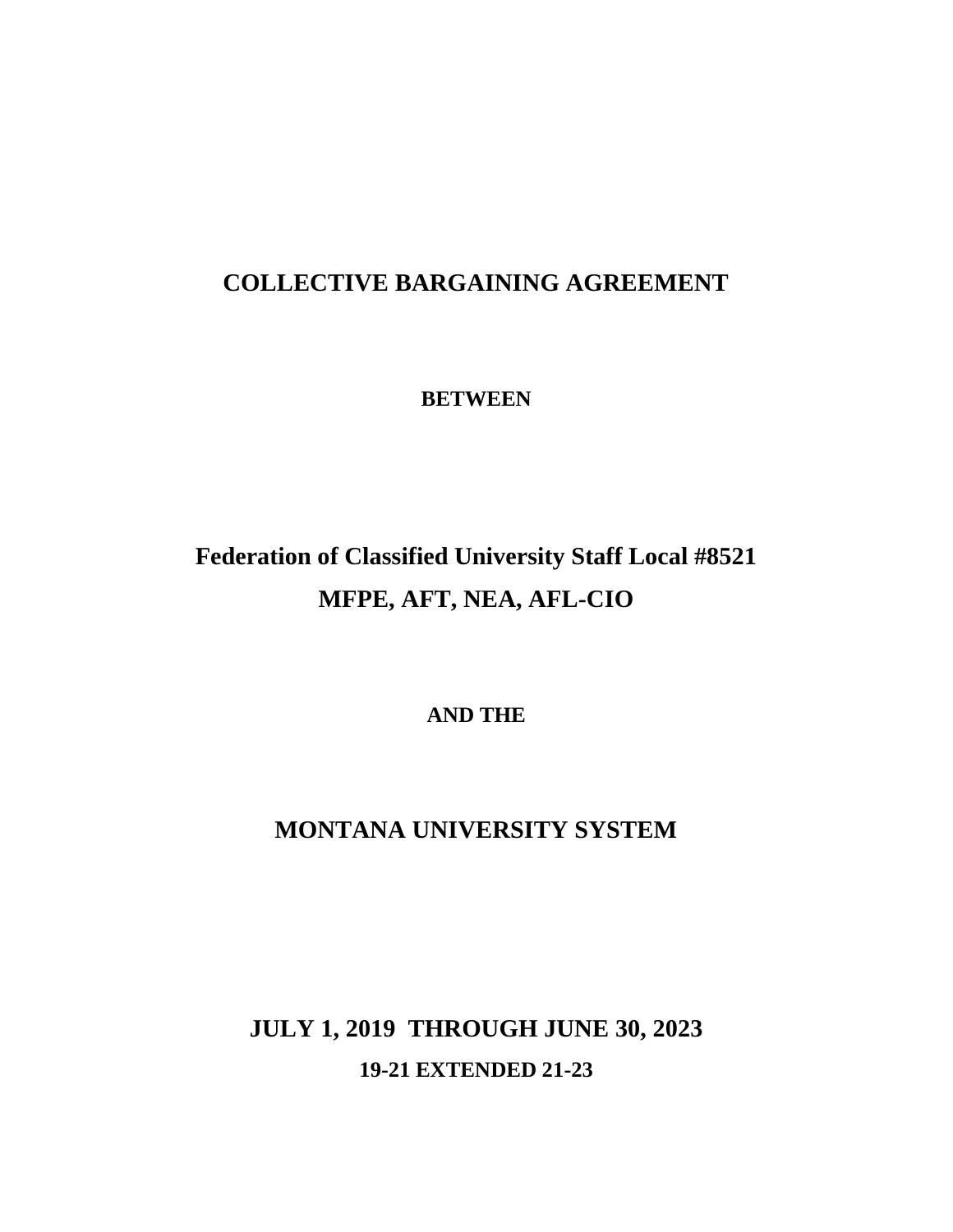## **TABLE OF CONTENTS**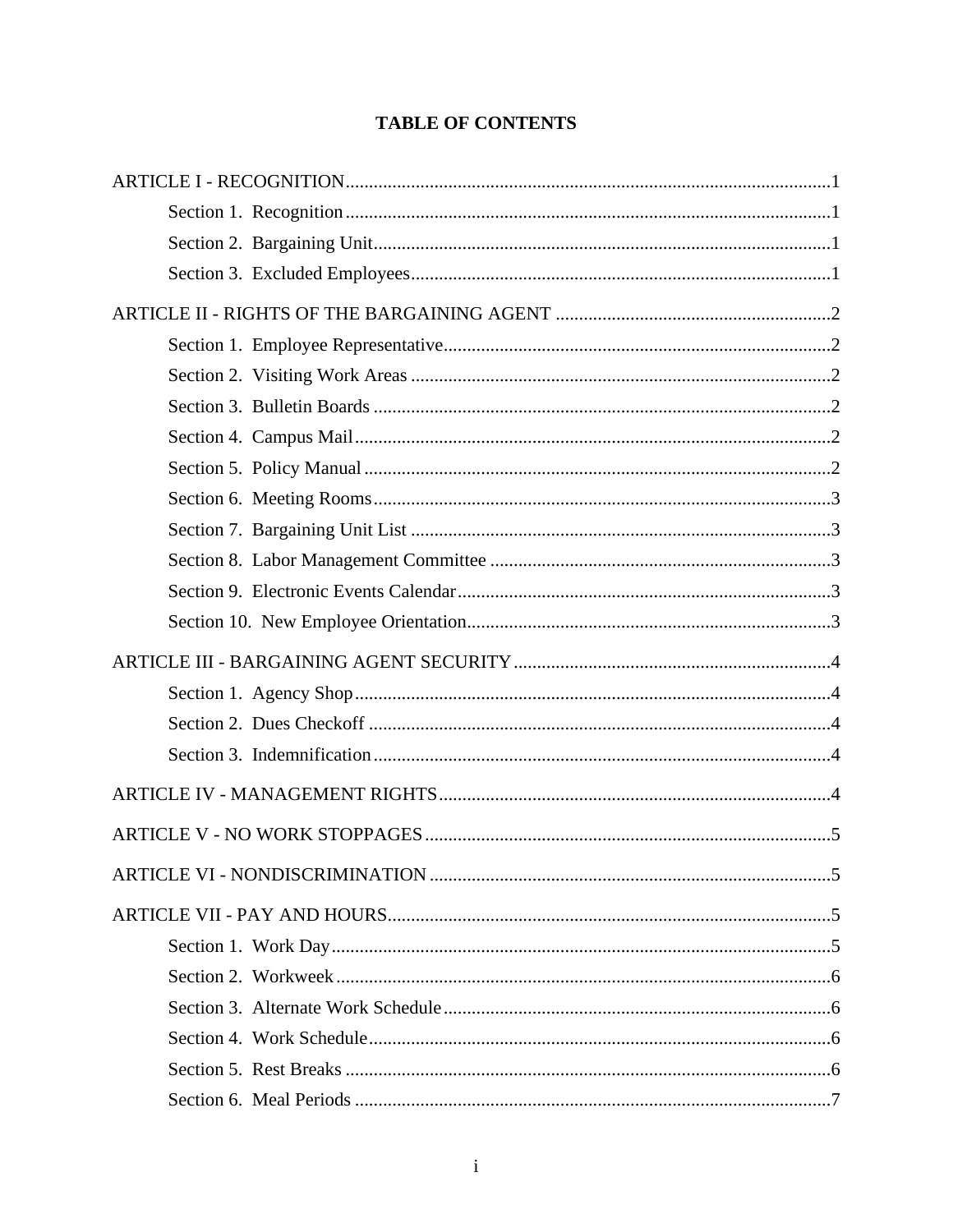| Section 18. Compensatory Time Option for Nonexempt Employees11 |  |
|----------------------------------------------------------------|--|
|                                                                |  |
|                                                                |  |
|                                                                |  |
|                                                                |  |
|                                                                |  |
|                                                                |  |
|                                                                |  |
|                                                                |  |
|                                                                |  |
|                                                                |  |
|                                                                |  |
|                                                                |  |
|                                                                |  |
|                                                                |  |
|                                                                |  |
|                                                                |  |
|                                                                |  |
|                                                                |  |
|                                                                |  |
|                                                                |  |
|                                                                |  |
|                                                                |  |
|                                                                |  |
|                                                                |  |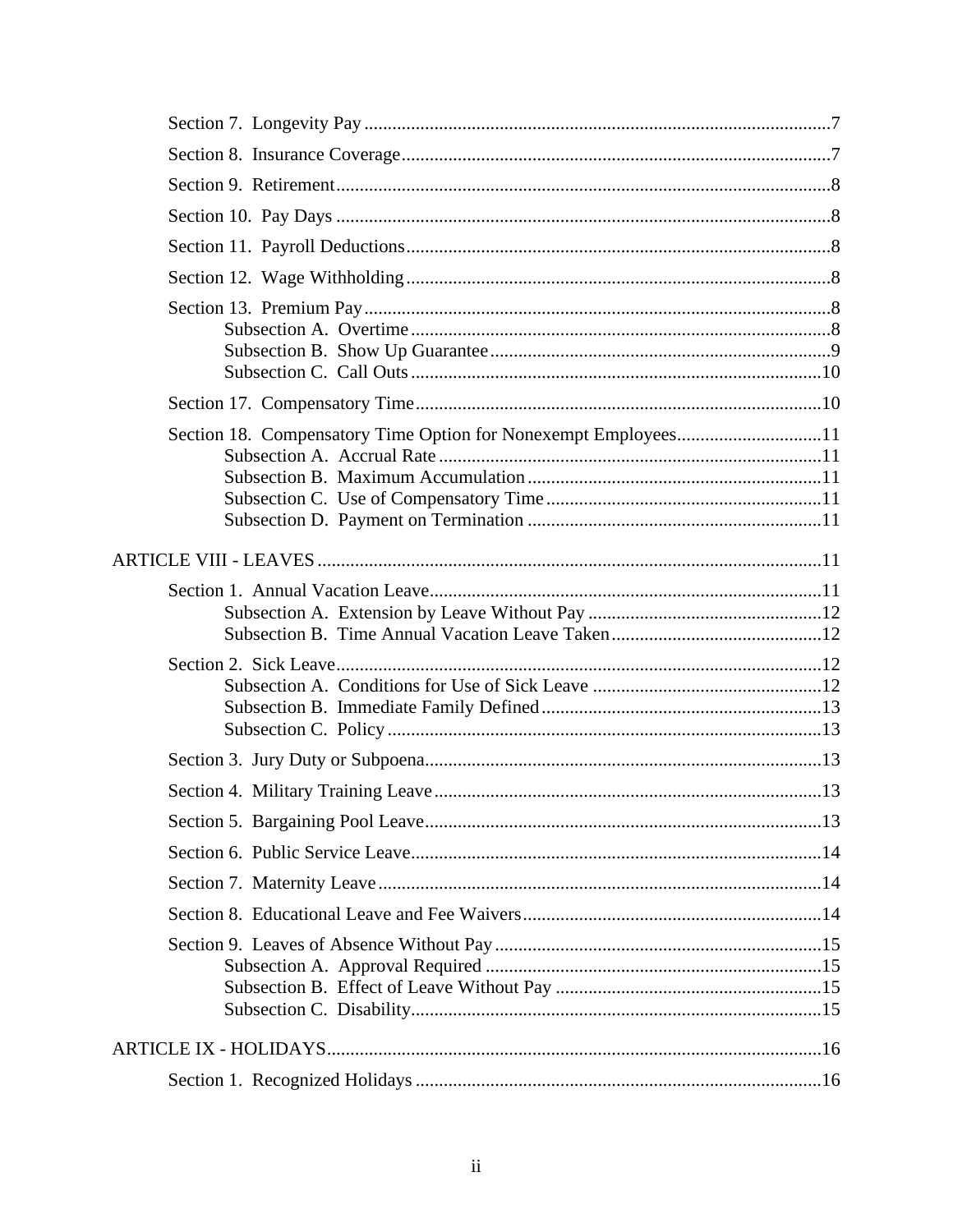| ARTICLE X - PROBATION, PROGRESSIVE DISCIPLINE, AND DISCHARGE 18 |  |
|-----------------------------------------------------------------|--|
|                                                                 |  |
|                                                                 |  |
|                                                                 |  |
|                                                                 |  |
|                                                                 |  |
|                                                                 |  |
|                                                                 |  |
|                                                                 |  |
|                                                                 |  |
|                                                                 |  |
|                                                                 |  |
|                                                                 |  |
|                                                                 |  |
|                                                                 |  |
|                                                                 |  |
|                                                                 |  |
|                                                                 |  |
|                                                                 |  |
|                                                                 |  |
|                                                                 |  |
|                                                                 |  |
|                                                                 |  |
|                                                                 |  |
|                                                                 |  |
|                                                                 |  |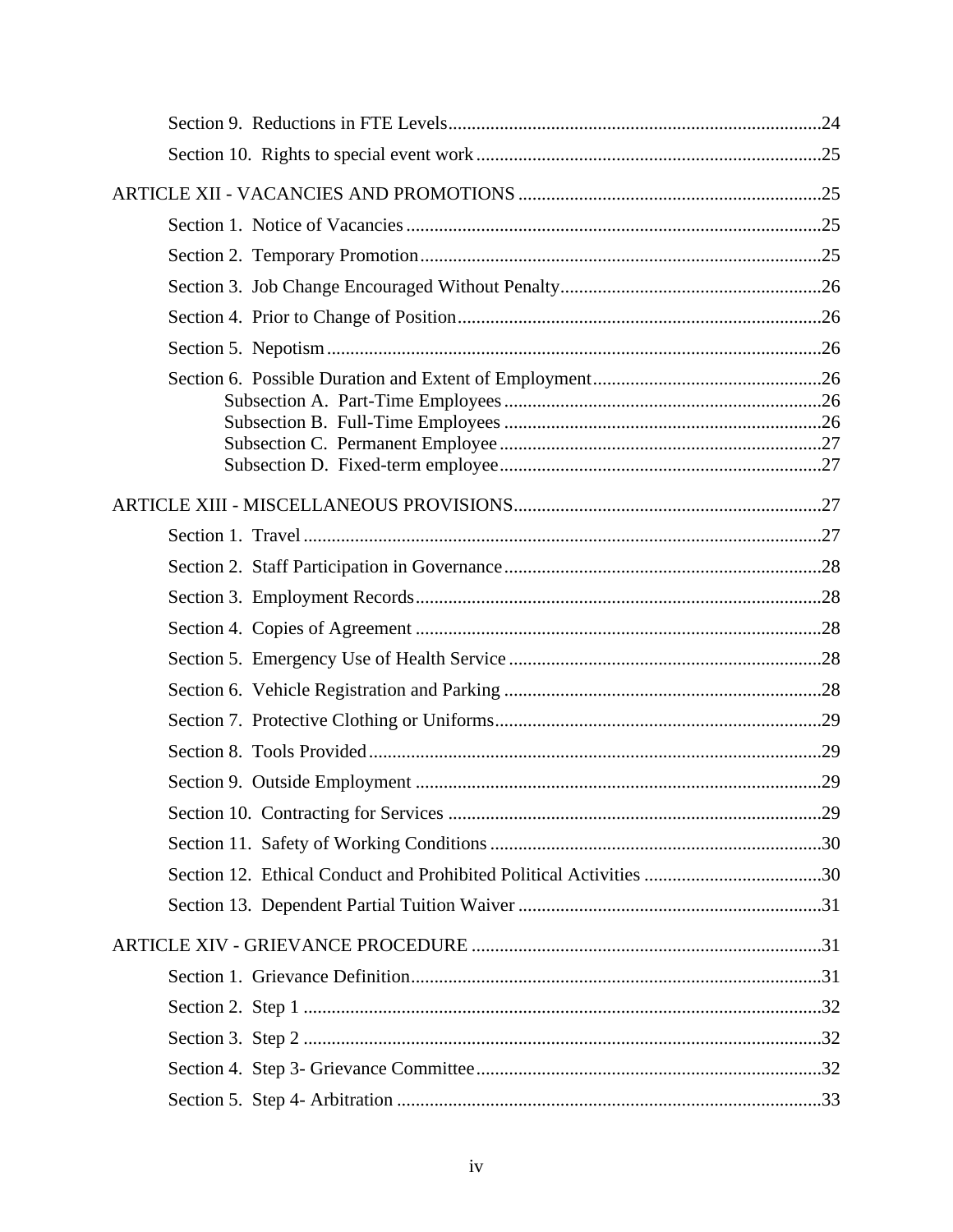| ADDENDUM C - FOR THE UNIVERSITY OF MONTANA-MISSOULA 42 |  |
|--------------------------------------------------------|--|
|                                                        |  |
|                                                        |  |
|                                                        |  |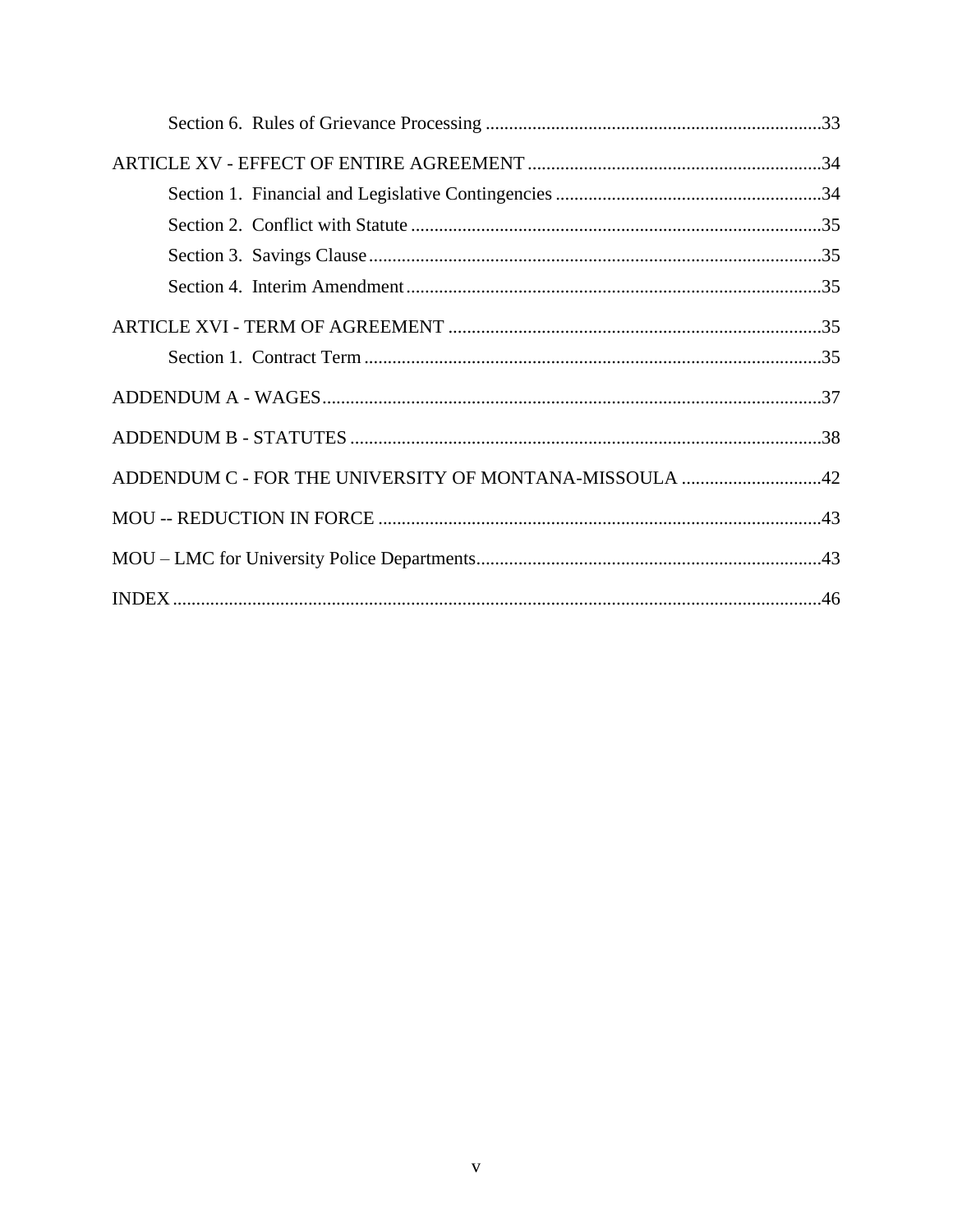## **ARTICLE I - RECOGNITION**

#### <span id="page-6-1"></span><span id="page-6-0"></span>**Section 1. Recognition**

The Montana University System, hereinafter referred to as the employer, recognizes the Federation of Classified University Staff Local #8521 – Montana Federation of Public Employees, hereinafter referred to as the bargaining agent, as the sole and exclusive representative of all employees in the bargaining unit for purposes of bargaining with the employer and representing the interests of employees consistent with the terms of this agreement. The term employee as it is used in this agreement shall mean an employee in the bargaining unit.

## <span id="page-6-2"></span>**Section 2. Bargaining Unit**

The bargaining unit shall include persons employed by the employer at The University of Montana-Missoula, Montana State University-Bozeman, Montana State University-Billings, Montana Tech of The University of Montana, The University of Montana Western and the MUS Two-Year Colleges in positions and job titles within the bargaining unit as defined and certified by the Board of Personnel Appeals and/or as mutually agreed to by the parties.

## <span id="page-6-3"></span>**Section 3. Excluded Employees**

Confidential, supervisory and managerial employees are excluded from the bargaining unit. Temporary and fixed-term employees are excluded from the bargaining unit except that temporary and fixed-term employees who work an average of twenty (20) hours or more a week in positions and classifications similar to those in the bargaining unit in excess of four (4) consecutive months shall be included in the bargaining unit. Part-time employees who are scheduled for less than an average of twenty (20) hours per week are excluded from the bargaining unit.

Students shall not be hired into any position which would result in the displacement of an employed worker. This means that whenever an employee has been laid off, the number of hours of student employment in the laid off employee's department may not be increased in order to cover some or all of the laid off employee's duties for the duration of the layoff. A student may be regarded as a "student employee" only so long as the employment of the student is not in a bargaining unit position. Any student who is employed in a bargaining unit position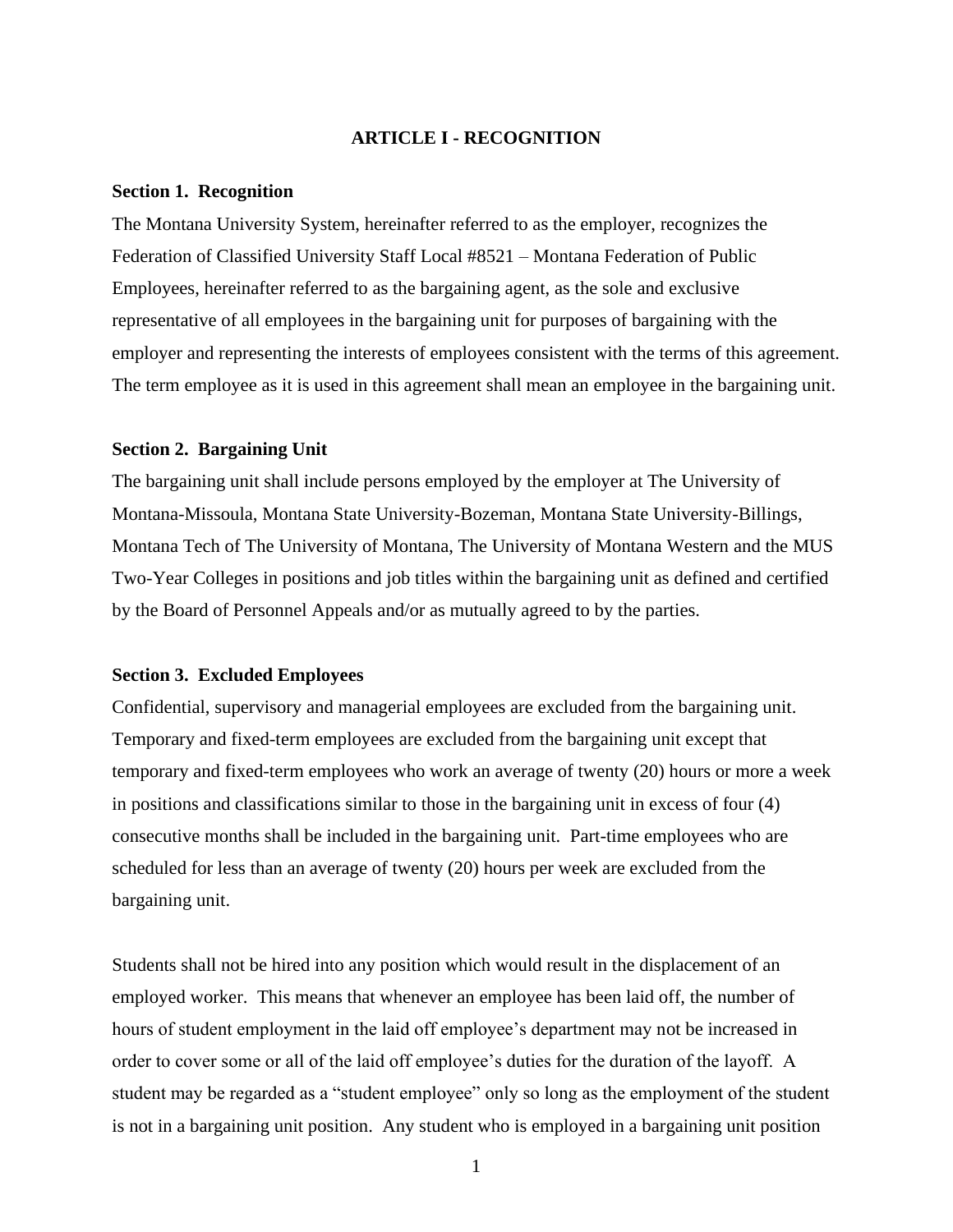shall be regarded as an employee rather than as a student regardless of the number of courses or credits for which registered.

## **ARTICLE II - RIGHTS OF THE BARGAINING AGENT**

## <span id="page-7-1"></span><span id="page-7-0"></span>**Section 1. Employee Representative**

The bargaining agent shall have the right to appoint employee representatives for each covered campus who shall be recognized by the employer as having authority to report irregularities in interpretation or application of this agreement to the bargaining agent and to assist the staff of the bargaining agent in the adjustment of grievances. The name(s) of the employee representative(s) at each campus shall be forwarded in writing to the appropriate campus representative. Said representatives shall not be discriminated against for discharging duties assigned by the bargaining agent, it being understood that performance of such duties shall not materially interfere with the performance of the employee's normal duties.

## <span id="page-7-2"></span>**Section 2. Visiting Work Areas**

The authorized representative(s) of the bargaining agent shall have access to the job during working hours for official business. Any such visit may not disrupt work in progress. Employees visiting work areas will be clearly identified as authorized representatives of the union.

## <span id="page-7-3"></span>**Section 3. Bulletin Boards**

The bargaining agent shall have the right to use specified bulletin boards and regular posting areas for posting of official business notices. Political material may not be posted that reflects the endorsement of a specific candidate or political party for national, state, or local office.

#### <span id="page-7-4"></span>**Section 4. Campus Mail**

The bargaining agent or designee shall have the right to use campus mail and campus e-mail for the transmittal of association newsletters, meeting notices and other membership information.

## <span id="page-7-5"></span>**Section 5. Policy Manual**

The bargaining agent and authorized chapter representative shall be furnished, upon request, a current copy of any official policy of the employer relating to the terms or conditions of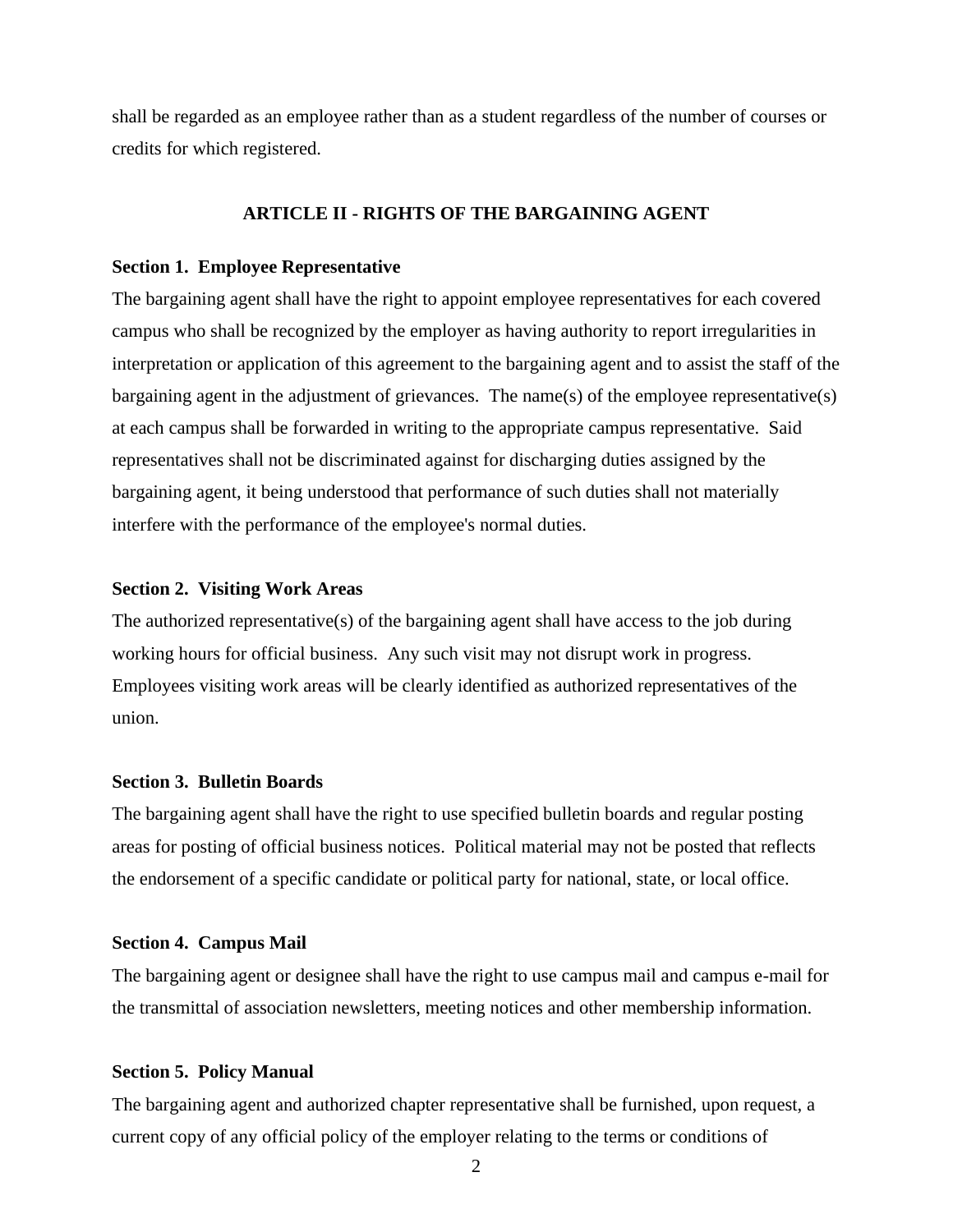employment of employees in the bargaining unit.

## <span id="page-8-0"></span>**Section 6. Meeting Rooms**

When available, and upon receipt of adequate notice and request, the employer shall provide meeting room space for bargaining agent meetings with bargaining unit personnel and invited guests in accordance with campus regulations.

## <span id="page-8-1"></span>**Section 7. Bargaining Unit List**

The employer shall furnish the bargaining agent and authorized chapter representative with a monthly list of the names of newly-hired and terminated employees and temporary employees who are scheduled for an average of twenty (20) or more hours per week and have worked in excess of four (4) consecutive months.

## <span id="page-8-2"></span>**Section 8. Labor Management Committee**

In order to facilitate communication and resolve issues of mutual interest, it is agreed that Labor Management Committees shall be established with participation of representatives of the Montana University System and the Montana Federation of Public Employees. Representatives of both parties shall determine Labor Management Committee training needs, appropriateness of Labor Committees per campus, membership, bylaws, meeting dates and agendas. The labor management committee shall schedule dates to meet within one (1) month of ratification of the tentative agreement.

## <span id="page-8-3"></span>**Section 9. Electronic Events Calendar**

Where available, the bargaining agent and authorized chapter representative shall have the right to use campus specified electronic events calendar for posting of official business meeting notices. All postings shall be for meetings held on campus and shall be in accordance with campus policies and procedures. Notice content shall be limited to meeting date, time and location. Political material may not be posted that reflects the endorsement of a specific candidate or political party for national, state, or local office.

## <span id="page-8-4"></span>**Section 10. New Employee Orientation**

During the course of new employee orientation or onboarding, FOCUS-MFPE shall have access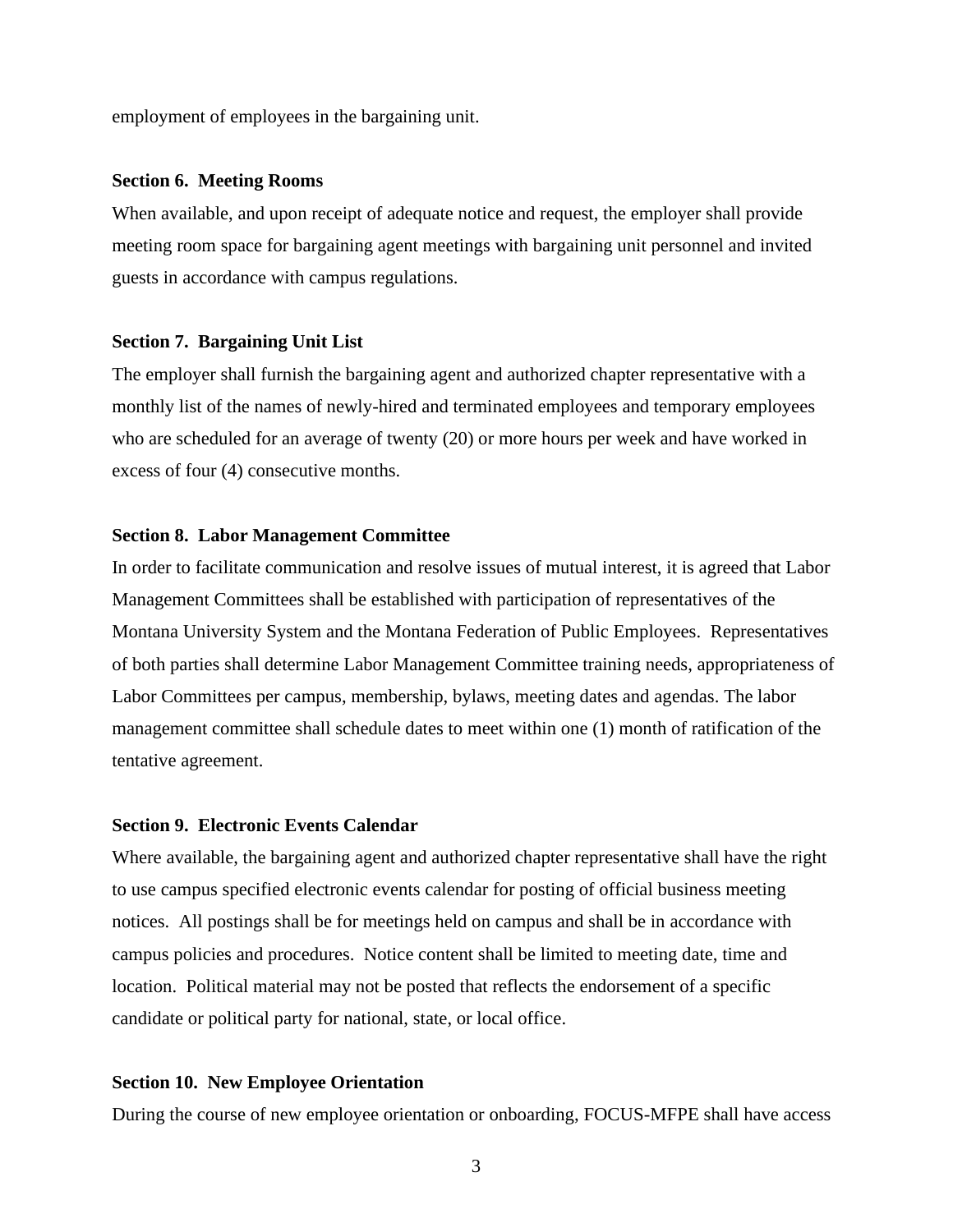to newly hired bargaining unit members in order to distribute FOCUS-MFPE's application for membership. Local representatives of FOCUS-MFPE and management shall coordinate on such orientations or onboarding sessions.

## **ARTICLE III - BARGAINING AGENT SECURITY**

## <span id="page-9-1"></span><span id="page-9-0"></span>**Section 1. Agency Shop**

All present employees covered by this agreement, in regard to any representation fees toward the union's administration of this agreement, shall be afforded rights and responsibilities under current law that is in effect for representation fees during the term of this agreement.

## <span id="page-9-2"></span>**Section 2. Dues Checkoff**

The employer agrees, upon receipt of written authority from the employee, to deduct from the pay of the employee the monthly amount of dues, or service fee in lieu of dues, as certified by the appropriate officer of the bargaining agent. The aggregate deductions of all employees shall be remitted, together with an itemized statement, to the appropriate officer of the bargaining agent by the 15th of the succeeding month. (§ 39-31-203, Mont. Code Ann.)

## <span id="page-9-3"></span>**Section 3. Indemnification**

The bargaining agent will indemnify and hold the employer harmless against any and all liability including but not limited to such items as wages, damages, awards, court costs and attorney fees which may arise by reason of or result from the operation of this article.

## **ARTICLE IV - MANAGEMENT RIGHTS**

<span id="page-9-4"></span>The bargaining agent recognizes the prerogative of the employer, subject to the terms of this agreement, to operate and manage its affairs in all areas such as, but not limited to:

- 1) Directing employees.
- 2) Hiring, promoting, transferring, assigning and retaining employees.
- 3) Relieving employees from duties because of lack of work or funds or under conditions where continuation of such work would be inefficient or nonproductive.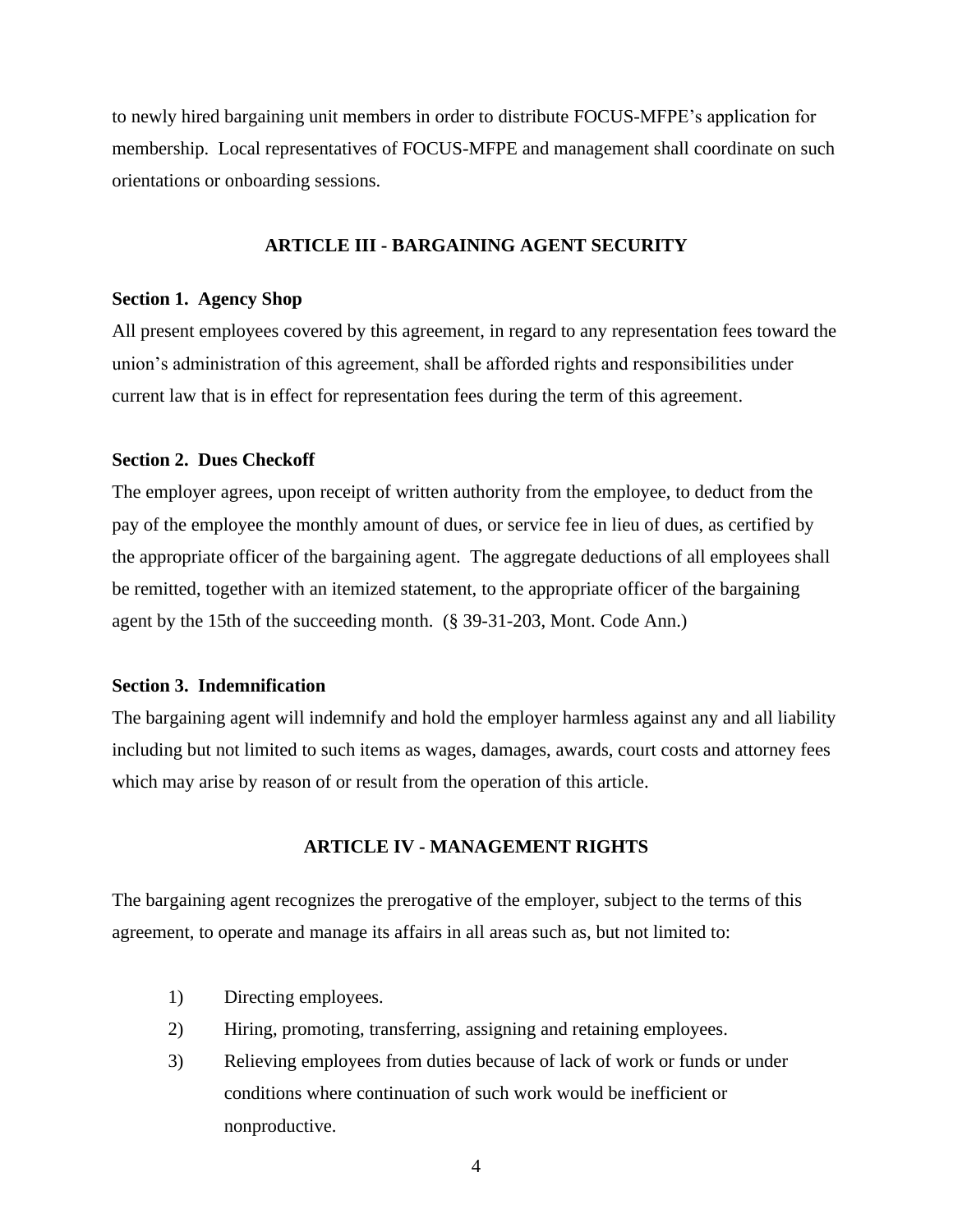- 4) Maintaining the efficiency of the employer's operations.
- 5) Determining the methods, means, job classification (title) and personnel by which the employer's operations are to be conducted.
- 6) Taking whatever actions may be necessary to carry out the missions of the employer in situations of emergency.
- 7) Establishing the methods and processes by which work is to be performed. (§ 39- 31-303, Mont. Code Ann.)

All rights and prerogatives of the employer which are not specifically relinquished in this agreement shall be retained by the employer.

## **ARTICLE V - NO WORK STOPPAGES**

<span id="page-10-0"></span>There shall be no strikes, slowdowns or other work stoppages on the part of the bargaining agent, and there shall be no lockouts by the employer during the term of this agreement, unless good faith bargaining has culminated in a bona fide mutual impasse on wages pursuant to § 39-31-307, Mont. Code Ann., or there has been legislative action denying funds for agreements on wages resulting from pre-budgetary negotiations.

## **ARTICLE VI - NONDISCRIMINATION**

<span id="page-10-1"></span>The employer and the bargaining agent agree that they will work cooperatively to assure that all employees have equal employment opportunities. There shall be no unlawful discrimination by either party on the basis of race, color, religion, creed, political ideas, sex, age, marital status, physical or mental disability, or national origin.

## **ARTICLE VII - PAY AND HOURS**

#### <span id="page-10-3"></span><span id="page-10-2"></span>**Section 1. Work Day**

The basic straight time scheduled work day shall be eight (8) consecutive hours, exclusive of lunch period, which is preceded and followed by at least eight (8) hours off for all employees except: (1) those engaged in agriculture and stock raising; and (2) temporary scheduling necessitated by exceptional circumstances.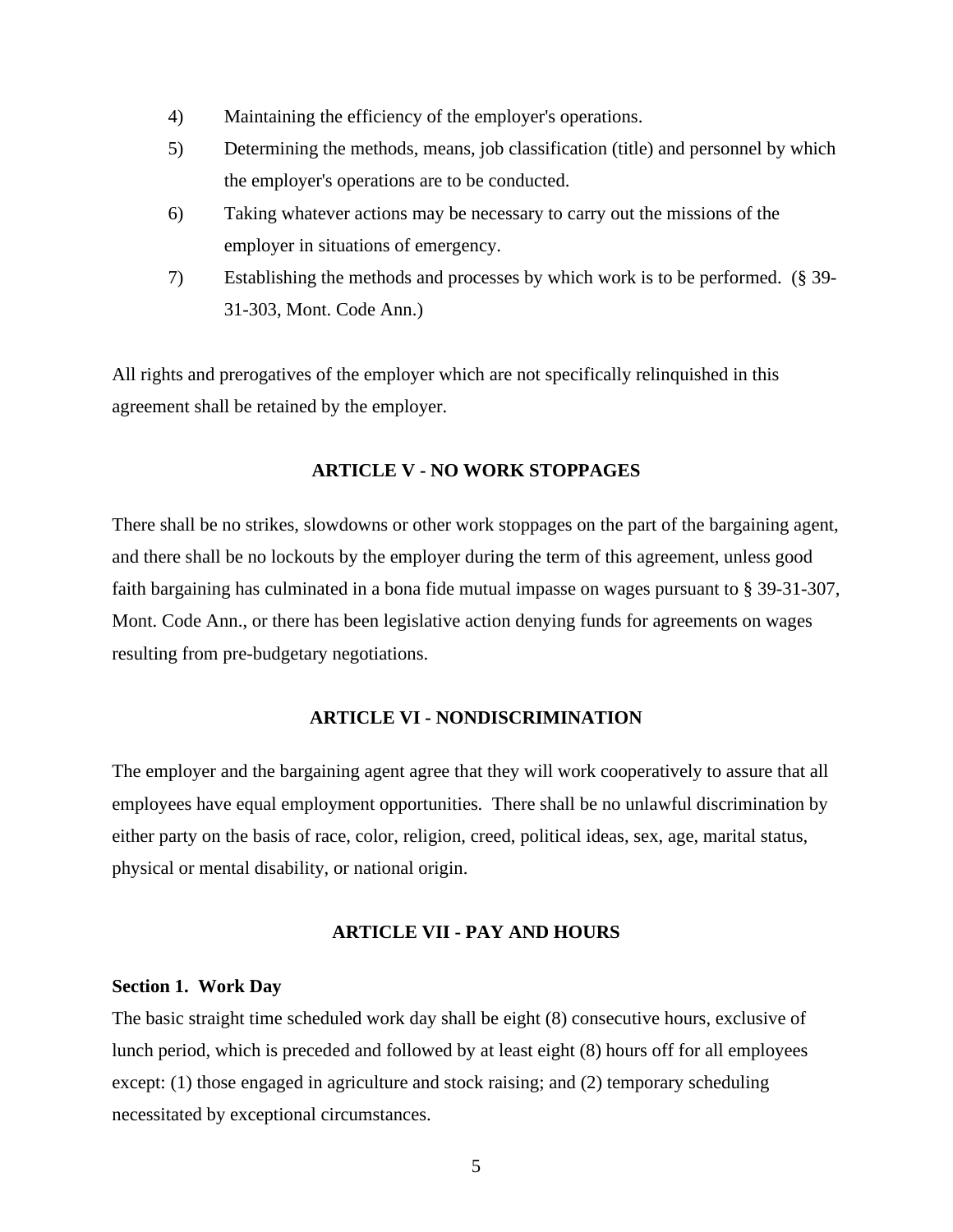## <span id="page-11-0"></span>**Section 2. Workweek**

Except for those engaged in agriculture or stock-raising, a regular workweek shall consist of forty (40) hours worked in five (5) consecutive days either preceded or followed by two (2) days off.

## <span id="page-11-1"></span>**Section 3. Alternate Work Schedule**

The employee and the employer may agree to an alternate work schedule wherein forty (40) hours may be worked as straight time in other than five (5) days or eight (8) hour days. When recruiting for positions which require an alternative work schedule, the notice of vacancy will specify the required alternative work schedule. If an employee accepts such a position, that employee must agree to the alternate schedule as a condition of continued employment.

## <span id="page-11-2"></span>**Section 4. Work Schedule**

Employees' work schedules shall not be changed unless given a ten (10) day notice prior to any change in schedule except:

- 1) those engaged in agriculture and stock raising;
- 2) schedule changes necessitated by exceptional circumstances;
- 3) by mutual agreement of the employee and supervisor; or
- 4) temporary schedule changes for employees working special events or for employees providing or supporting catering services, in which case a minimum of two (2) days notice shall be given..

#### <span id="page-11-3"></span>**Section 5. Rest Breaks**

Full-time employees shall be allowed a duty-free fifteen (15) minute rest break in both the first and second half of each scheduled shift. Part-time employees will be allowed a duty-free fifteen (15) minute rest break within each four (4) consecutive hour work period. It shall be the supervisor's responsibility to make time available to allow each employee an opportunity to take such rest break. Such break shall be taken without loss of pay and the employee shall not be required to make up such time. Unused rest breaks do not accrue.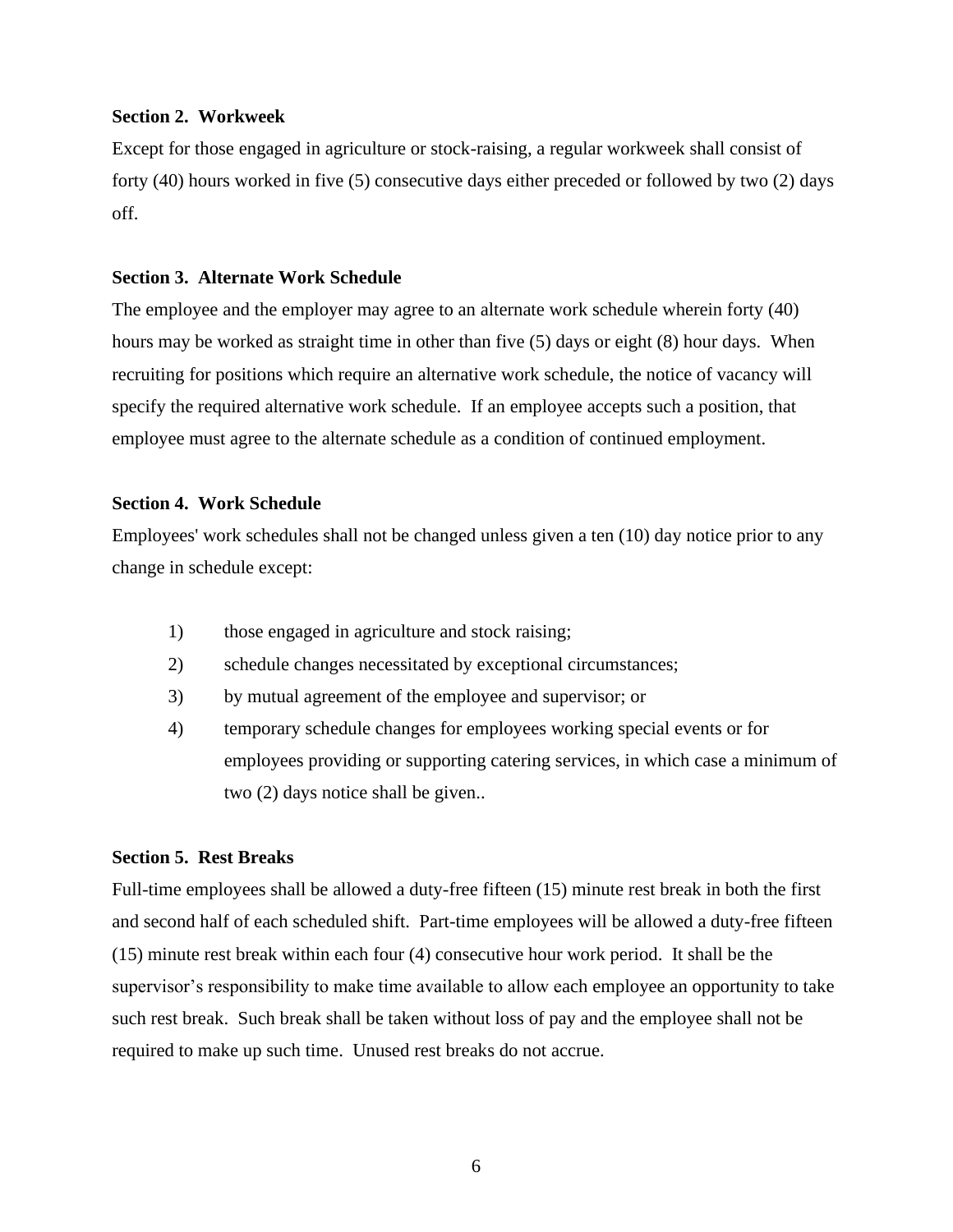## <span id="page-12-0"></span>**Section 6. Meal Periods**

No employee shall be required to work more than five (5) consecutive hours without being allowed a meal period, except where necessitated by unique job requirements. Any employee who is not granted an unpaid meal period, shall be granted an opportunity to consume a meal during working hours. No unpaid meal period shall be for less than one-half (1/2) hour. If an employee is granted a one-half (1/2) hour meal period during which a free meal is made available in accordance with campus policy, that employee may be required to remain on the premises and may be called back to work during the meal period.

## <span id="page-12-1"></span>**Section 7. Longevity Pay**

Longevity pay shall be in accordance with state statutes for each contiguous five-year period of uninterrupted state service. Each employee who has completed five (5) years of uninterrupted service shall receive 1.5% of their base salary multiplied by the number of completed, contiguous five-year periods of uninterrupted service. In addition, each employee who has completed 10 years of uninterrupted state service, 15 years of uninterrupted state service, or 20 years of uninterrupted state service must receive an additional 0.5% of the employee's base salary for each of those additional 5 years of uninterrupted service.

| Increment    | 0 |      |      |      |      |      |       |       |       |       |
|--------------|---|------|------|------|------|------|-------|-------|-------|-------|
| <b>Years</b> | 0 |      | 10   |      | 20   | 25   | 30    | JJ    | 40    |       |
| Longevity    |   |      |      |      |      |      |       |       |       |       |
| Rate         | 0 | 1.5% | 3.5% | 5.5% | 7.5% | 9.0% | 10.5% | 12.0% | 13.5% | 15.0% |
| of Base Pay  |   |      |      |      |      |      |       |       |       |       |

#### <span id="page-12-2"></span>**Section 8. Insurance Coverage**

The employer contribution to health insurance for eligible employees shall be in accordance with state statute (§ 2-18-703, Mont. Code Ann.). In the event an employee sustains a Workers' Compensation injury while employed at a unit of the university system, the employee is eligible to receive up to four (4) months of the employer's contribution towards group health insurance. Employees who have been employed for less than four (4) years are eligible to receive this benefit once in a two (2) year period. Employees who have been employed for four (4) or more years are eligible to receive the benefit twice in a two (2) year period. For purposes of this benefit, the two (2) year period shall commence at the time of injury.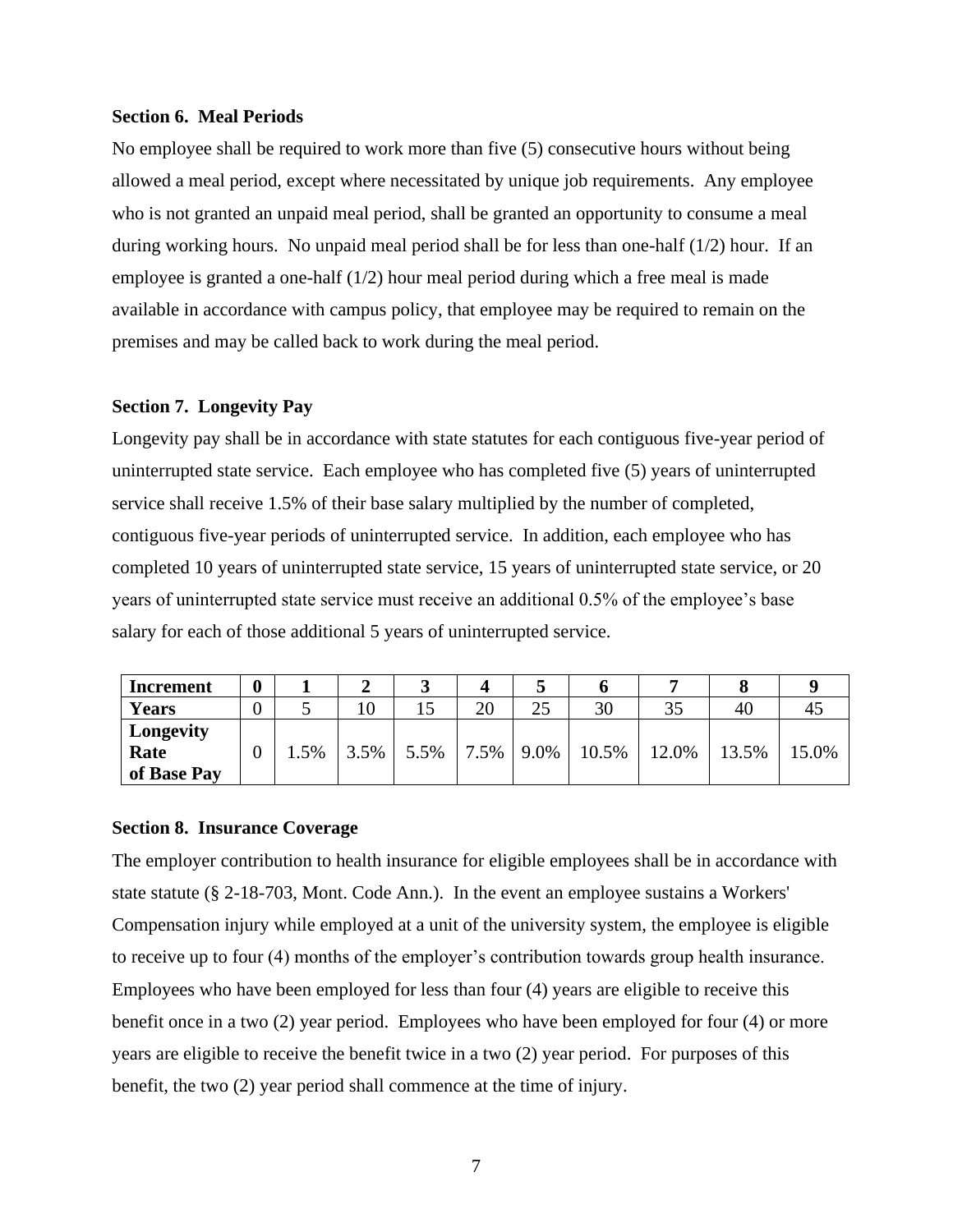## <span id="page-13-0"></span>**Section 9. Retirement**

Retirements shall be governed by applicable state statutes. The amount of the employee and employer contributions is set forth in Title 19 of state statute.

## <span id="page-13-1"></span>**Section 10. Pay Days**

The employer shall establish regular pay days and shall make available an itemized statement of the nature and amount of every deduction from wages.

#### <span id="page-13-2"></span>**Section 11. Payroll Deductions**

Any employee shall be entitled upon written request to have any of the following deducted from wages: university sponsored health or life insurance, approved tax sheltered annuities, dues or service fees due to bargaining agent. Other deductions may be made with the approval of the designated campus representative.

## <span id="page-13-3"></span>**Section 12. Wage Withholding**

After notifying the affected employee, the employer shall have the right to withhold from wages or any other funds due and payable to an employee any amount the employee owes the employer or which the employee has unjustly received from the employer.

#### <span id="page-13-4"></span>**Section 13. Premium Pay**

Nonexempt employees, defined as those employees covered by the overtime provisions of federal law, are entitled to premium pay in accordance with the following subsections.

## <span id="page-13-5"></span>**Subsection A. Overtime**

When a nonexempt employee is required to work in excess of eight (8) hours per shift or in excess of forty (40) hours per week, the employee is eligible for overtime at the rate of one and one-half (1 1/2) times the normal rate of pay for all overtime worked. When an employee agrees to an alternate work schedule such as ten (10) hours per day, forty (40) hours per week, only those hours in excess of forty (40) hours per week shall be considered overtime and paid at one and one-half (1/2) times the normal rate.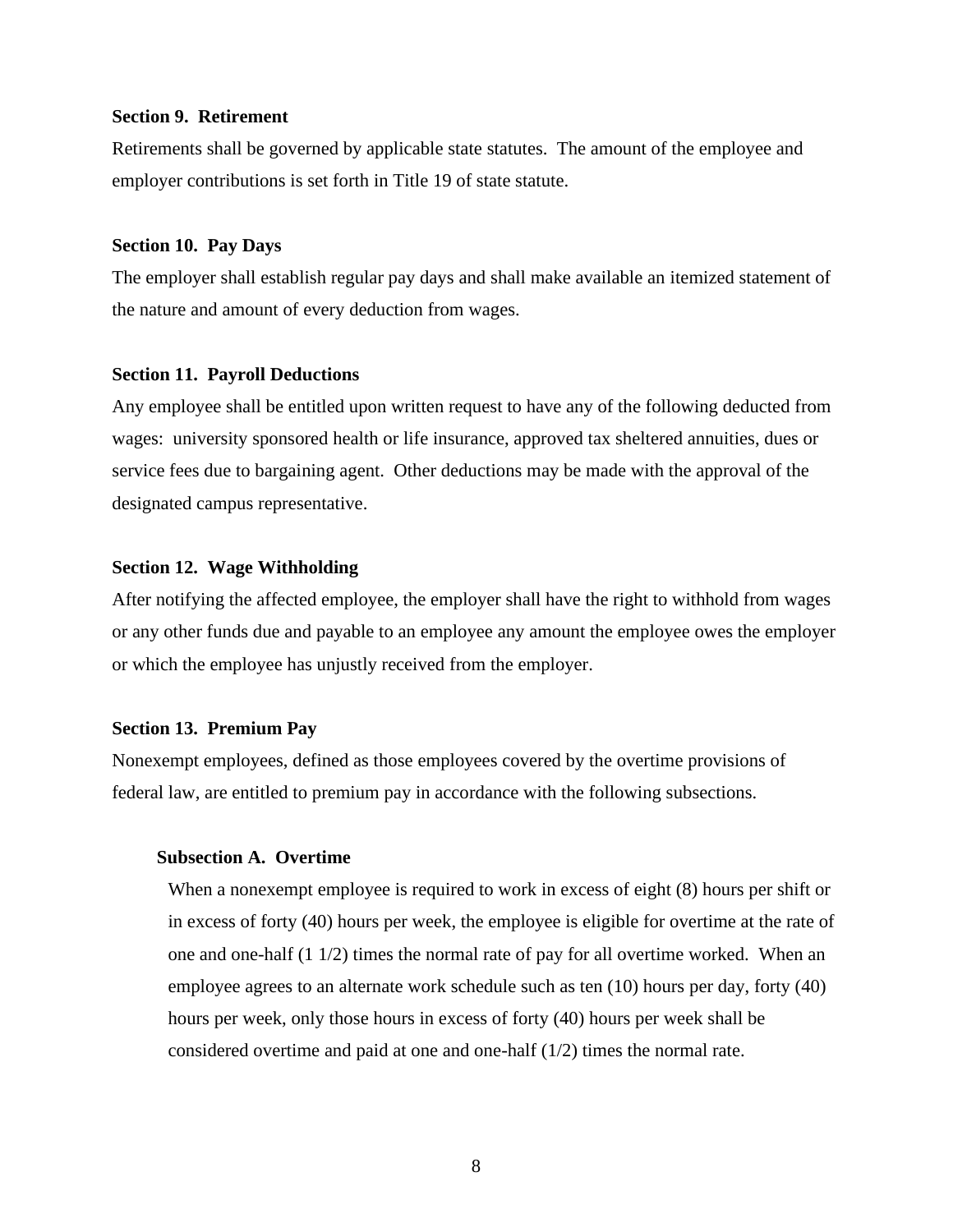## 1) Approval Required

In order to constitute overtime for which an employee is entitled to be paid, the employee must have obtained the approval of the supervisor prior to working the additional time. It shall be the responsibility of the supervisor to ascertain that employees do not work any overtime for which the supervisor does not desire that the employer be charged and the responsibility of the employee to limit overtime to that which is requested by the supervisor or is essential under the circumstances, and to obtain the approval of the supervisor for any overtime worked.

Overtime will be recorded in increments of no less than thirty (30) minutes, but all overtime earned in fractions of thirty (30) minutes will accumulate until the thirty (30) minute minimum is attained, at which point the overtime will be recorded.

## 2) Avoidance Prohibited

Employees shall not be required to suspend work during regularly scheduled hours to absorb overtime.

## 3) Time Worked

For purposes of computing the eight (8) hour day or the forty (40) hour week to determine entitlement to overtime pay, all sick leave, vacation leave and holidays shall be considered as time worked to be added to other hours worked.

## 4) Overtime Equalization

The employer shall attempt to equalize the opportunity for overtime worked among employees in the same work unit and job title when feasible.

## <span id="page-14-0"></span>**Subsection B. Show Up Guarantee**

It shall be the responsibility of the supervisor to notify any permanent employee whose services will not be required for any scheduled shift. Any such employee who shows up for work at the regularly scheduled time because the supervisor failed to give such notice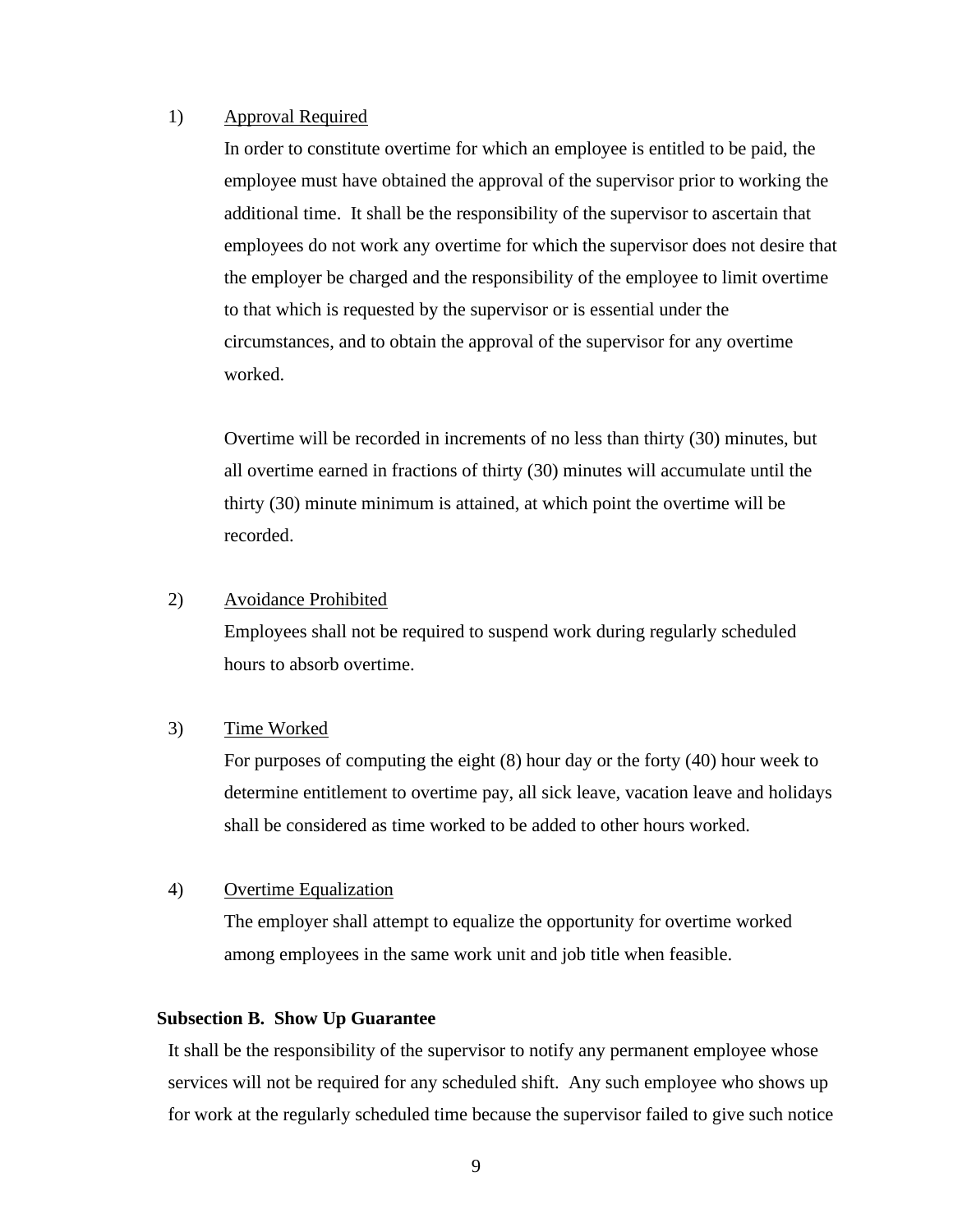shall be guaranteed four (4) hours of work. If no work is available, the employee shall receive four (4) hours of regular pay in lieu of work.

## <span id="page-15-0"></span>**Subsection C. Call Outs**

Full-time nonexempt employees who are called out for work and report outside their regular eight (8) hour shift or forty (40) hour workweek shall be paid for a minimum of two  $(2)$  hours at the rate of one and one-half  $(1 1/2)$  times the regular rate of pay. It is understood that this provision does not apply to work, which occurs immediately prior or immediately after the work day.

#### <span id="page-15-1"></span>**Section 17. Compensatory Time**

Any nonagricultural employee in a position which is exempt from the overtime provisions of federal law, hereinafter referred to as an exempt employee, shall be entitled to accrue compensatory time and shall not be entitled to overtime or premium pay for call outs, holidays, or any show up guarantee. Agricultural employees shall receive either their regular rate of pay or compensatory time, as determined by the employer, for all hours worked in excess of forty (40) hours in any week.

Subsection A. In order to accrue and use compensatory time, the employee must obtain advance approval from his/her supervisor. Compensatory time must be recorded during the pay period in which it is earned or it will be forfeited.

Subsection B. Approved compensatory time will be credited on an hour-for-hour basis for all authorized time worked in excess of forty (40) hours per week.

#### Subsection C. Maximum Accumulation

The maximum amount of approved time which may be accumulated is 160 hours of compensatory time.

Subsection D. In no case will exempt employees or agricultural employees receive compensation for unused compensatory time.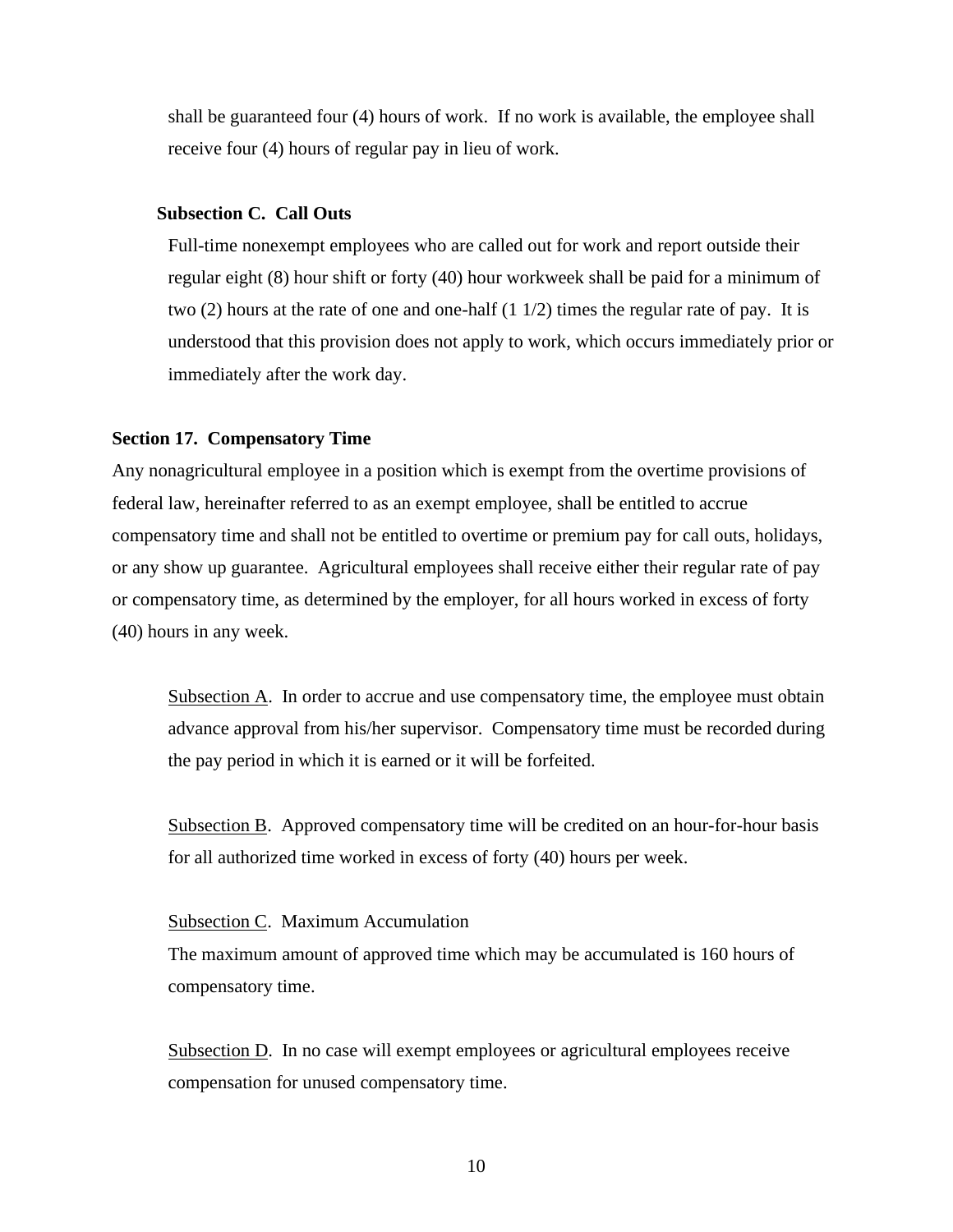## <span id="page-16-0"></span>**Section 18. Compensatory Time Option for Nonexempt Employees**

Upon agreement of the employer and the employee, a nonexempt employee may receive compensatory time in lieu of overtime in accordance with the provisions of the Fair Labor Standards Act.

## <span id="page-16-1"></span>**Subsection A. Accrual Rate**

Compensatory time for nonexempt employees will accrue at the rate of one and one-half (1 1/2) hours for each one (1) hour of overtime worked.

## <span id="page-16-2"></span>**Subsection** B**. Maximum Accumulation**

The maximum amount of time which may be accumulated is 160 hours of overtime worked or 240 hours of compensatory time.

## <span id="page-16-3"></span>**Subsection C. Use of Compensatory Time**

An employee must have the appropriate supervisor's prior approval to use accumulated compensatory time. The dates when employees may use accrued compensatory time shall be determined by agreement between each employee and the supervisor with regard to the best interest of the employer as well as the best interest of each employee. In the event a request to use compensatory time is denied, reasons will be provided.

## <span id="page-16-4"></span>**Subsection D. Payment on Termination**

If employment is terminated, any unused compensatory time will be paid to the employee at the regular rate of pay at the time of termination, or the average regular rate received by the employee during the last three (3) years of the employee's employment, whichever is higher. The employing campus may establish other timeframes in which compensatory time for nonexempt employees must be used or will be cashed out.

## **ARTICLE VIII - LEAVES**

## <span id="page-16-6"></span><span id="page-16-5"></span>**Section 1. Annual Vacation Leave**

Employees shall be eligible for annual vacation leave in accordance with state statute, a copy of which is attached in Addendum B. Annual vacation leave charges will be recorded and approved in accordance with campus policy.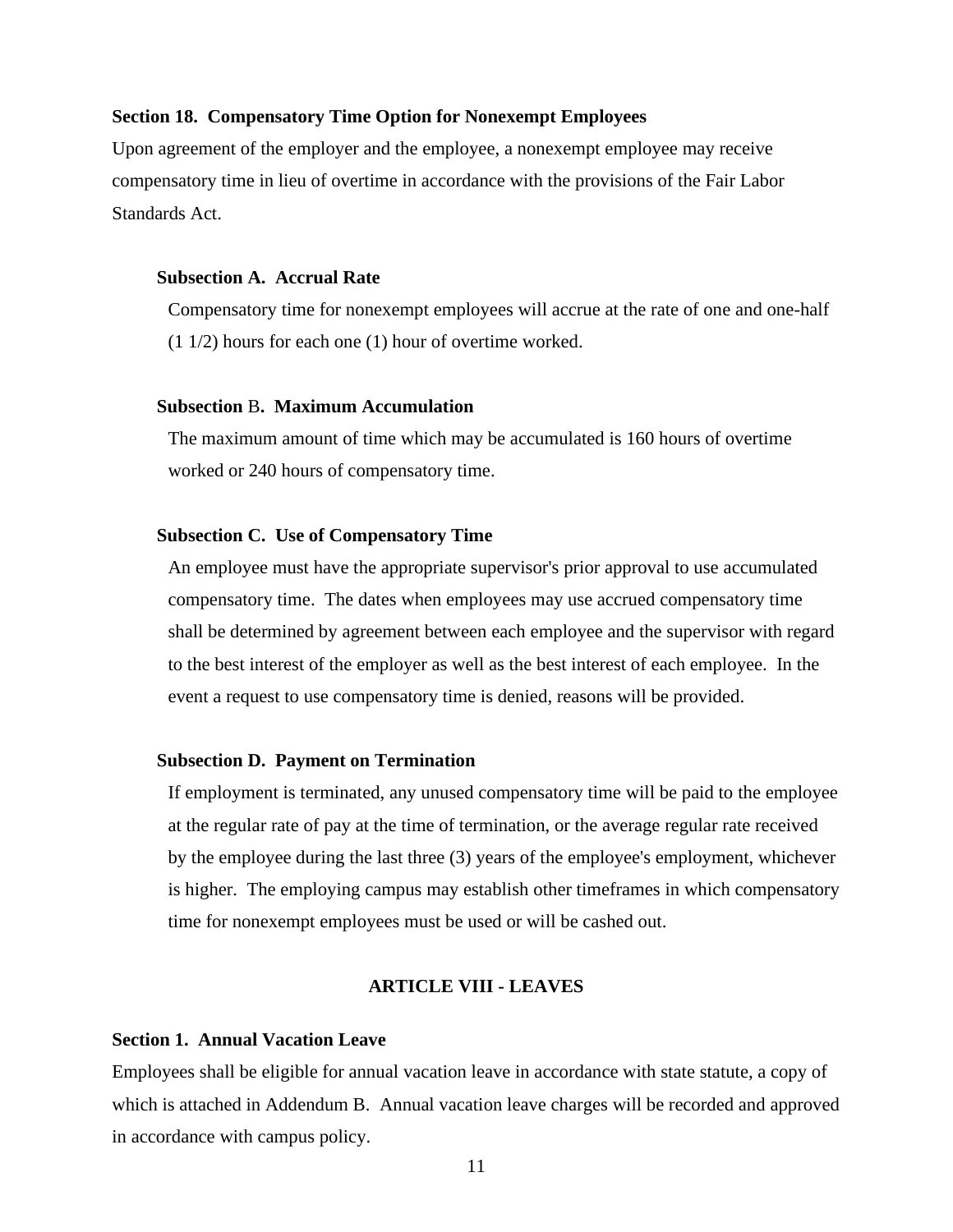## <span id="page-17-0"></span>**Subsection A. Extension by Leave Without Pay**

Leave of absence without pay may be used to extend regular vacation, with prior approval of the supervisor.

## <span id="page-17-1"></span>**Subsection B. Time Annual Vacation Leave Taken**

The dates when employee's annual vacation leave shall be granted shall be determined by agreement between each employee and the employer with regard to the best interest of the employer as well as the best interest of each employee. In the event of conflicting requests for vacation, the employee with seniority shall prevail. Earned leave credits need not be taken all at one time.

## <span id="page-17-2"></span>**Section 2. Sick Leave**

Employees shall be eligible for sick leave in accordance with state statute, a copy of which is attached in Addendum B. Sick leave charges will be reported and approved in accordance with campus policy.

## <span id="page-17-3"></span>**Subsection A. Conditions for Use of Sick Leave**

An employee may use sick leave credits for:

- 1) illness;
- 2) injury;
- 3) medical disability;
- 4) maternity related disability, including prenatal care, birth, miscarriage, abortion or other medical care for either employee or child;
- 5) quarantine resulting from exposure to contagious disease;
- 6) medical, dental or eye examination or treatment;
- 7) necessary care of or attendance to an immediate family member, or at the employer's discretion, another person, for the above reasons until other attendance can reasonably be obtained;
- 8) death or funeral attendance for an immediate family member or, at the agency's discretion, for another person.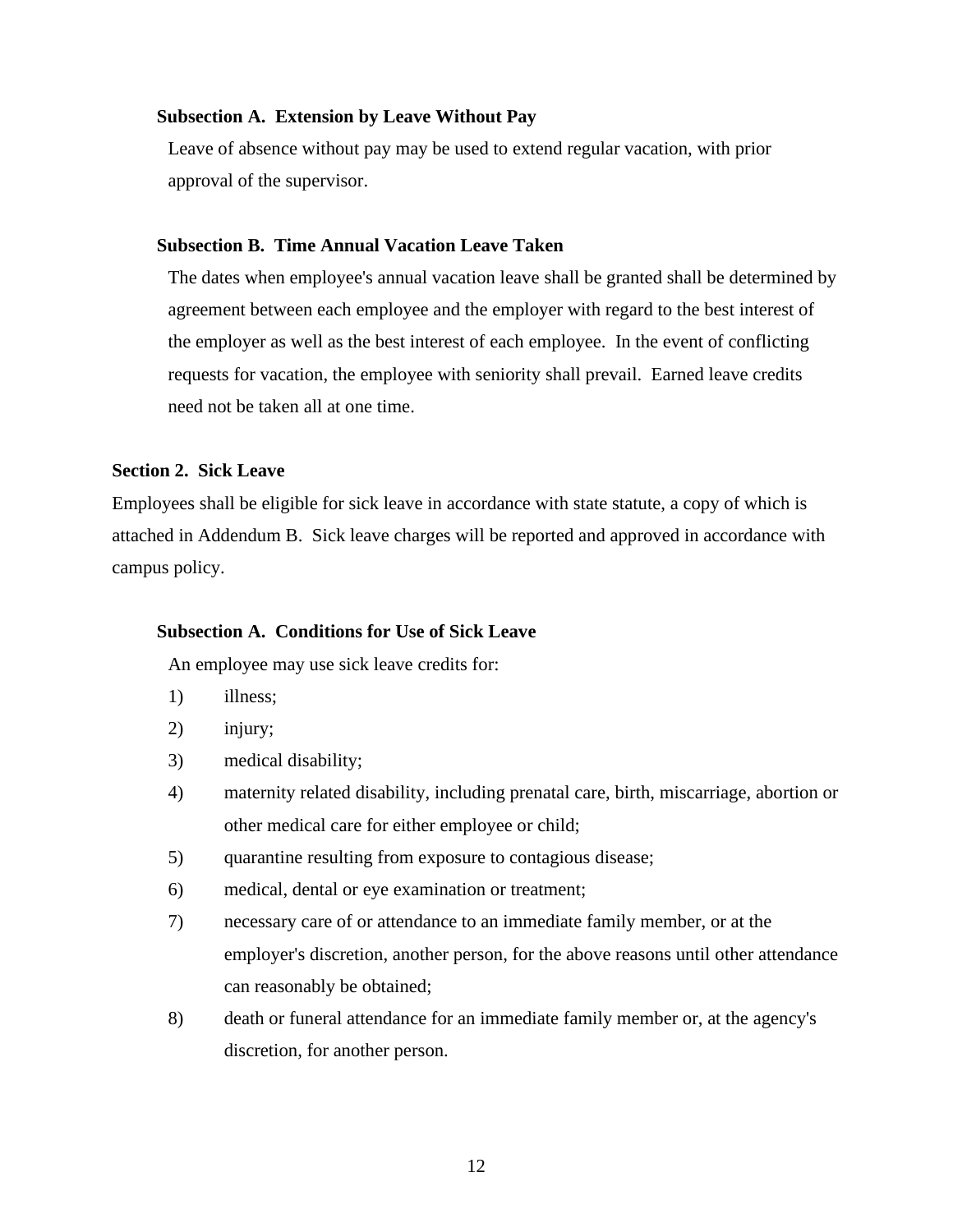## <span id="page-18-0"></span>**Subsection B. Immediate Family Defined**

"Immediate family" means the employee's spouse and any member of the employee's household, or any parent, sibling child, grandparent, grandchild or corresponding in-law.

## <span id="page-18-1"></span>**Subsection C. Policy**

Accumulated sick leave credits should be regarded by employees as valuable free health insurance that maintains the employee's income during a period of personal illness or family emergencies. Sick leave benefits should be carefully guarded and not dissipated or abused.

## <span id="page-18-2"></span>**Section 3. Jury Duty or Subpoena**

Any employee summoned as a juror or subpoenaed as a witness shall be granted leave in accordance with state law, a copy of which is attached in Addendum B.

## <span id="page-18-3"></span>**Section 4. Military Training Leave**

Military training leave shall be granted in accordance with state law, a copy of which is attached in Addendum B.

## <span id="page-18-4"></span>**Section 5. Bargaining Pool Leave**

Reasonable paid release time shall be granted for one (1) authorized FOCUS-MFPE representative per campus to attend contract negotiations. The paid release time for each authorized representative shall be for no more than eight (8) hours straight time per day total for each bargaining session. Additional authorized members who attend negotiations shall use bargaining pool leave as described in this article.

Unless work requirements or financial resources require otherwise and with advance notification to the employer of the requested time off, an employee who is a member of a regularly constituted union committee or officer of the union shall be granted reasonable leaves of absence with pay (up to eight  $(8)$  hours per day straight time) to conduct union business provided such time is deducted from available bargaining pool hours. It is employee responsibility to account for such leave on their time sheet.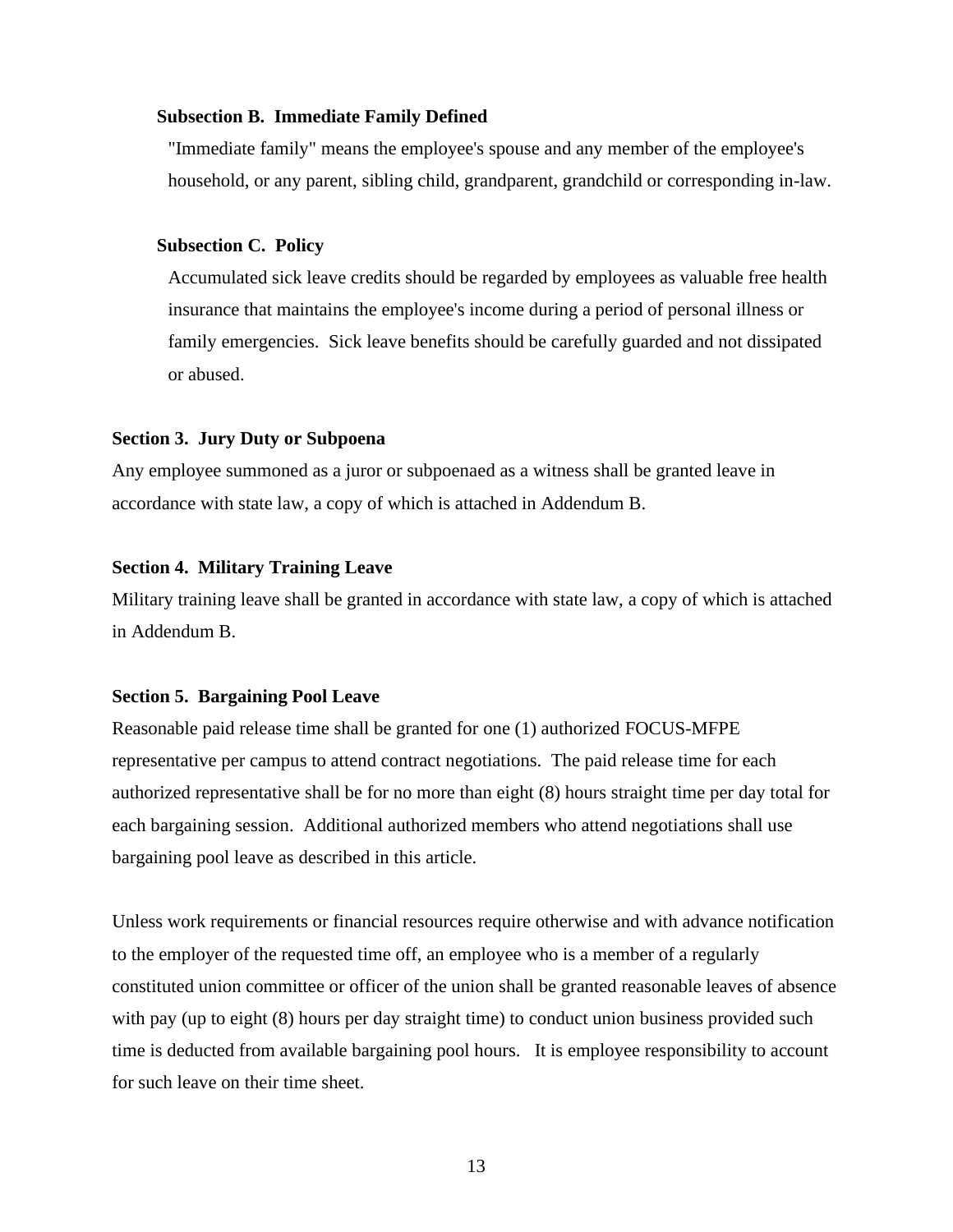Bargaining pools shall be established at each campus by giving employees the right to donate up to forty (40) hours annually of their annual leave time to a reserve fund for the purpose of allowing certain employees time off with pay for performance of their duties as committee members. Employees who are not in the bargaining unit may also donate annual leave to the bargaining pool. A list of members of regularly constituted committees and/or officers of the bargaining agent will be supplied to the human resources director or other appropriate official by the bargaining agent.

In exceptional circumstances and only for the purpose of allowing time off to attend negotiations, a campus may offer to donate bargaining pool leave hours to another campus' bargaining pool. FOCUS-MFPE chapter executive officers shall initiate the donation of bargaining pool hours through the bargaining agent. A formal request from the bargaining agent will then be submitted to the Human Resources Director of the receiving campus. The receiving campus administration has the option of declining the donation.

## <span id="page-19-0"></span>**Section 6. Public Service Leave**

An employee who is elected or appointed to public office shall be entitled to a leave of absence without pay not to exceed 180 days per year in accordance with state law, a copy of which is attached in Addendum b.

#### <span id="page-19-1"></span>**Section 7. Maternity Leave**

Employees shall be eligible for maternity leave in accordance with state law, a copy of which is attached in Addendum B.

## <span id="page-19-2"></span>**Section 8. Educational Leave and Fee Waivers**

Any permanent employee who works at least three-quarter time (.75 FTE) during the entire period of enrollment is entitled to a waiver or partial waiver of certain fees in accordance with campus policy and may take any number of courses provided the employee is academically qualified. When a course which an employee desires to take is only offered when the employee is regularly scheduled to work, the employee must obtain advance approval from the supervisor, and may take either vacation leave or leave without pay for all hours absent from the regular work schedule, or make up the time absent from work. Employees are encouraged to further their education, and approval by the supervisor for the employee to take a course may not be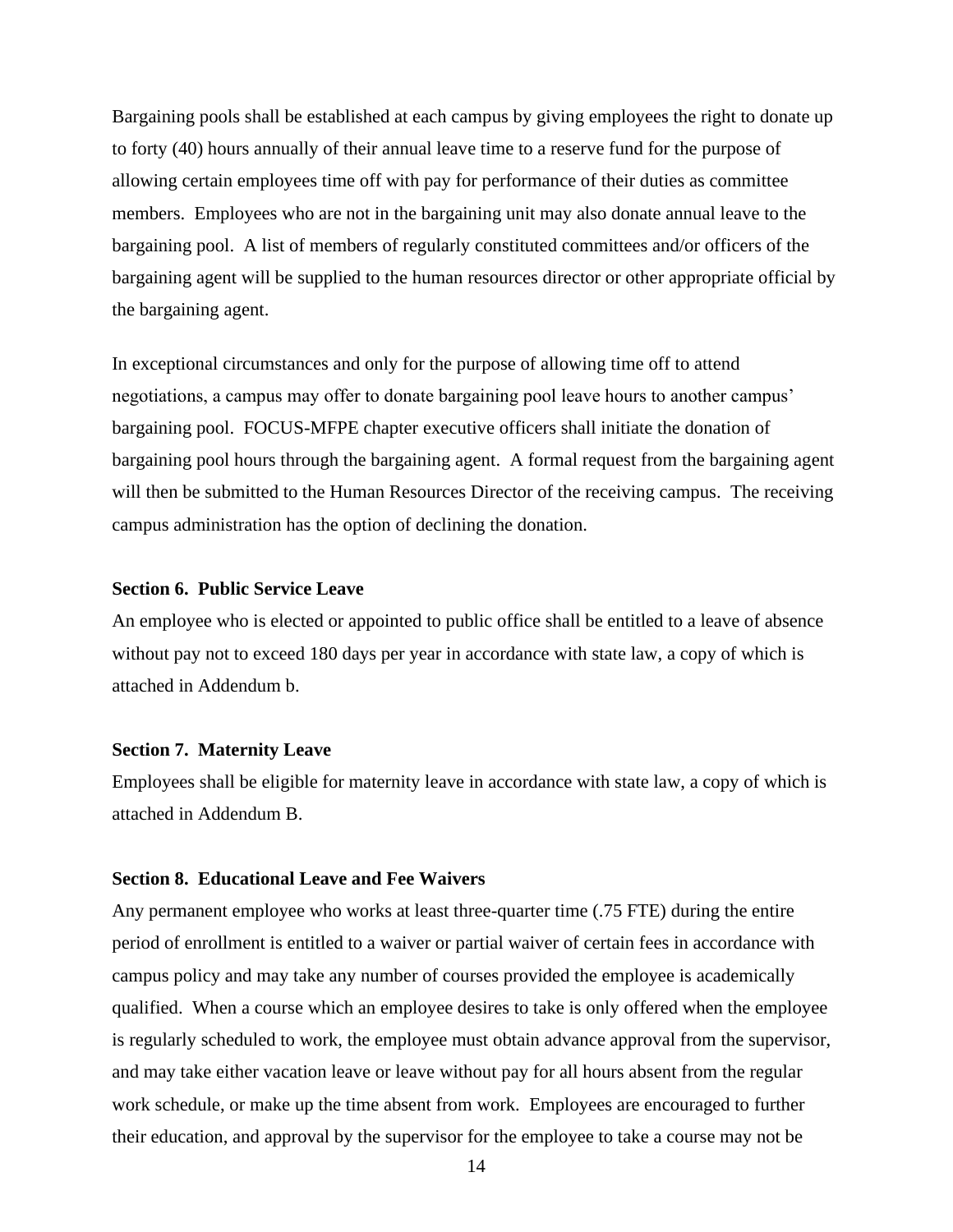arbitrarily or capriciously withheld. When attendance at courses or workshops is required by the employer, the cost of the course or workshop shall be borne by the employer.

## <span id="page-20-0"></span>**Section 9. Leaves of Absence Without Pay**

## <span id="page-20-1"></span>**Subsection A. Approval Required**

An employee desiring leave of absence without pay shall request advance approval from the supervisor. Approval of any leave without pay for five (5) or more consecutive days shall be obtained in writing from the supervisor. The maximum leave of absence shall not exceed one (1) year.

## <span id="page-20-2"></span>**Subsection B. Effect of Leave Without Pay**

Vacation and sick leave credits do not accrue when an employee is on leave without pay and the employer's contribution to medical insurance is discontinued if the leave exceeds thirty (30) calendar days. However, an employee may remain on group medical insurance by personally paying the amount of the employer's contribution plus the regular monthly premium. No time on leave without pay may be considered for probationary purposes. Seniority ceases to accrue during a leave without pay in excess of thirty (30) calendar days except when the leave without pay is because the employee was called to active military duty.

## <span id="page-20-3"></span>**Subsection C. Disability**

In the event that an employee becomes incapable of performing the regular duties of the employee's position, sick leave, annual leave, and the six (6) month maximum of leave without pay have been exhausted, and the employee is not able to return to perform the full duties of the position, then the employer may discontinue the employment permanently and recruit a permanent replacement for the position. Upon written request to the campus human resource office, the period of leave without pay may be extended to six (6) additional months with accompanying medical documentation.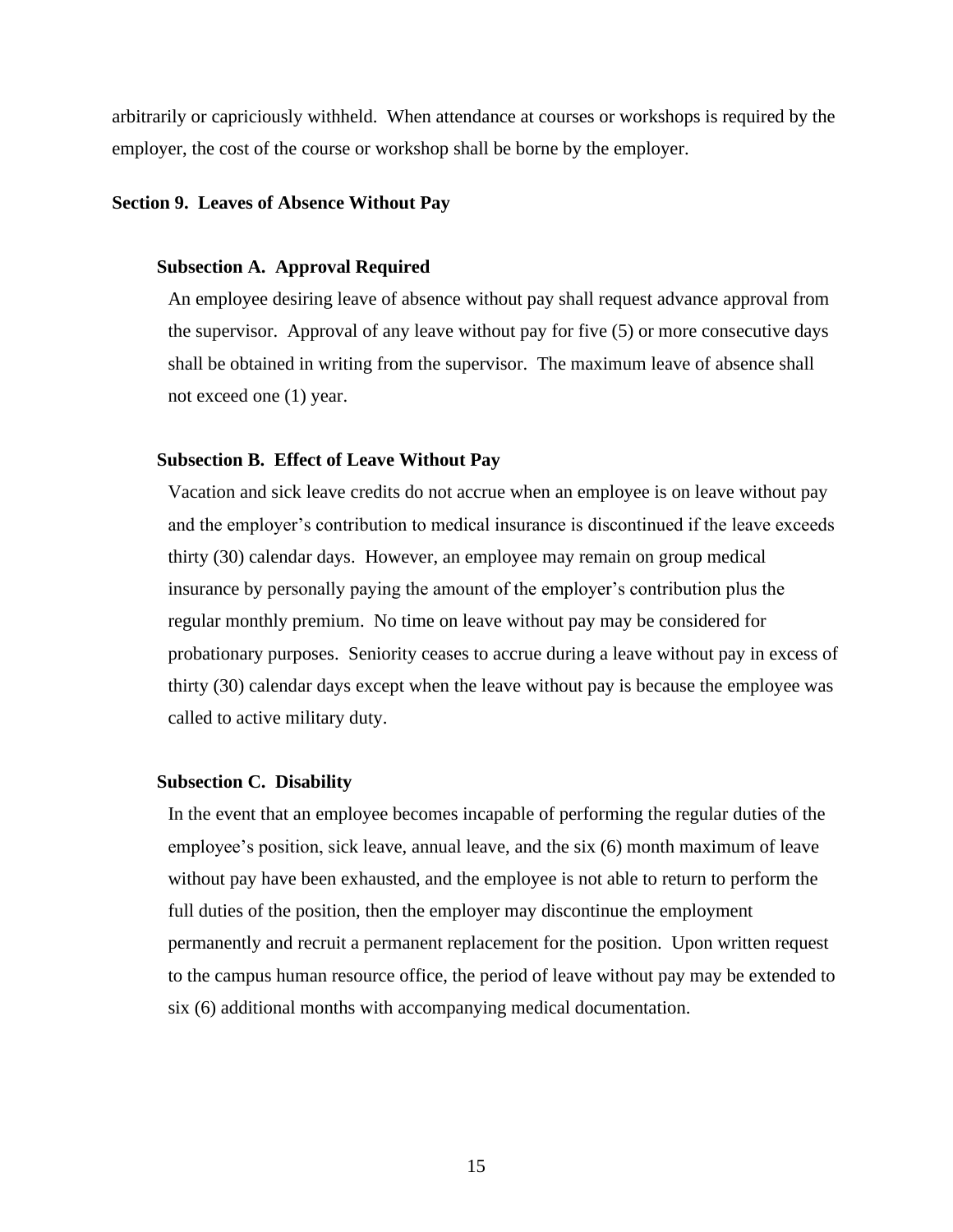## **ARTICLE IX - HOLIDAYS**

## <span id="page-21-1"></span><span id="page-21-0"></span>**Section 1. Recognized Holidays**

For pay purposes, the following shall be recognized except where the employer exchanges a holiday in accordance with Section 2. Variations in the holidays listed below may be affected by agreement of the parties for employees in county offices and field locations.

Employees shall be granted the following paid holidays:

- 1) New Year's Day January 1
- 2) Martin Luther King Jr. Day Third Monday in January
- 3) Lincoln's and Washington's Birthdays Third Monday in February
- 4) Memorial Day Last Monday in May
- 5) Independence Day July 4
- 6) Labor Day First Monday in September
- 7) Columbus Day Second Monday in October
- 8) Veteran's Day November 11
- 9) Thanksgiving Day Fourth Thursday in November
- 10) Christmas Day December 25
- 11) State General Election Day Even numbered years

## <span id="page-21-2"></span>**Section 2. Holiday Exchanges Authorized**

The Board of Regents of Higher Education may designate the following business days as holidays for campus employees in exchange for the same number of legal holidays enumerated above in accordance with § 20-25-306, Mont. Code Ann.

- 1) the Friday following Thanksgiving;
- 2) the Monday before Christmas Day or New Year's Day if either holiday falls on Tuesday; and
- 3) the Friday after Christmas or New Year's Day if either holiday falls on Thursday.

## <span id="page-21-3"></span>**Section 3. Holiday Pay**

Subsection A. Eligible employees shall receive a maximum of twelve (12) hours paid holiday time for all observed holidays. To be eligible for more than eight  $(8)$  hours of paid holiday time an employee must be required and scheduled by management to work a shift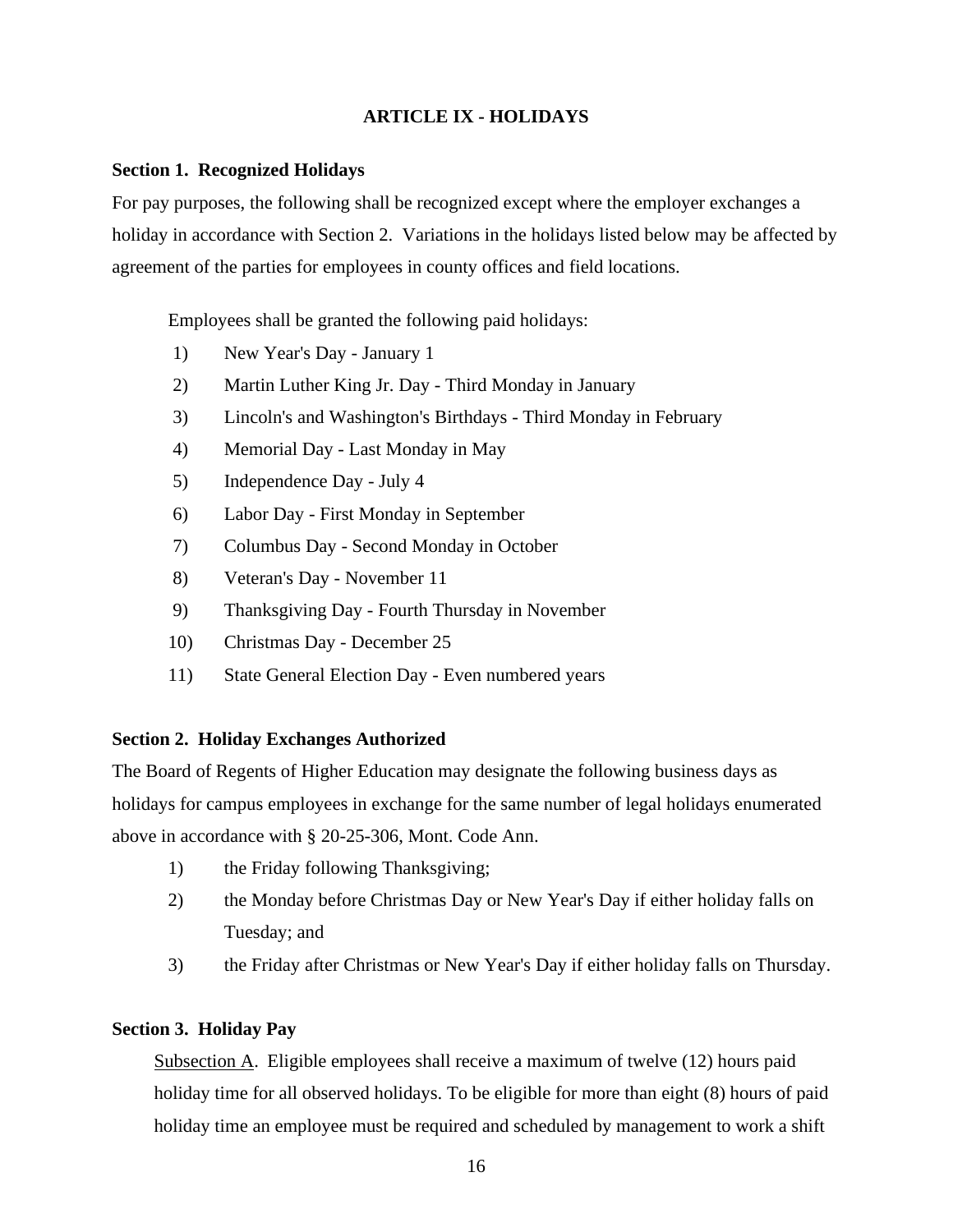that is greater than eight (8) hours per work day. The additional paid holiday time is based on the actual scheduled work shift for that observed holiday up to the maximum of twelve (12) hours. A mutually agreed upon alternate work schedule requested by the employee does not qualify for any additional paid holiday time above 8 hours. When a non-exempt employee is required to work on an observed holiday, compensation will be paid at 1 1/2 the regular rate of pay for all actual hours worked. The employee shall also receive paid holiday time, as noted above, unless there has been a mutual agreement between the employee and employer that the employee will take an alternate day off within the same pay cycle as the observed holiday day. Holiday pay cannot be accrued as compensatory time. Eligible exempt employees who are required to work on an observed holiday shall receive their regular rate of pay and an alternate day off to be taken at a time agreeable to the employee and the employer.

Subsection B. The non-exempt employee shall receive compensation at the premium rate of one and one-half  $(1 \frac{1}{2})$  times the regular rate ("premium pay") for work performed on the day the holiday is observed, unless the employee is scheduled or required to work on the actual holiday. If the employee is scheduled or required to work on the actual holiday, the actual holiday shall be considered as the holiday for purposes of calculating pay for work performed on a holiday. The employee will receive either premium pay for working on the day the holiday is observed or for working on the actual holiday, but not both. Application of this section will apply only to New Year's Day, Independence Day, and Christmas Day, as defined in Section 1 of this Article.

## <span id="page-22-0"></span>**Section 4. Part-Time Holiday Pay**

Part-time employees shall receive holiday pay on a pro rata basis.

## <span id="page-22-1"></span>**Section 5. Additional Day Off**

Any full-time employee who is scheduled for a day off on a day which is observed as a holiday shall be entitled to receive a day off either on the day preceding or following the holiday, whichever allows a day off in addition to the employee's regularly scheduled day off or an alternate day off which is agreeable to the employee and the employer (§ 2-18-603, Mont. Code Ann.).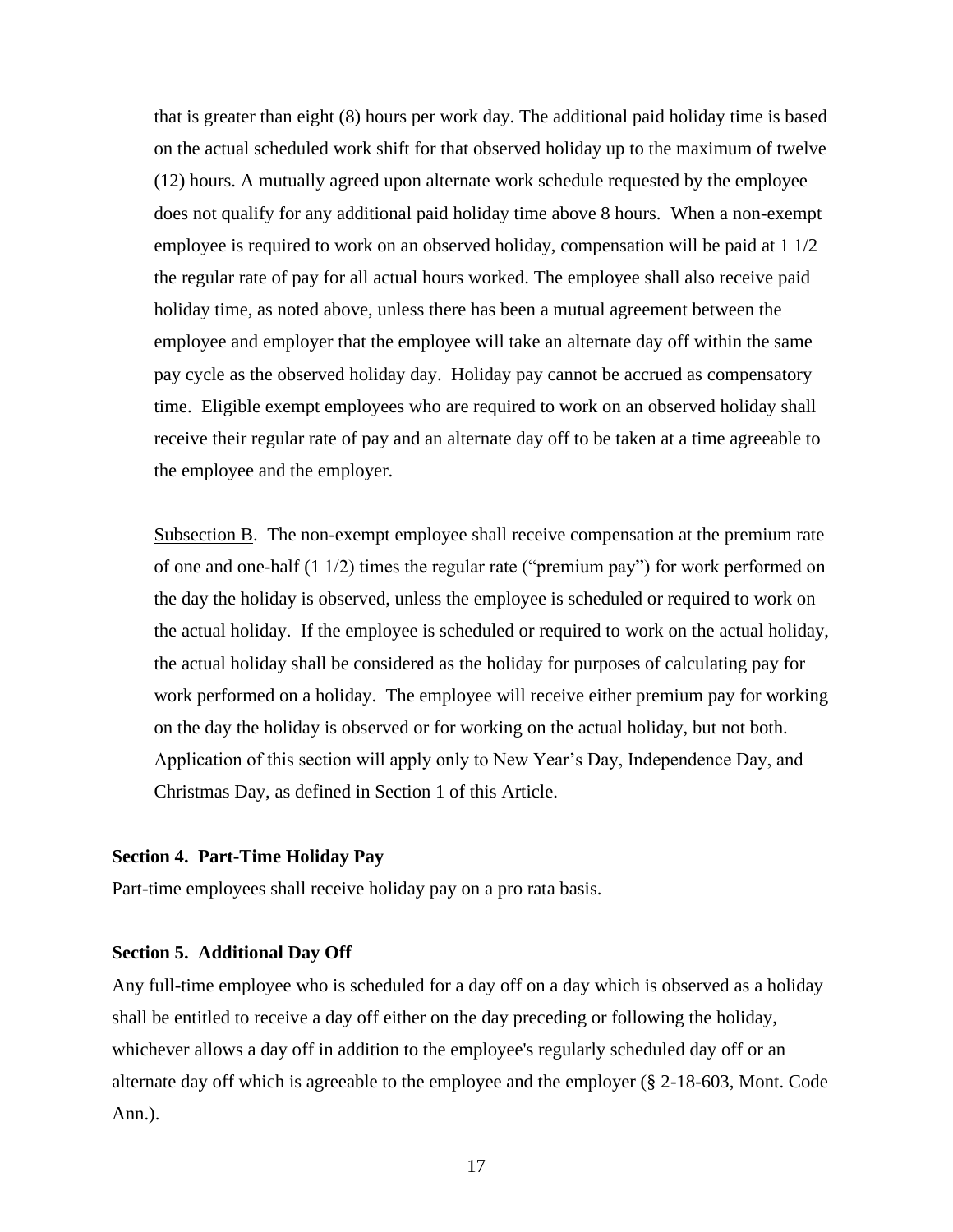## <span id="page-23-0"></span>**Section 6. Holiday Pay Eligibility**

In order to be eligible for holiday pay, an employee must be in a pay status on the last regularly scheduled working day immediately before or on the first regularly scheduled day immediately after the holiday (§ 2-18-603, Mont. Code Ann.). If a new employee or an employee returning from inactive status or layoff reports to work on a day following the holiday, the employee will not receive compensation for the holiday except as provided for in Section 7.

## <span id="page-23-1"></span>**Section 7. Holiday Layoff**

Employees temporarily laid off due to semester break in December and January shall be entitled to holiday pay for Christmas and New Year's Day. Any employee laid off or involuntarily terminated five (5) calendar days or less prior to Christmas or New Year's shall receive pay for that holiday.

## <span id="page-23-2"></span>**ARTICLE X - PROBATION, PROGRESSIVE DISCIPLINE, AND DISCHARGE**

## <span id="page-23-3"></span>**Section 1. Probationary Period**

The first six (6) months of employment of any employee newly hired into a permanent position covered by this agreement shall be a period of probation with the exception of campus police officers whose probationary period shall be one (1) calendar year from the date of hire. An employee's probationary period may be extended in unusual circumstances for an additional three (3) months after written notice to the employee and the union. At any time during the period of probation the employee may be discharged without any showing of cause and without recourse to the grievance procedure.

#### <span id="page-23-4"></span>**Section 2. Progressive Discipline**

Progressive discipline shall be utilized where appropriate. Progressive discipline is a process of applying the appropriate type of discipline to the infraction based on the severity of the offense and the employee's work history. Progressive discipline may range from corrective counseling to termination.

## <span id="page-23-5"></span>**Section 3. Discharge for Just Cause**

A permanent employee is one who has completed the probationary period. No permanent employee may be discharged without just cause.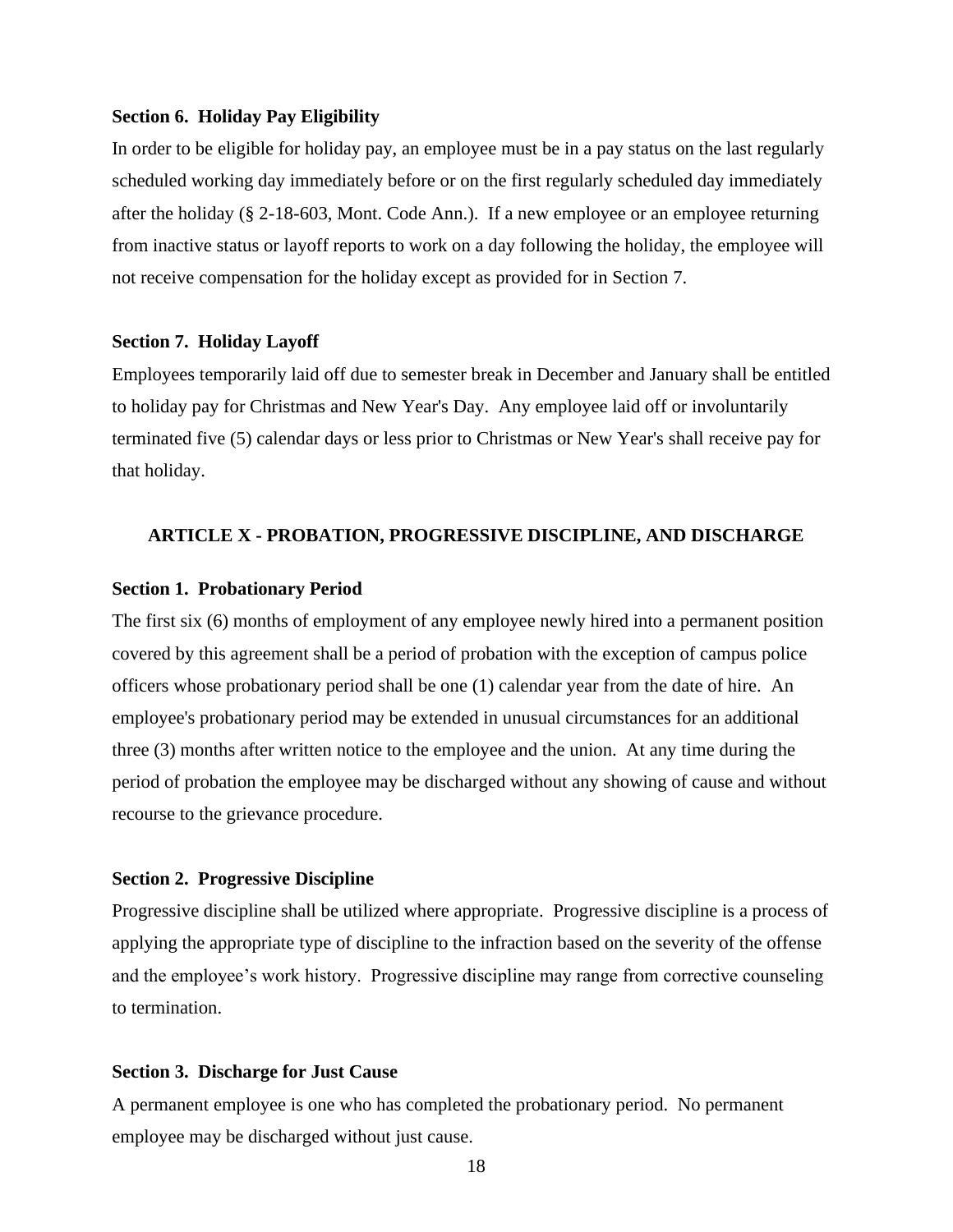The following seven (7) test questions will be used to determine just cause for discharge.

- a. Did the supervisor give to the employee forewarning or foreknowledge of possible or probable disciplinary consequences of the employee's conduct?
- b. Was the University's rule or managerial order reasonably related to (1) the orderly, efficient, and safe operation of the department's business, and (2) the performance that the supervisor might properly expect of the employee?
- c. Did the supervisor, before administering discipline to an employee, make an effort to discover whether the employee did in fact violate or disobey a rule or order of management?
- d. Was the University's investigation conducted fairly and objectively?
- e. During the investigation, did the "judge" obtain substantial evidence or proof that the employee was guilty as charged?
- f. Has the department applied its rules, orders and penalties evenhandedly and without discrimination to all employees?
- g. Was the degree of discipline administered by the supervisor in a particular case reasonably related to (1) the seriousness of the employee's proven offense, and (2) the record of the employee in his service with the University?

## <span id="page-24-0"></span>**Section 4. Employer to Furnish Reason for Discharge**

The employer shall furnish, upon demand by any discharged permanent employee, a written, full, succinct, and complete statement of the reason for the discharge. In any case where the employee has received a warning letter, the warning letter shall constitute a sufficient statement of the reasons for discharge.

## <span id="page-24-1"></span>**Section 5. Representation by the Bargaining Agent**

Each employee shall have the right to have a representative of the bargaining agent present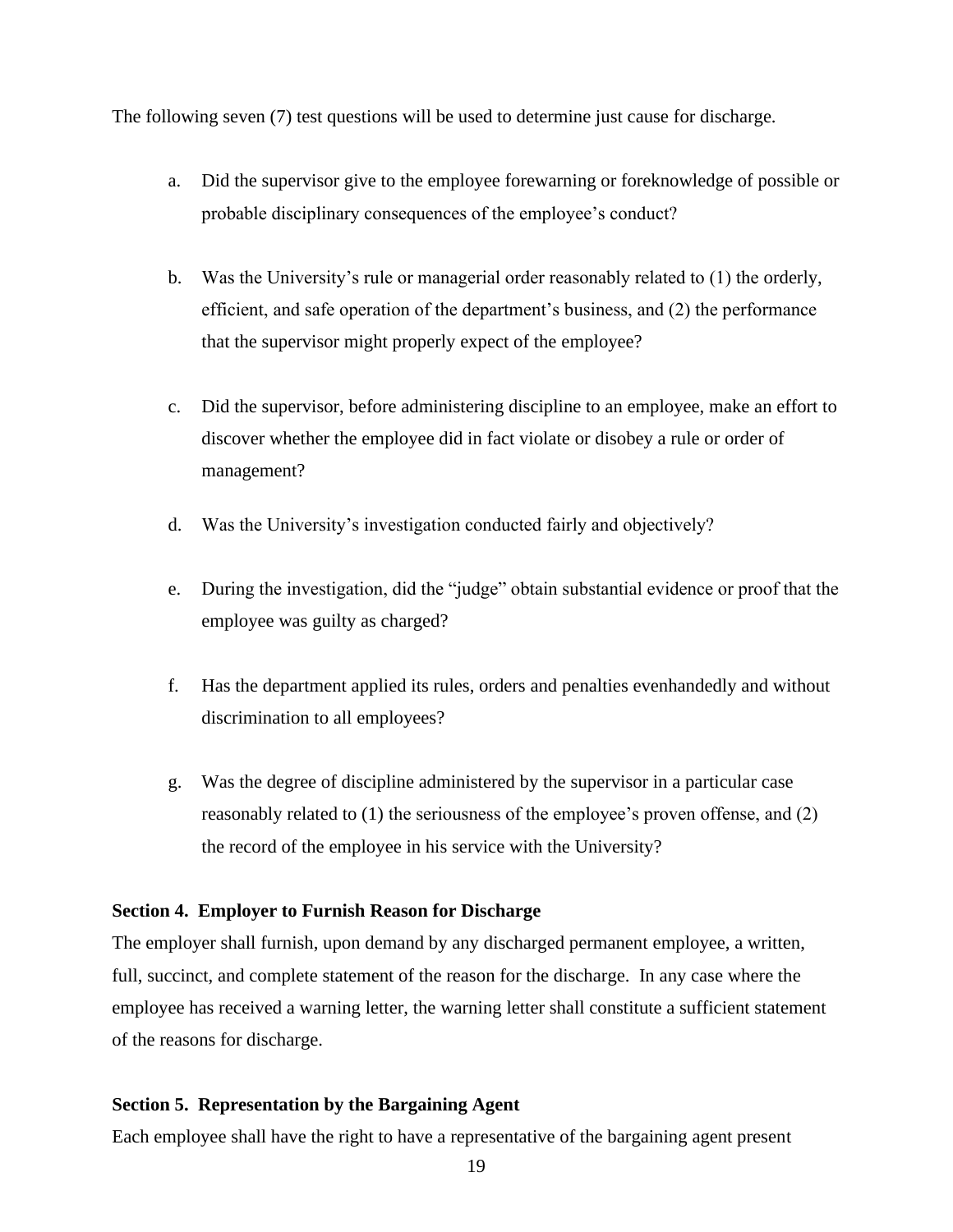during investigatory meetings when punitive disciplinary action is contemplated. It shall be the responsibility of the employee to ensure that the bargaining agent representative is notified and is present at any such discussion.

#### <span id="page-25-0"></span>**Section 6. Employee Assistance**

When a permanent employee's work performance is adversely affected by behavioral health problems (e.g., drug, alcohol dependency and emotional problems) that may be correctable through treatment or counseling, the employee may request help in identifying local community resources which can provide professional assistance. Employees who seek assistance will not have their job security or promotional opportunity jeopardized by the request for assistance. If the employee's work performance has not improved, and/or the employee fails to seek assistance, the employer may take progressive disciplinary action up to and including discharge.

## <span id="page-25-1"></span>**Section 7. Right to Warning Letter**

A written warning letter may be issued to a permanent employee whose job performance or behavior is unsatisfactory. The bargaining agent shall receive a copy of all warning letters.

#### <span id="page-25-2"></span>**Section 8. Duration of Warning Letter Limited**

Employees have the right to have a warning letter removed from their personnel file if after a reasonable period of time the reason for the warning letter has been corrected. The first warning letter that an employee receives will not remain in the personnel file for longer than one (1) year unless there are repeated offenses or insufficient progress. Warning letters may be removed earlier than one (1) year by agreement of the Human Resources Director and the bargaining agent. If the first warning letter is to remain in the file for longer than six (6) months, the employee will be provided an interim written progress report by the supervisor within six (6) months from the issuance of the warning letter. Warning letters which are applicable to pending legal or quasi-legal proceedings may be retained in a separate file. Upon conclusion of the legal or quasi-legal proceeding, the warning letter shall be destroyed. Warning letters are subject to the grievance procedure.

## <span id="page-25-3"></span>**Section 9. Means of Effecting Discharge**

Employees being discharged shall be notified in writing. A copy of such notice shall be given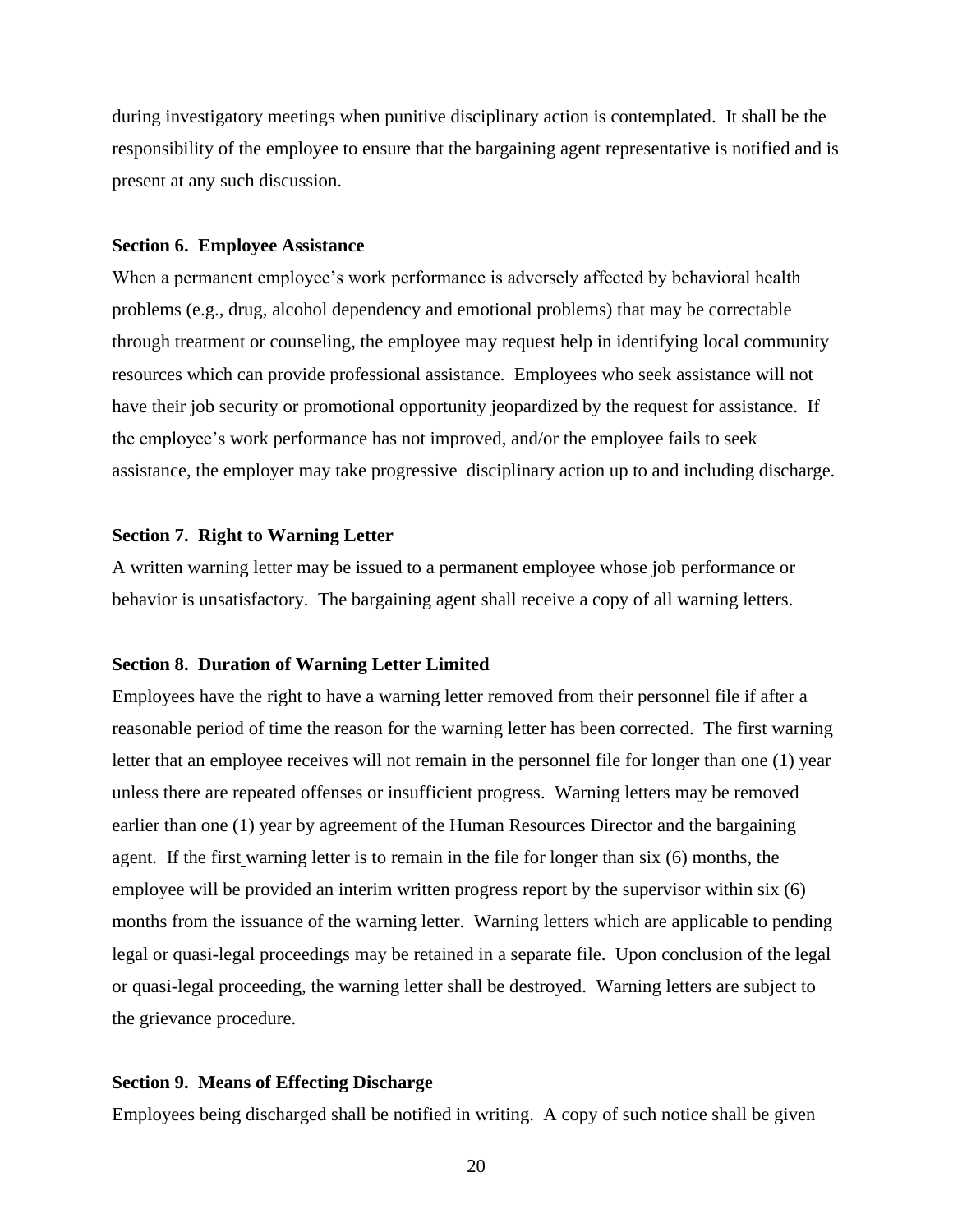the bargaining agent.

#### <span id="page-26-0"></span>**Section 10. Protection of Discharged Employees**

The employer may not prevent or attempt to prevent, by word or writing of any kind, any discharged employee from obtaining any other employment. The employer may, however, inform by word or writing any other employer to whom the discharged employee has applied for employment, with a truthful statement of the reason for such discharge. (§ 39-2-802, Mont. Code Ann.)

## <span id="page-26-1"></span>**Section 11. Discharge for Attachment or Garnishment Prohibited**

The employer shall not discharge or layoff any employee because of attachment or garnishment served on the employer against the wages of the employee. (§ 39-2-302, Mont. Code Ann.)

## <span id="page-26-2"></span>**Section 12. Statutory Causes for Discharge**

Any employee who misrepresents the actual reason for charging an absence to sick leave or uses sick leave for unauthorized purposes may, upon substantiation of the charge by the employer, be discharged for sick leave abuse. (§ 2-18-618, Mont. Code Ann.) Any employee who uses or authorizes the use of any state owned or leased vehicle for personal or private use or for other than official purposes shall be summarily discharged from employment.

## <span id="page-26-3"></span>**Section 13. Loss of Benefits Due to Discharge**

Any employee who is discharged or terminated from employment for reasons reflecting discredit on the employee shall be denied cash compensation for unused vacation leave. (§ 2-18-617, Mont. Code Ann.) Any employee discharged for abuse of sick leave shall forfeit the lump sum payment equal to one-quarter (1/4) of the pay attributed to the employee's accumulated sick leave. (§ 2-18-618, Mont. Code Ann.)

## <span id="page-26-4"></span>**Section 14. Wages of Discharged Employee**

When an employee is discharged for cause, all unpaid wages are due and payable on the next regular payday for the pay period during which the employee was discharged or within fifteen (15) calendar days from the date of the discharge, whichever occurs first.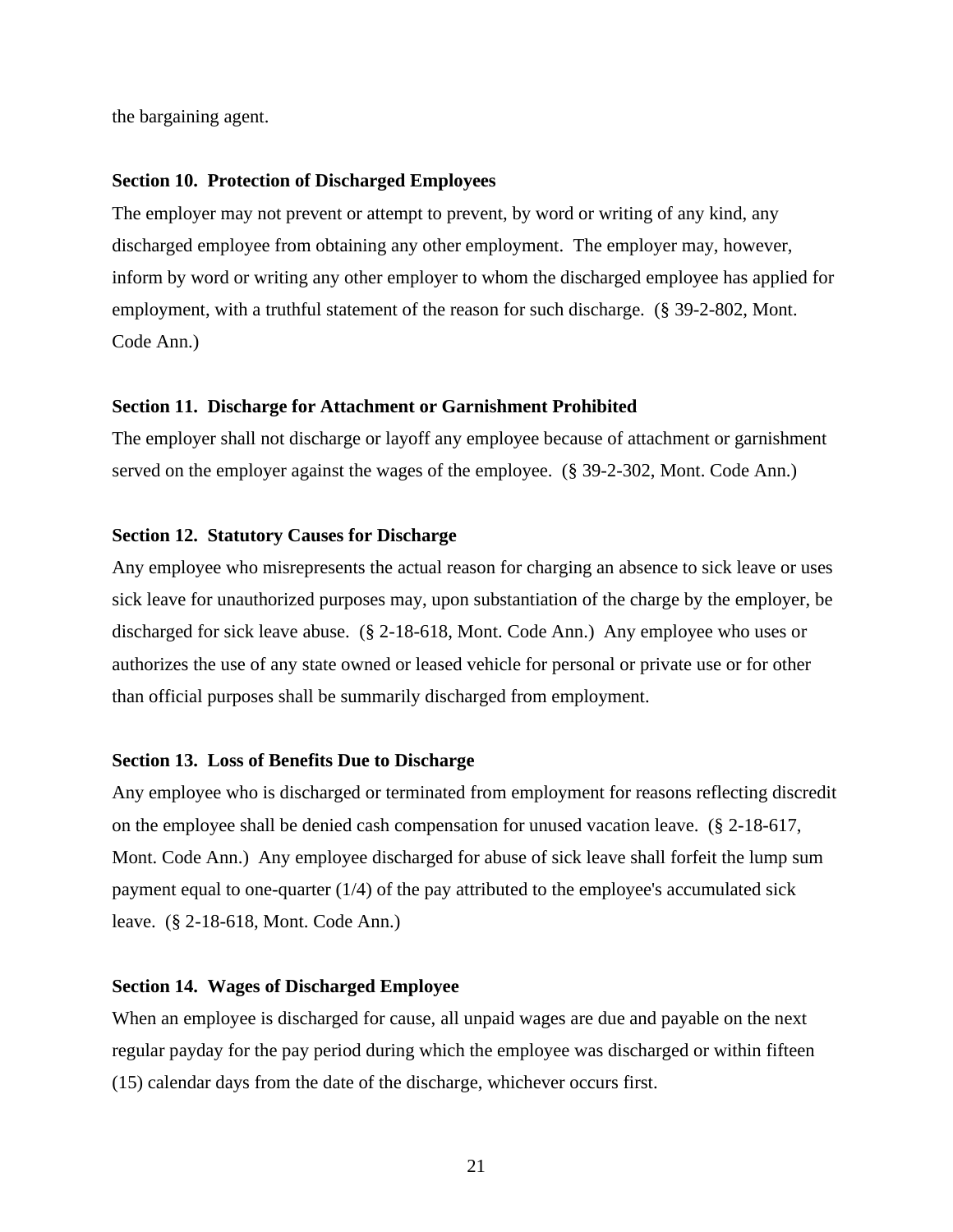## <span id="page-27-0"></span>**Section 15. Suspension or Disciplinary Layoff**

The employer may suspend an employee without pay for any period up to a maximum of ten (10) working days.

#### <span id="page-27-1"></span>**Section 16. Discharge Subject to Grievance Procedure**

Any controversy between the parties regarding discharge or disciplinary action may be pursued through the regular grievance procedure.

## **ARTICLE XI - SENIORITY AND LAYOFFS**

#### <span id="page-27-3"></span><span id="page-27-2"></span>**Section 1. Seniority Defined**

Seniority means a permanent employee's length of continuous service with the employing campus in the bargaining unit. The seniority date for all permanent employees shall typically be the most recent date of hire in a bargaining unit position. However, an employee's seniority date may be adjusted to reflect seniority credits earned prior to a transfer out of the bargaining unit in accordance with Subsection A.

Subsection A. Seniority shall cease to accrue if an employee is laid off, or if an employee is transferred or promoted to a position out of the bargaining unit. Upon the return to a bargaining unit position, it shall be the responsibility of the employee to inform the employer in writing of the employee's eligibility for recognition of prior seniority credits.

Subsection B. Seniority shall be revoked upon termination, promotion or transfer out of the bargaining unit in excess of one year, discharge for cause or retirement. Seniority is not transferable between campus units of the university system or between bargaining units.

#### <span id="page-27-4"></span>**Section 2. Seniority List**

Upon request, each campus shall make a seniority list available to the bargaining agent and employees.

## <span id="page-27-5"></span>**Section 3. Seniority in Hiring**

When filling a vacant or newly-created position in the bargaining unit through a competitive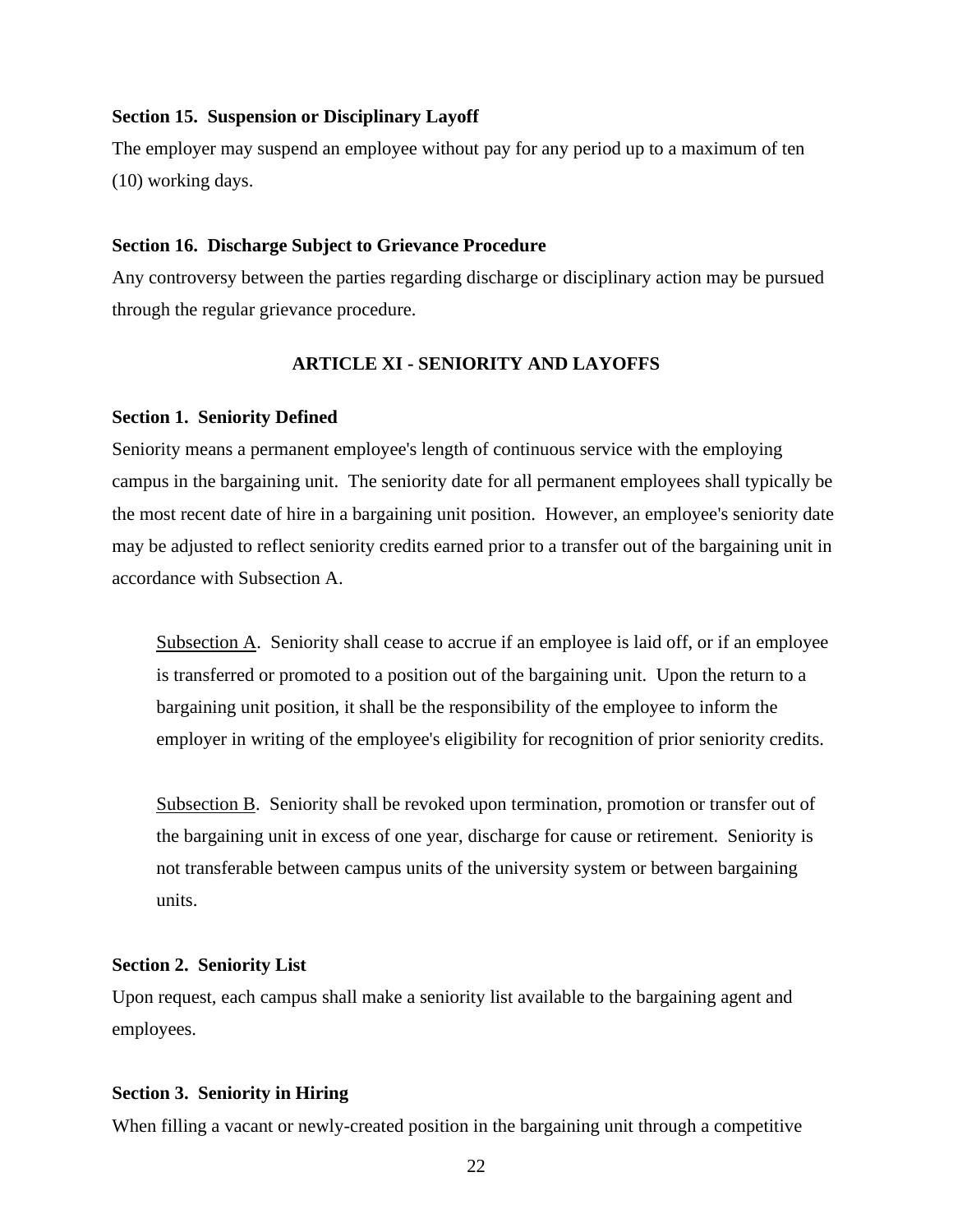recruitment process seniority shall be the determining factor where qualifications of applicants are substantially equal. Hiring recommendations for bargaining unit vacancies shall be reviewed by the human resources office prior to any job offer to insure compliance with the seniority provisions of this agreement.

## <span id="page-28-0"></span>**Section 4. Notice and Selection of Employees for Layoff**

A copy of such notice will be provided to the bargaining agent. If qualifications are met, layoffs within the selected job title and budgeted department shall be in reverse order of seniority. The employer shall give at least thirty (30) calendar days notice to employees who are to be laid off.

## <span id="page-28-1"></span>**Section 5. Transfer to Avoid Layoff**

Employees who are in a laid off status or who are scheduled for layoff may be transferred to a vacant position upon agreement of the employer and the employee and after notification to the union without compliance with this or any other provisions of the agreement.

## <span id="page-28-2"></span>**Section 6. Scheduled Layoff**

An employee's employment may be temporarily discontinued at certain regularly scheduled times or intervals mutually understood to be an inherent condition of the employment. Upon expiration of the term specified, the employee shall be reinstated to employment as specified by the employment agreement.

## <span id="page-28-3"></span>**Section 7. Recall to Former Position**

Employees shall be recalled to vacant positions within their former job titles and department in order of seniority. Employees will be eligible for such recall for one (1) year from the date of layoff. Employees who have extended their eligibility for participation in the layoff pool for one (1) additional year in accordance with Section 8 shall be eligible for recall for one (1) additional year. The laid off employee shall be notified by certified mail of any recall of employment. If the employee fails to communicate receipt of a recall to employment or an offer of reemployment within ten (10) working days from the date of receipt of the notice or offer, the employee shall be considered as having forfeited recall rights.

## <span id="page-28-4"></span>**Section 8. Layoff Pool**

Permanent employees who have been notified of a layoff may submit an application to Human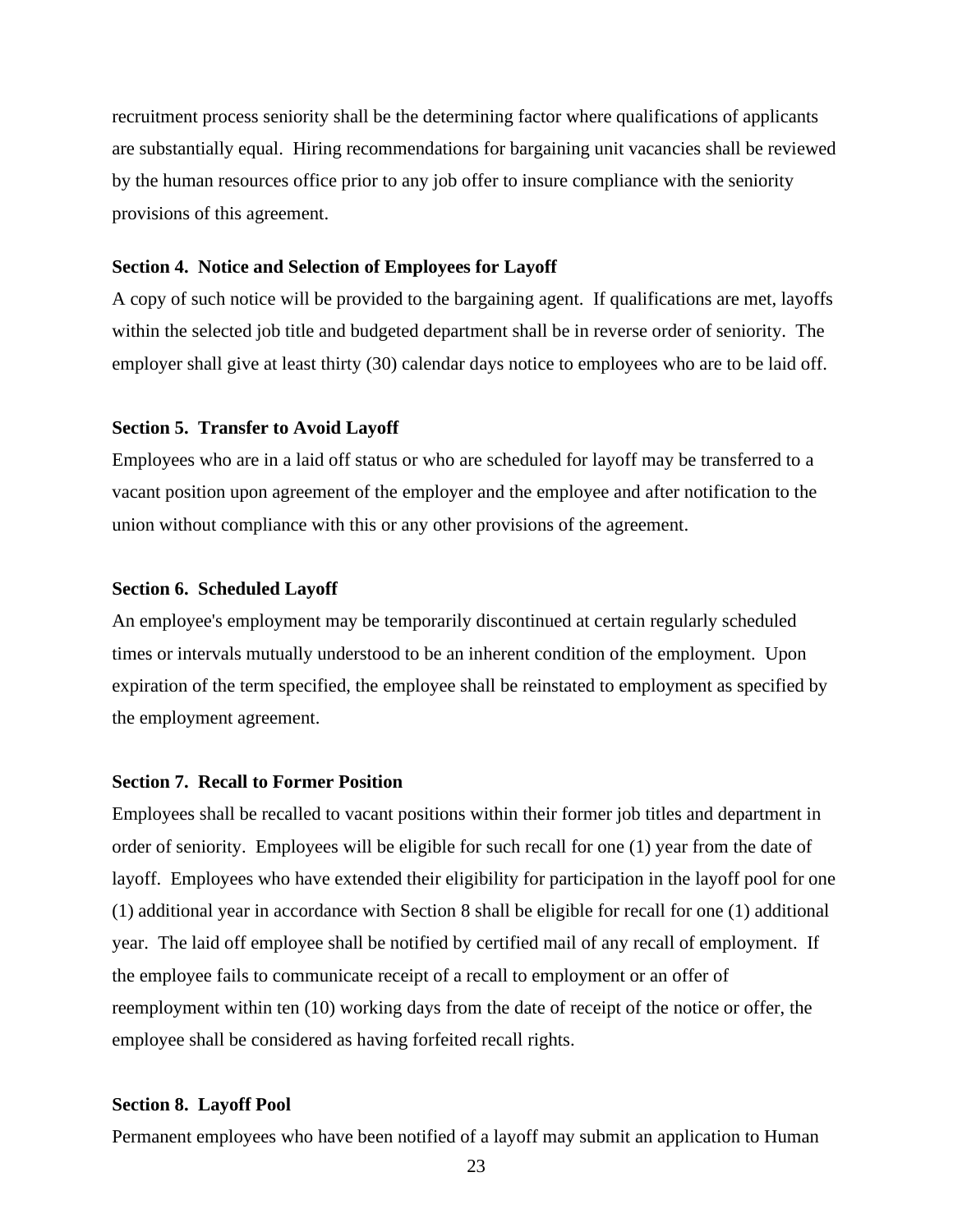Resources to be placed in a layoff pool for recall purposes. Eligible employees must apply to the layoff pool within thirty (30) days from the date of written notification of layoff or their rights to the layoff pool shall be waived. Applications for the layoff pool will be active for one (1) year and may be extended for one (1) additional year by the employee renewing his/her application. Fixed-term employees are not eligible to be placed in a layoff pool.

Employees in the layoff pool may apply for any bargaining unit position for which they qualify. Whenever an employee in the layoff pool applies for a bargaining unit vacancy, hiring authorities must consider only employees in the layoff pool and significantly more senior employees who applied for the position prior to consideration of other applicants. If no significantly more senior employee applies for a bargaining unit vacancy hiring authorities must first consider employees in the layoff pool for open positions in the bargaining unit. Except for good cause, the hiring authority shall select an applicant from the layoff pool. Good cause includes but is not limited to the following: 1) The laid off employee does not have the necessary qualifications to be successful in the new position. In such cases the employee and union will be provided reasons for the non-selection, or 2) Where a significantly more senior employee has equal or better qualifications for the new position, seniority shall prevail.

An employee shall be allowed to decline one position and remain in the layoff pool. If an employee is offered a second position at the same or a higher salary as received in the position from which they were laid off and declines the position, the employee forfeits their right to remain in the layoff pool. If an employee who is placed in a position through the layoff pool does not satisfactorily complete a thirty (30) working day trial period, the employee may be returned by the employer to the layoff pool.

#### <span id="page-29-0"></span>**Section 9. Reductions in FTE Levels**

A reduction in the FTE level of a position is not considered a layoff and the provisions of this agreement concerning layoff do not apply.

A temporary reduction in FTE level is a reduction anticipated to last less than three months. An employee's FTE level may be temporarily reduced with the mutual understanding that such a reduction is an inherent condition of employment.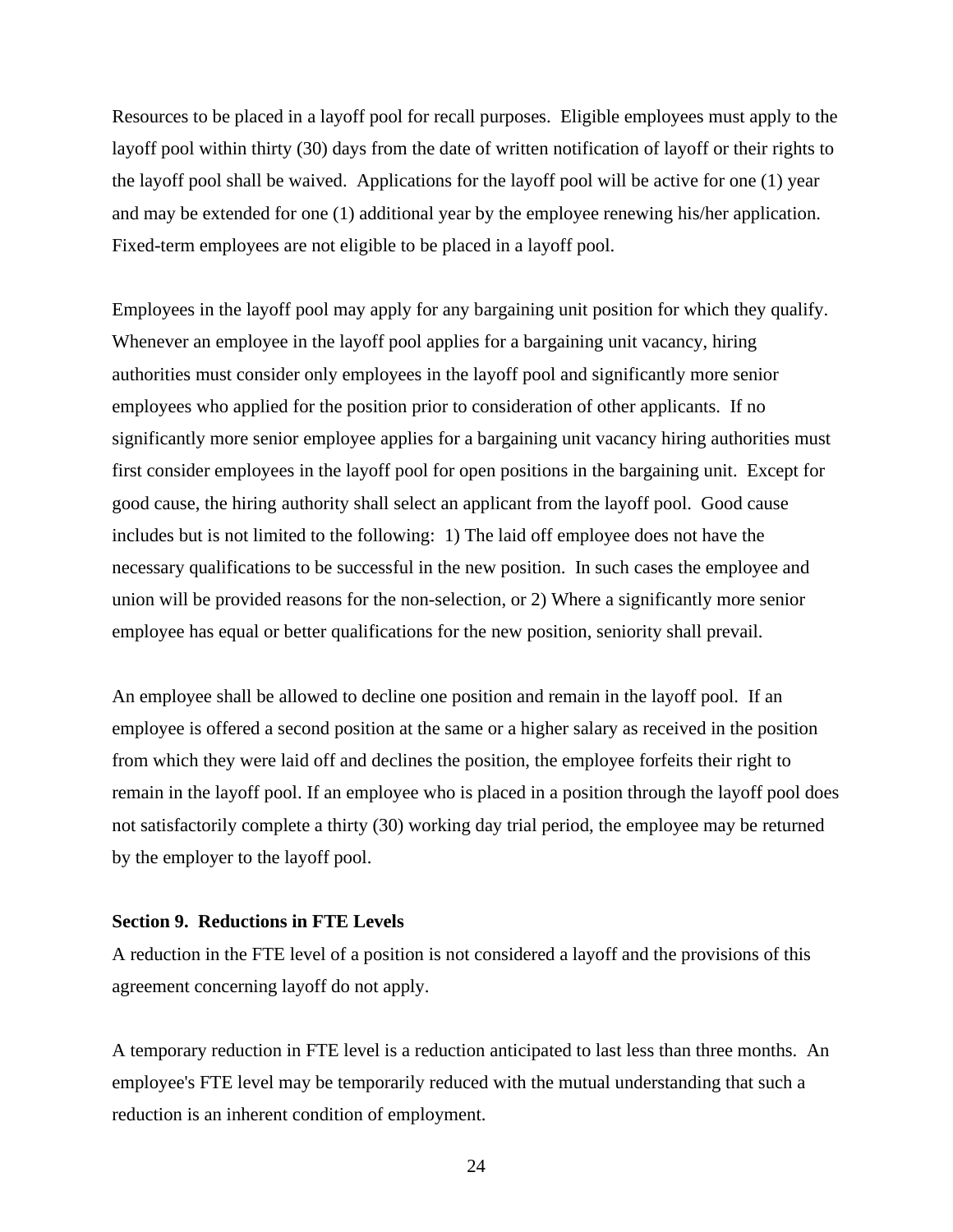Employees in positions which are scheduled to be reduced in FTE level by at least one quarter (.25 FTE) for three months or longer shall be given thirty (30) calendar days advance notice. A copy of such notice will be provided to the bargaining agent.

Permanent employees who have been notified that their position will be reduced in FTE level by any amount for three months or longer shall be eligible to elect layoff in lieu of a reduction in FTE level. Such employees must notify the employer of their election for layoff within seven (7) calendar days of the date of written notice of FTE reduction. Employees electing layoff in lieu of FTE reduction are eligible to apply for the layoff pool provided for in Article XI, Section 7, and must do so within thirty (30) days from the date of written notice of FTE reduction or their rights to the layoff pool shall be waived.

## <span id="page-30-0"></span>**Section 10. Rights to special event work**

Temporary work during scheduled layoff periods. In departments where scheduled layoff periods regularly exist, and where special events will take place during the layoff period, permanent employees who are in a layoff status and are assigned to that specific department will be given the opportunity to perform that work. The employer will notify employees no later than 15 days before the beginning of the layoff period to ascertain their interest in being called in for temporary work assignments. Employees will indicate their interest in writing with up-to-date contact information no later than the last scheduled work date.

## **ARTICLE XII - VACANCIES AND PROMOTIONS**

#### <span id="page-30-2"></span><span id="page-30-1"></span>**Section 1. Notice of Vacancies**

The employer shall post and publish notice of all vacancies sufficiently in advance of the hiring date to afford all employees who are eligible to apply for the vacancy an equal opportunity to submit an application for the vacancy.

#### <span id="page-30-3"></span>**Section 2. Temporary Promotion**

An employee may be temporarily promoted to a position with a higher salary for reasons deemed appropriate by the appointing authority. The employee shall be notified in writing at the beginning of the assignment as to the reason for the temporary promotion, the anticipated duration and the amount of the temporary wage increase, if any. If an employee is temporarily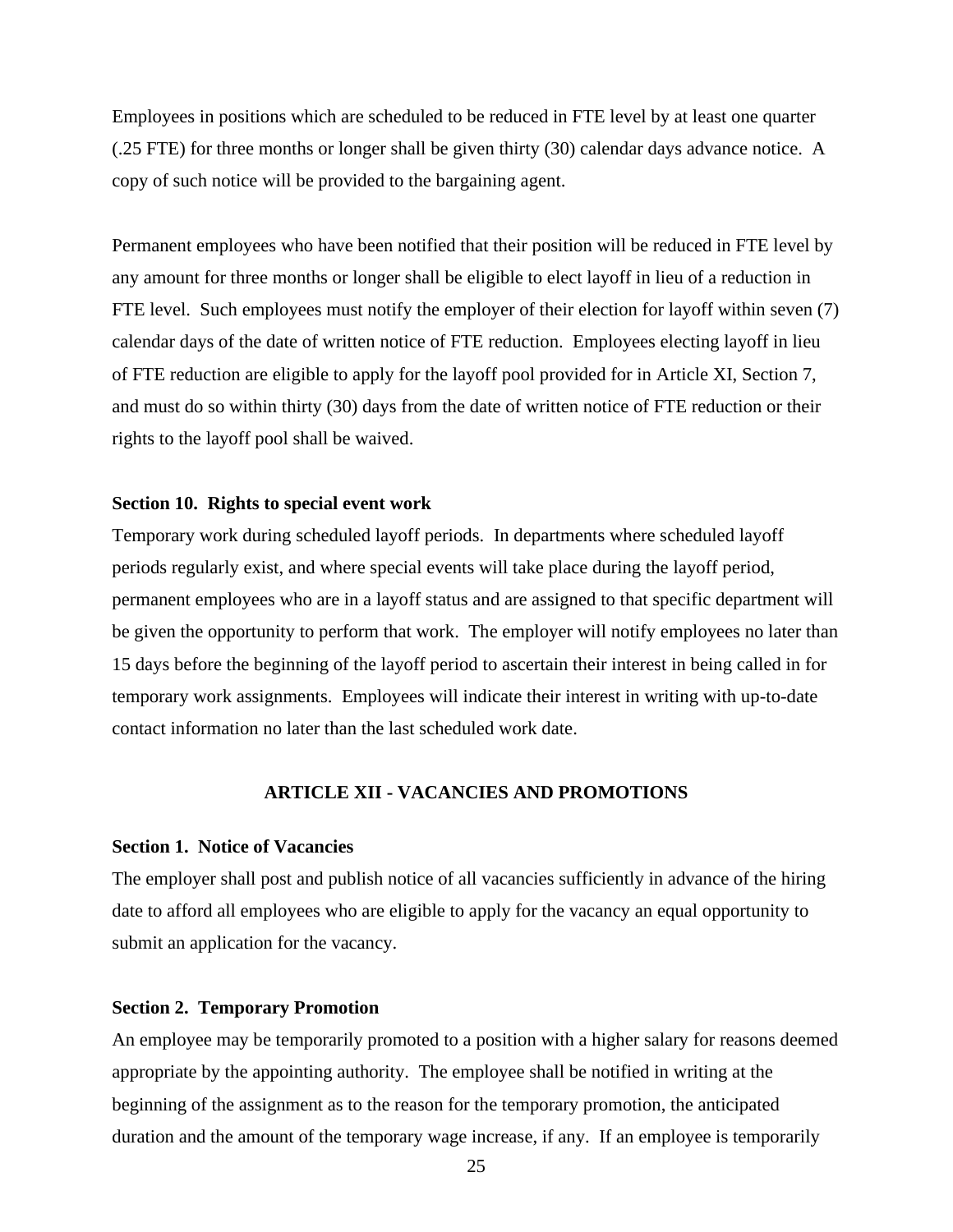appointed to another position, the employee's permanent position must be available for the employee's return should the employee not be made permanent in the position to which he/she was temporarily appointed.

#### <span id="page-31-0"></span>**Section 3. Job Change Encouraged Without Penalty**

It shall be the policy of the employer to openly encourage present employees to make application for new, different or more advanced positions for which they may be qualified, without apprehension or concern about penalty or loss of their present position.

#### <span id="page-31-1"></span>**Section 4. Prior to Change of Position**

No employee may be changed to a new or different position unless: (1) selected by means of an established EEO recruitment or (2) reassigned to a position and the reassignment does not result in a vacancy for which a recruitment would be required, or (3) promoted to the next step of an established career ladder.

## <span id="page-31-2"></span>**Section 5. Nepotism**

Nepotism is prohibited as defined by state law, a copy of which is attached in Addendum B. (§ 2-2-303, Mont. Code Ann.)

## <span id="page-31-3"></span>**Section 6. Possible Duration and Extent of Employment**

The anticipated duration of employment or expectation of continued employment is determined by whether the position is of an indefinite duration or a fixed term. The number of hours of scheduled work or extent of employment is determined by whether the position is full-time or part-time. The following define the types of available positions regarding duration and extent of employment.

#### <span id="page-31-4"></span>**Subsection A. Part-Time Employees**

Any employee who works less than a regular forty (40) hour week is a part-time employee.

## <span id="page-31-5"></span>**Subsection B. Full-Time Employees**

Any employee regularly scheduled to work at least forty (40) hours per week is a full-time employee.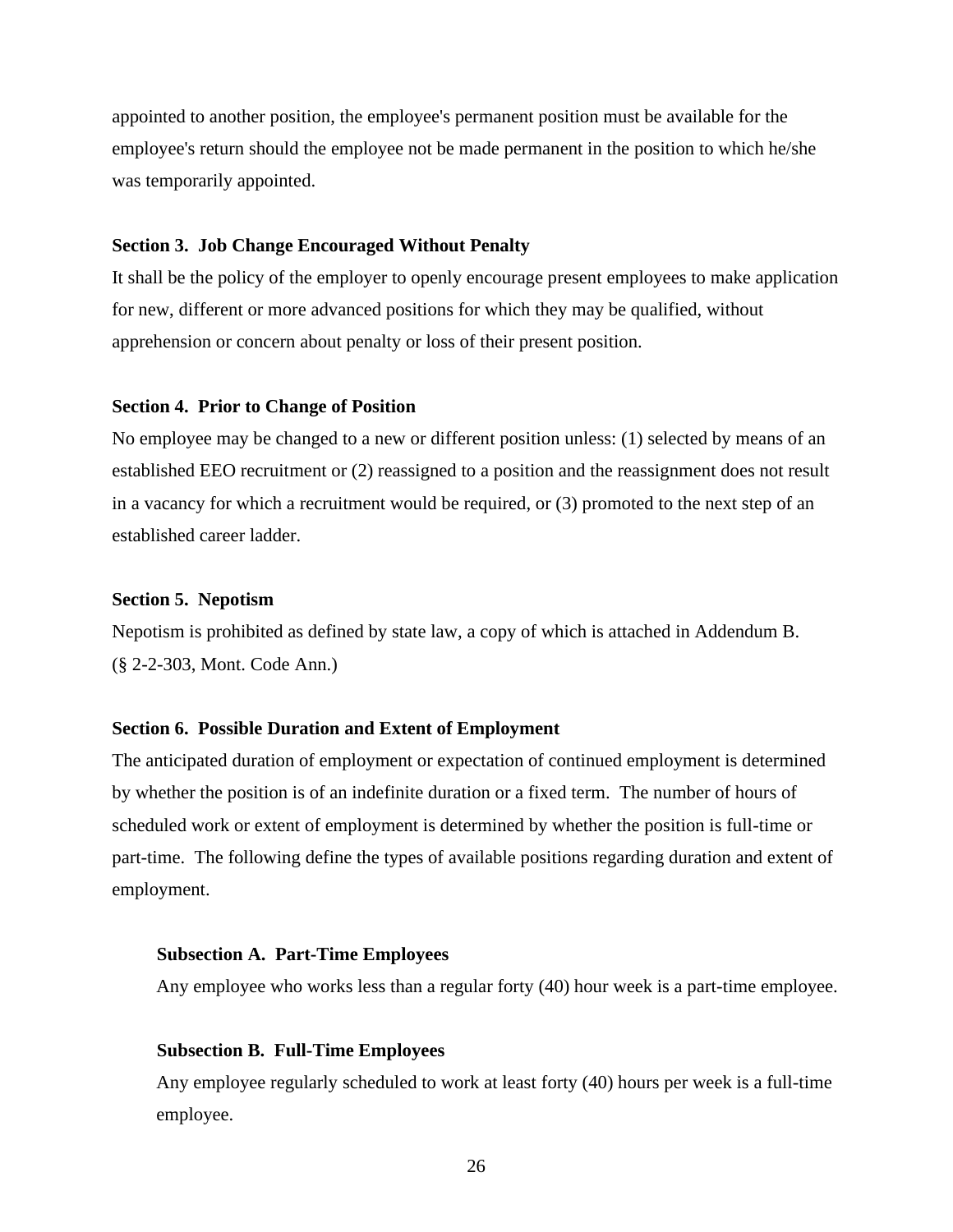## <span id="page-32-0"></span>**Subsection C. Permanent Employee**

A permanent employee is one who has completed the probationary period in a permanent position.

#### <span id="page-32-1"></span>**Subsection D. Fixed-term employee**

A fixed-term employee is one whose employment is not intended to be permanent and with no expectation of employment beyond the period specified and in no event to exceed a period of one (1) year. No fixed-term position may be changed to a permanent position without a recruitment, but any fixed-term employee may apply for any permanent position for which a recruitment is being conducted. When such a recruitment is conducted, the announced qualifications for the permanent position shall not be expanded upon from the initial recruitment in order to tailor the position to the fixed-term employee. Fixed-term employment may be discontinued without cause, but at least five (5) working days of notice of discontinuance shall be given. Compensation for fixed-term employees shall be established in the same manner as other bargaining unit positions.

## **ARTICLE XIII - MISCELLANEOUS PROVISIONS**

#### <span id="page-32-3"></span><span id="page-32-2"></span>**Section 1. Travel**

Travel policies, procedures and reimbursement shall be in accordance with state law and procedures.

Subsection A. When an employee is required to travel as a part of his/her duties, time spent in travel shall count as hours worked.

Subsection B. When travel is required outside the employee's normal working day, only those hours actually spent traveling shall count as hours worked. Hours actually spent traveling specifically exclude time spent on meals and time after arrival at destination and prior to departure not spent in the performance of duties.

Subsection C. Travel time does not include either the time required to travel from home to the usual work site or the time required to travel from the usual work site to home.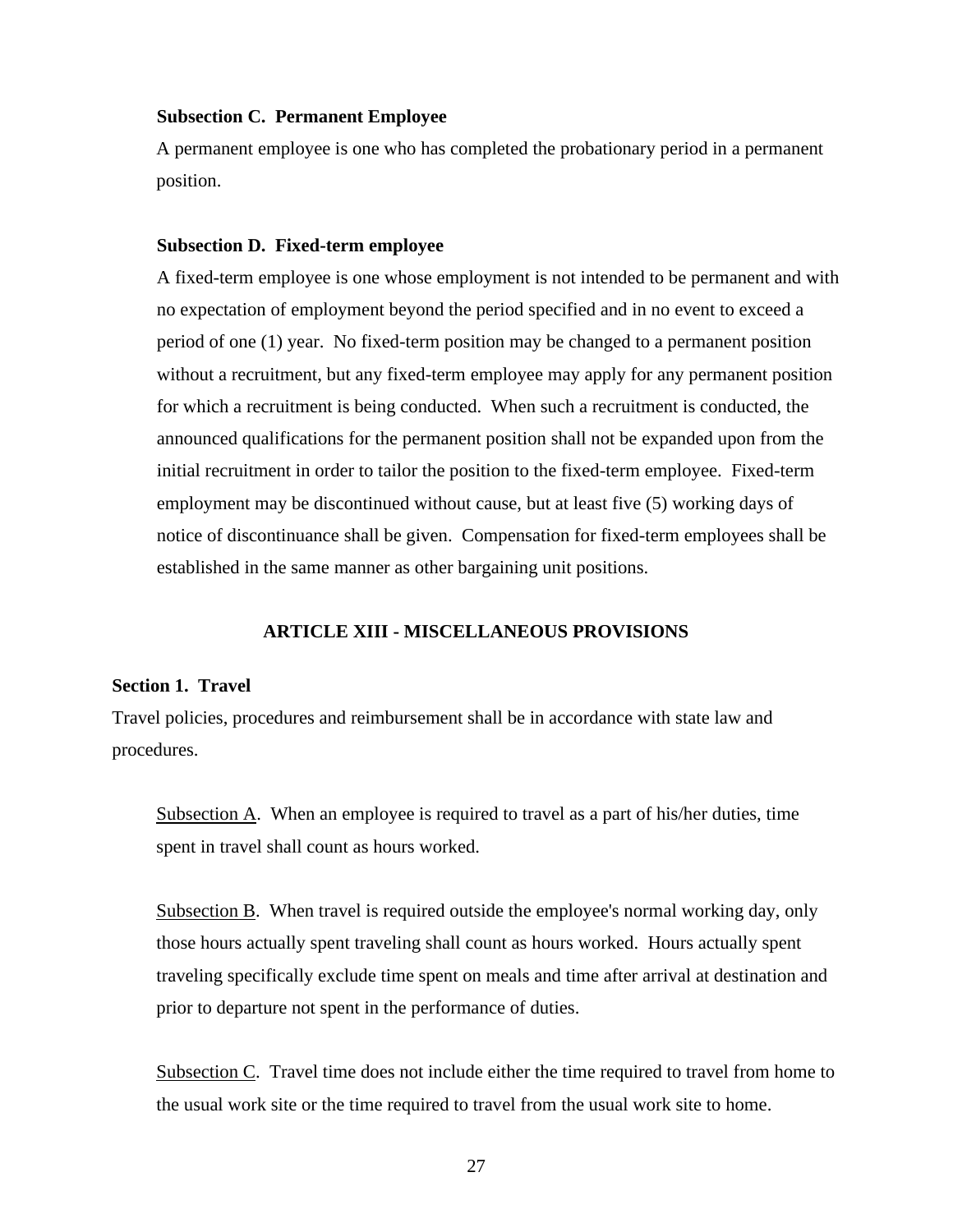## <span id="page-33-0"></span>**Section 2. Staff Participation in Governance**

The employer shall continue to grant non-academic membership on committees when in the best interest of the institution or when the function of the committee is affected with non-academic staff interests. Staff participation in governance shall not be regarded as an incursion into the area of exclusive representation which is the right of the bargaining agent. Nothing in this section requires the establishment of committees or the concurrence with any recommendations thereof.

#### <span id="page-33-1"></span>**Section 3. Employment Records**

Any employee shall be entitled, upon request, to see any of his/her official employee file. No information reflecting critically upon an employee shall be placed in the official file of the employee that does not bear either the signature or initials of the employee indicating that the employee has been shown the material or a statement by a supervisor that the employee refused to sign it. A copy of any such material shall be furnished the employee upon request.

#### <span id="page-33-2"></span>**Section 4. Copies of Agreement**

Upon final ratification and approval of this agreement, the employer shall prepare and make available to the bargaining agent a copy of the agreement. The union shall be responsible for providing copies of the agreement for employees and the employer for supervisors. The agreement is also available electronically and can be accessed from the Commissioner of Higher Education's, FOCUS-MFPE's or the campus human resources/personnel offices' web pages.

## <span id="page-33-3"></span>**Section 5. Emergency Use of Health Service**

Any employee shall be allowed to use the Health Service, if available at the campus unit, for emergency treatment. The Health Service will be allowed reasonable charges for such service which shall be billed to the employee.

## <span id="page-33-4"></span>**Section 6. Vehicle Registration and Parking**

All employees covered by this agreement shall be eligible to park in existing staff parking areas, provided however, that each employee shall register any vehicle parked on campus in accordance with applicable regulations. The employer may charge a registration fee per vehicle and may assess fines for violations of motor vehicle and parking regulations, or order the removal of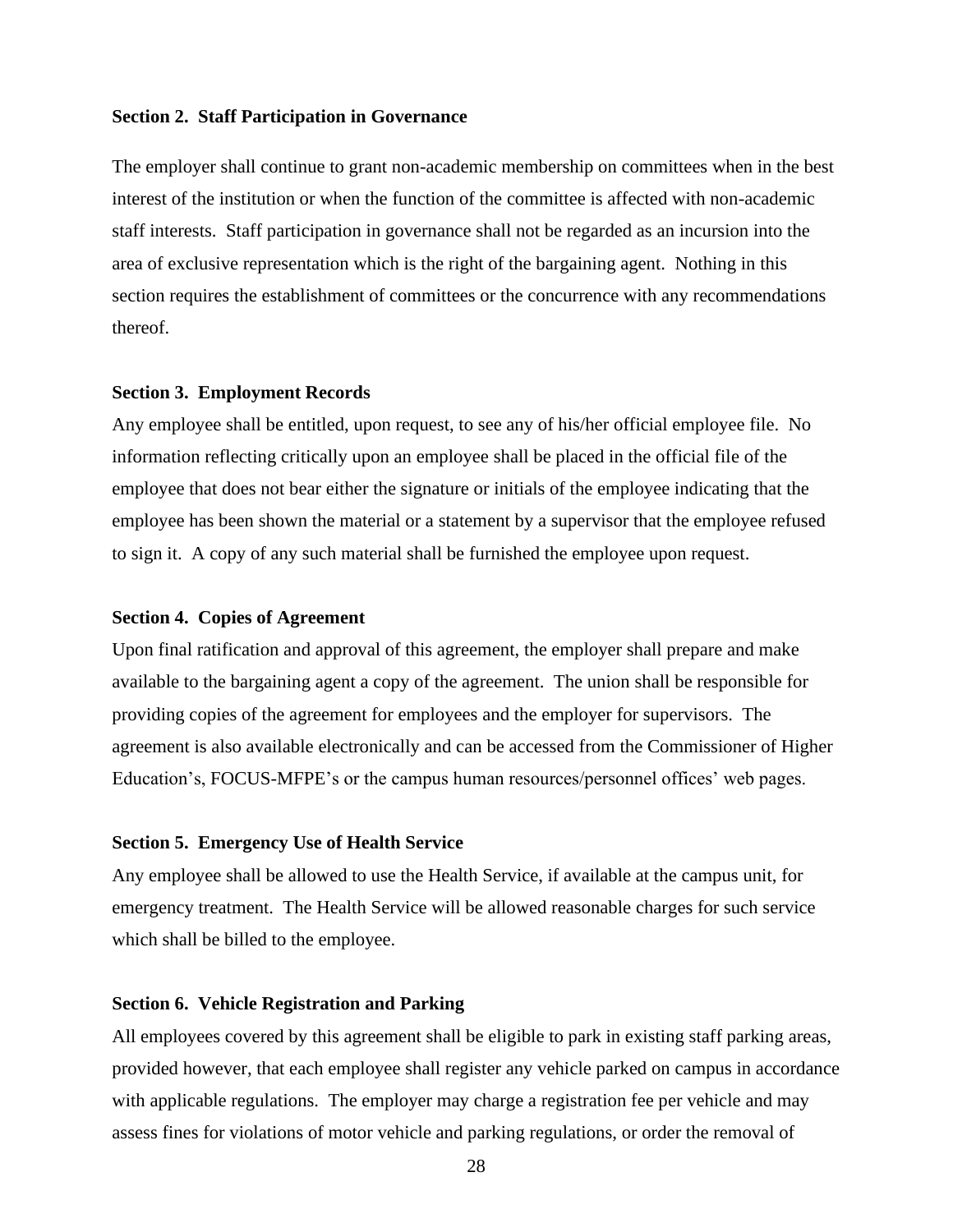vehicles parked in violation of regulations at the expense of the violator, and withhold the amount of any unpaid fines from wages (§ 20-25-312, Mont. Code Ann.)

## <span id="page-34-0"></span>**Section 7. Protective Clothing or Uniforms**

If any employee is required to wear a uniform, protective clothing or any type of protective device, the employer shall furnish said items. The selection of the type and determination of the number as well as the means of maintenance of said items to be provided by the employer shall be the prerogative of the employer.

## <span id="page-34-1"></span>**Section 8. Tools Provided**

Except for items personalized by size or custom of usage (e.g., tack or livery), the employer shall provide tools required for the performance of duties within the scope of employment.

## <span id="page-34-2"></span>**Section 9. Outside Employment**

Any employee may engage in outside employment which does not interfere with the employee's job performance, which does not constitute a conflict of interest or does not involve use of the employer's property, facilities, authority or name.

## <span id="page-34-3"></span>**Section 10. Contracting for Services**

It is the intent of the parties to preserve the work and job opportunities of the employees covered by this agreement. It is also, however, an obligation as well as a management prerogative of the employer to maintain the efficiency of the employer's operations and to determine methods and means by which those operations are to be conducted. The employer shall make every reasonable effort to retain the employees covered by this agreement and will not make arrangements to contract with any outside firm for any of the services ordinarily rendered by said employees which would jeopardize their continued employment without disclosure to the bargaining agent sufficiently in advance to accommodate discussion between the parties of the contemplated action. The employer shall not enter into any such contract for services unless it can be proven that said contract would result in increased efficiency of operations by way of obtaining the same services at less cost or additional services for the same cost, or unless it can be proven that such action is necessitated by financial exigency. The employer agrees it shall be a condition of any such contract for services which may displace employees covered herein, that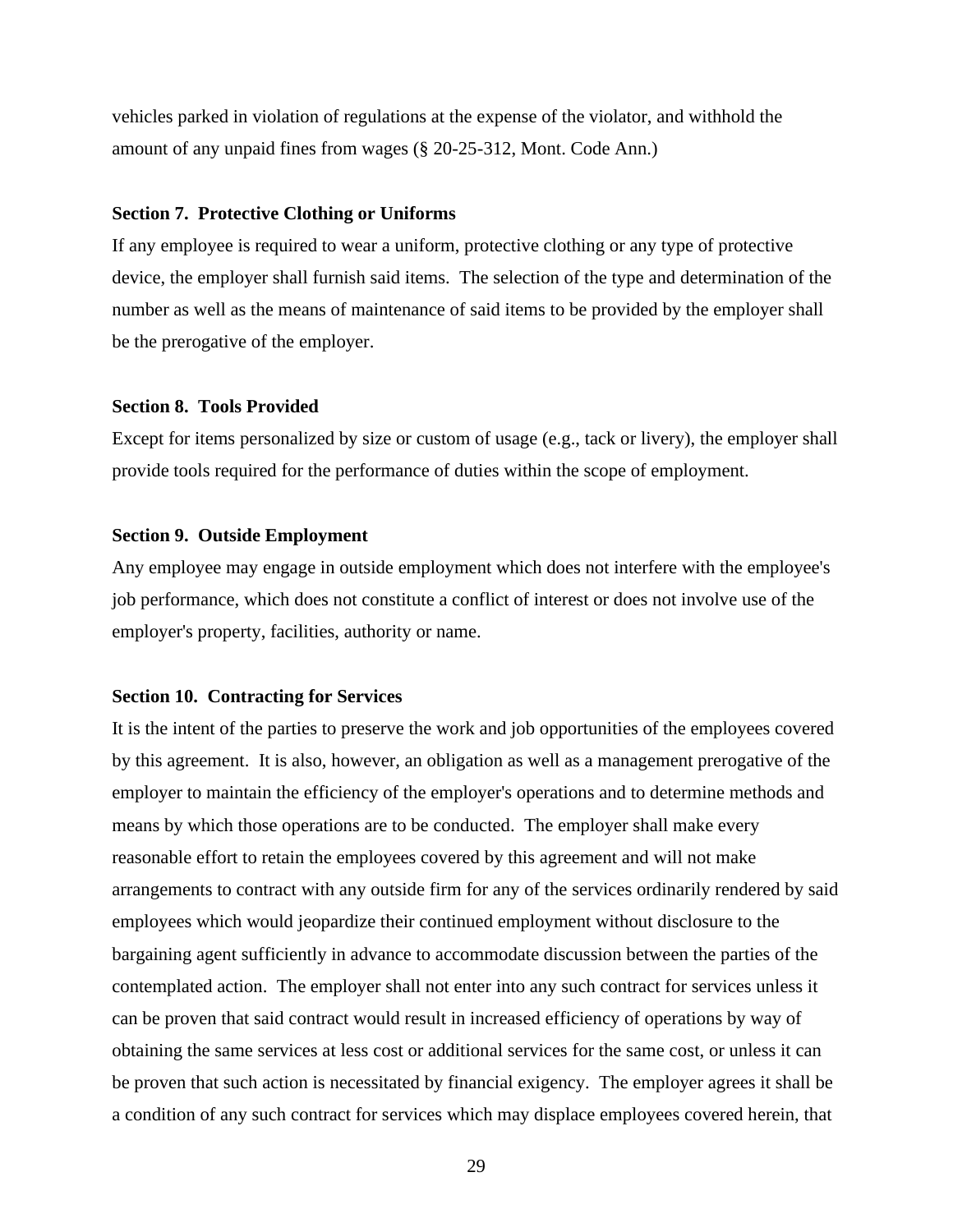the contractor shall offer employment to as many of said employees who would be displaced by said contract as the number of similarly qualified employees who shall be required by the contractor to effect performance of the contract. It is understood, however, that the employer may not require the terms of the contractor's offer of employment to be identical to or commensurate with those of the employee's contract with the employer. The provisions of this paragraph are subject to the grievance procedure and no work which would result in displacement of any employee within the bargaining unit shall be contracted prior to a final decision on any grievance filed under the terms of this contract.

## <span id="page-35-0"></span>**Section 11. Safety of Working Conditions**

The employer shall furnish a place of employment which is safe for employees therein, and shall furnish and use, and require the use of, such safety devices and safeguards, and shall adopt and use such practices, or methods, as are adequate to render the place of employment safe, and shall do everything reasonably necessary to protect the life and safety of employees. (§ 50-71-201, Mont. Code Ann.) No person shall remove, damage or refuse to use any safety device or safeguard, or interfere in any way with the use thereof or of any practice or method adopted for protection of employees. (§ 50-71-203, Mont. Code Ann.) Employees shall notify the supervisor and/or safety officer as soon as possible of any safety hazards incident to their employment. (§ 50-71-322, Mont. Code Ann.)

## <span id="page-35-1"></span>**Section 12. Ethical Conduct and Prohibited Political Activities**

Public employees have a special obligation to carry out their duties for the benefit of the people of the state and to avoid taking actions that cause them to violate the public's trust. State law at §§ 2-2-101 through 2-2-304, Mont. Code Ann., includes several specific prohibitions and provides for significant penalties including fines and imprisonment for violators. Employees may also be subject to discipline for violation of public trust. Examples of prohibitions include but are not limited to: 1) using work time, facilities, equipment supplies, personnel or funds for private business purposes including any campaign activity persuading or affecting a political decision; 2) engaging in any activity, including lobbying on behalf of an organization of which the employee is a member while performing job duties 3) receiving two salaries as a public employee for work during overlapping hours; 4) accepting a substantial gift or economic benefit, or reward for an official action; 5) disclosing or using confidential information acquired in the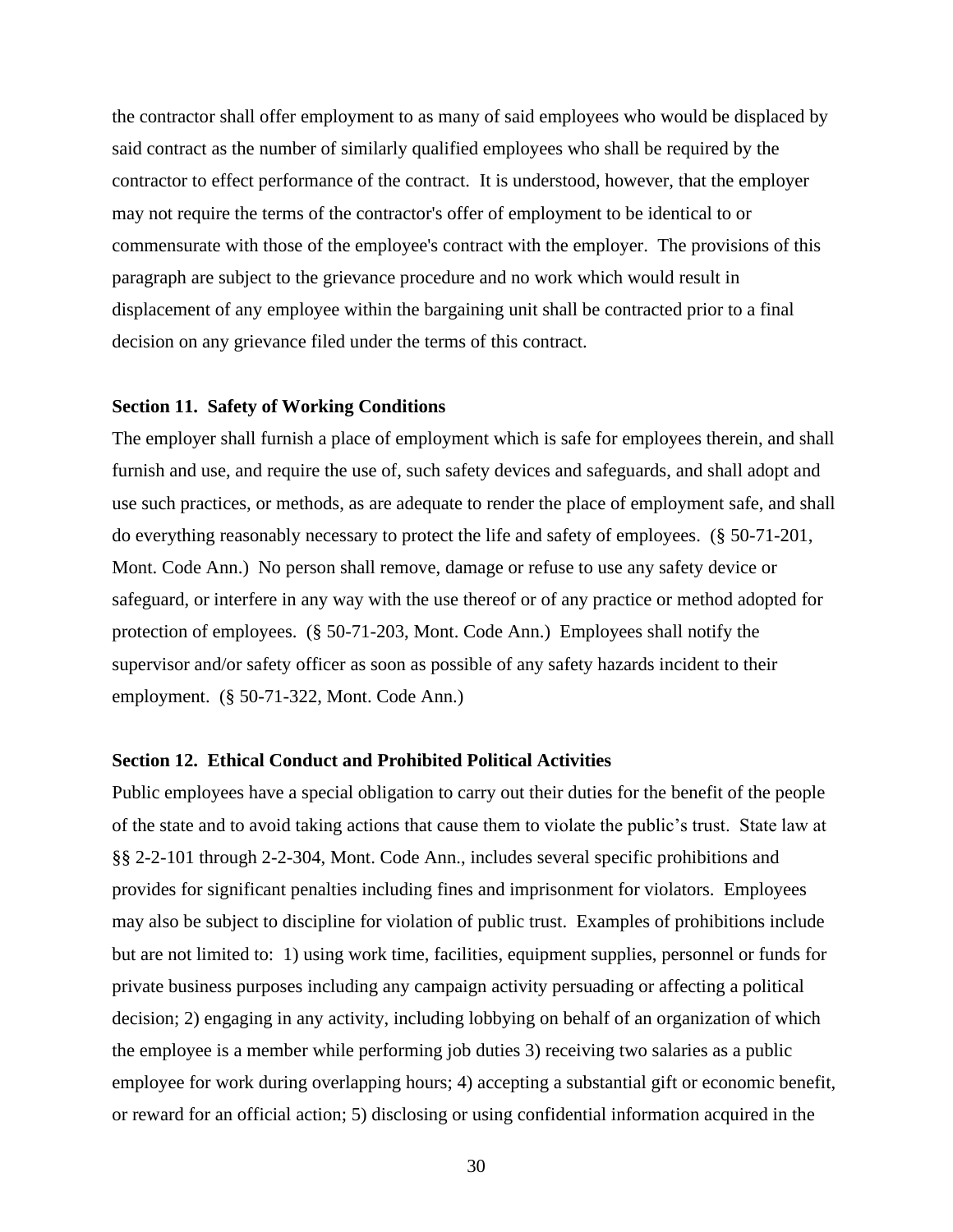course of official duties in order to further the employee's personal economic interests; 6) assisting any person for a fee or other compensation in obtaining any service, claim, license, or other economic benefit from the employer; 7) performing any official act directly and substantially affecting a business or other undertaking in which the employee has a substantial interest or is engaged as a consultant, representative or agent; 8) soliciting or accepting employment or engaging in meetings or negotiations to consider employment with a person who the employee regulates in their official duties without first giving notice to their supervisor, or 9) engaging in a substantial transaction for private business purposes with a person the employee inspects or supervises.

## <span id="page-36-0"></span>**Section 13. Dependent Partial Tuition Waiver**

Subsection A. Permanent employees must be employed at least  $\frac{3}{4}$  time for five (5) or more consecutive years before being eligible for a dependent tuition waiver benefit. Employees who utilize the faculty and staff tuition waiver are not eligible for a dependent tuition waiver during the same academic term. Only one (1) dependent may utilize the dependent tuition waiver in an academic term. A dependent includes the employee's spouse or adult dependent, as defined in the MUS Employee Benefits Plan, and financially dependent children as defined by the Internal Revenue Code who are unmarried and under age 25.

Subsection B. The tuition waiver benefit for dependents shall be for 50 percent of the residential tuition. In no case may registration, course fees or any other mandatory or miscellaneous fees be waived. Dependents may utilize the tuition waiver benefit to take courses at a college of technology or in any other two-year or certificate programs and to obtain a first baccalaureate degree at any unit of the university system. Dependents may not use the tuition waiver benefit to attend law school or obtain a graduate degree. The tuition waiver does not apply to non-credit, continuing education or other self-supporting courses.

## **ARTICLE XIV - GRIEVANCE PROCEDURE**

#### <span id="page-36-2"></span><span id="page-36-1"></span>**Section 1. Grievance Definition**

A grievance is any controversy between the parties involving an alleged violation of a provision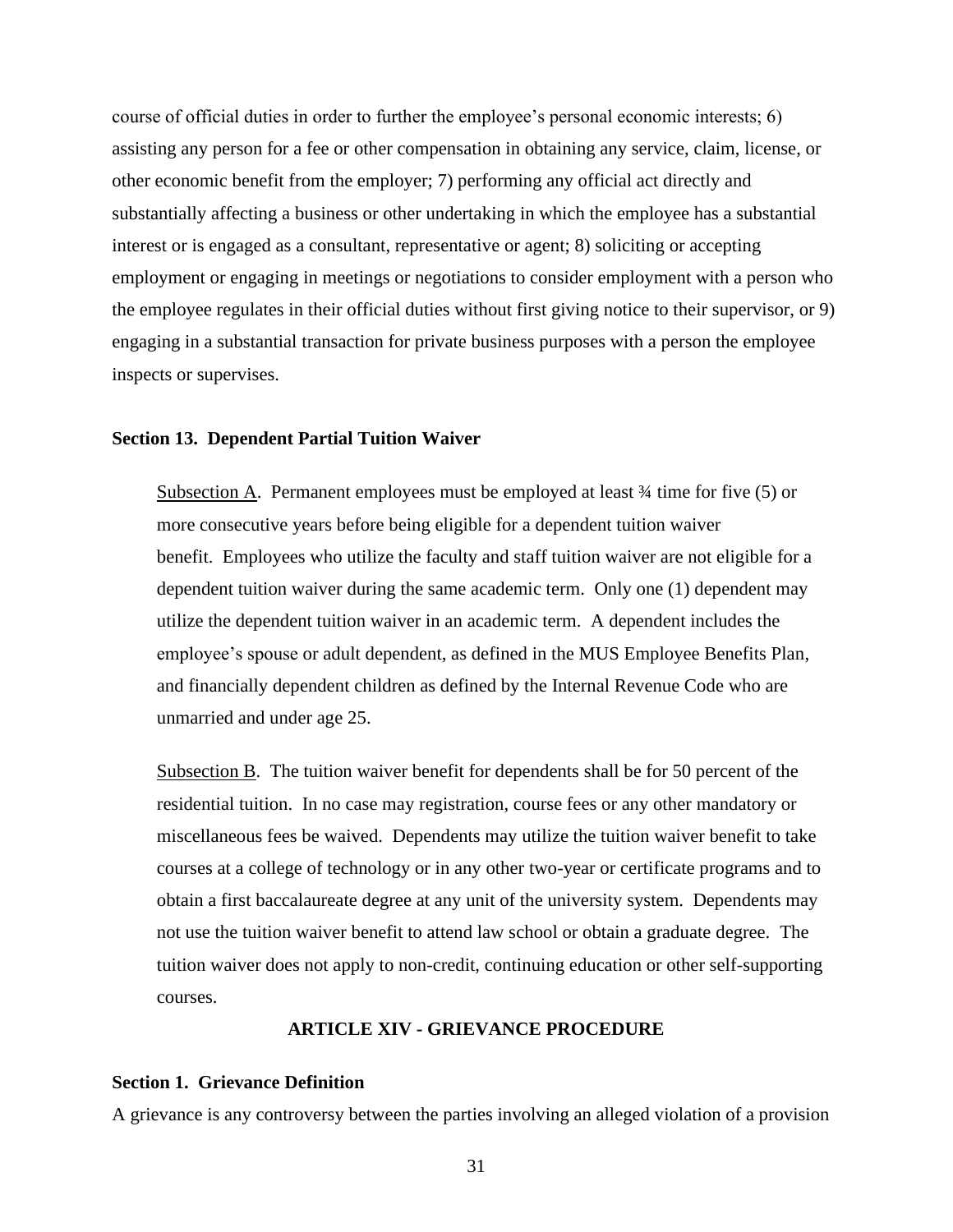of this agreement. All grievances shall be resolved in accordance with the procedure set forth in this article.

## <span id="page-37-0"></span>**Section 2. Step 1**

Within ten (10) days of the occurrence of the grievance an employee with a grievance shall discuss their grievance with their immediate supervisor. The immediate supervisor shall have ten (10) days to respond to the grievance.

#### <span id="page-37-1"></span>**Section 3. Step 2**

If the grievance is not resolved informally at step 1, a formal grievance shall be presented in writing within ten (10) days from receipt of the step 1 response to the personnel office or designated grievance officer. The personnel office or designated grievance officer shall have ten (10) days from receipt of the grievance to respond in writing.

## <span id="page-37-2"></span>**Section 4. Step 3- Grievance Committee**

Within ten (10) days from receipt of the personnel office or designated grievance officer's response the bargaining agent may submit a written request to have the grievance heard by a grievance committee. Upon receipt of such request and grievance documentation from the Union, the Commissioner of Higher Education shall within 21 days appoint a committee comprised of three (3) members selected by management and three (3) members selected by the bargaining agent to hear the grievance. No employee of the unit from which the grievance originated may be selected by management or the bargaining agent to serve on the committee. The grievance committee shall conduct the hearing at the unit from which the grievance originated and shall arrive at a decision within ten (10) working days following the date upon which the grievance is heard by the committee. Any decision concurred in by a majority of the members of the grievance committee is final and binding and may not be appealed to arbitration.

The bargaining agent and the Commissioner of Higher Education may, by mutual agreement, bypass the grievance committee process. In such cases, the grievance shall, at the request of the bargaining agent, be submitted to arbitration in accordance with step 4.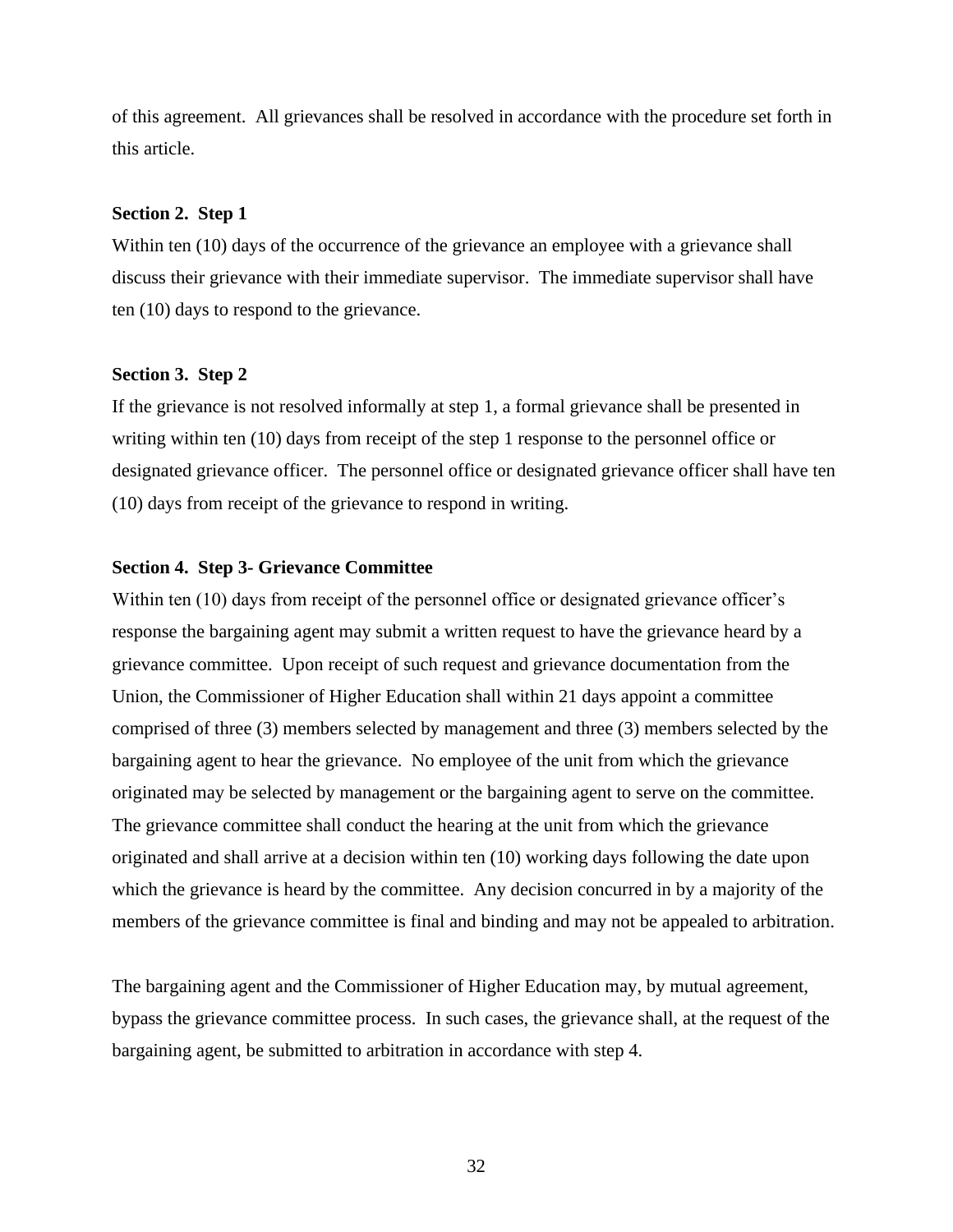#### <span id="page-38-0"></span>**Section 5. Step 4- Arbitration**

If the grievance committee is unable to arrive at a decision which is concurred in by a majority of committee members within ten (10) working days following the date of the grievance committee hearing, the bargaining agent may submit the matter to arbitration by giving written notice of intention to arbitrate to the campus personnel office and the Commissioner of Higher Education within ten (10) days from the date the committee decision was due. Upon receipt of the request to arbitrate the parties will initiate procedures to select an impartial arbitrator. If the parties are unable to agree upon an acceptable impartial arbitrator, the Federal Mediation and Conciliation Service shall be requested to provide a list of names of seven (7) potential arbitrators. Each party shall alternately strike names and the remaining name shall be the arbitrator.

Subsection A. The decision of the arbitrator shall be final and binding except that no arbitrator shall have the authority to add to, subtract from or modify the terms of this agreement.

Subsection B. Each party shall be responsible for the fees and expenses of presenting its own case. The cost of the arbitrator shall be shared equally between the parties. If one of the parties wants a transcript of the arbitrator proceedings, the party requesting the transcript shall pay the cost of such transcript.

## Subsection C. Grievance Mediation

Upon mutual agreement, grievance mediation may be utilized by the parties prior to or in lieu of arbitration.

## <span id="page-38-1"></span>**Section 6. Rules of Grievance Processing**

Subsection A. Reference to days regarding time periods in this procedure shall refer to working days. A working day is defined as all week days which are not designated as holidays.

Subsection B. In computing any period of time prescribed herein, the date of the act, event or default for which the designated period of time begins to run shall not be included.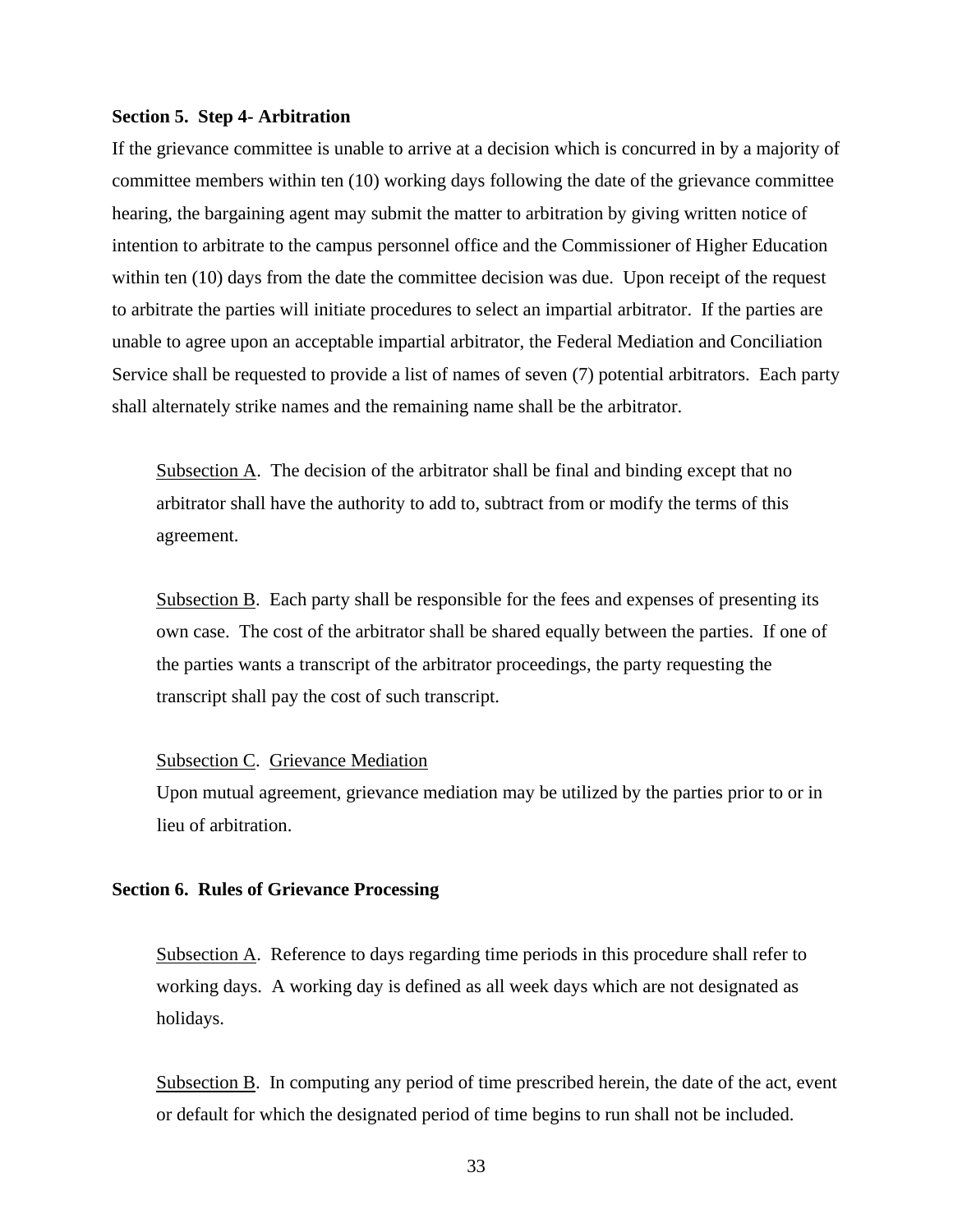Subsection C. Time limits specified herein may be extended by mutual agreement of the parties involved at that step of the procedures.

Subsection D. Any grievance which is not filed or advanced within the time limits provided for herein shall be invalid and without further recourse.

Subsection E. Grievances concerning the Montana University Achievement Project (MAP) are excluded from the contractual grievance process. The sole and exclusive appeals process for MAP related grievances is that contained in the MAP Performance Development and Compensation Programs Guide.

Subsection F. An employee representative shall be allowed a reasonable amount of paid time (not to exceed two (2) hours for each grievance) to process written grievances and if their attendance is required, the actual time to appear at an arbitration hearing.

Subsection G. Exclusive Remedy In the event an employee files a complaint alleging unlawful discrimination or other unlawful conduct under procedures established by the Human Rights Division, Equal Employment Opportunity Commission, Office of Federal Contract Compliance Programs, Office of Civil Rights, the Board of Personnel Appeals, the Investigations Bureau of the Montana Department of Labor and Industry or the Federal Fair Labor Standards Office, the employer shall not be obligated to process a contractual grievance over a similar matter.

Subsection H. Written Grievances. Grievances presented in writing shall include the following specific information: complete statement of grievance including all facts on which grievance is based, specific contract provision violated, names of witnesses having knowledge of facts, specific remedy requested, and employee grievant's signature. Copies of relevant documents should be attached to the grievance.

## **ARTICLE XV - EFFECT OF ENTIRE AGREEMENT**

## <span id="page-39-1"></span><span id="page-39-0"></span>**Section 1. Financial and Legislative Contingencies**

Should the employer not receive anticipated appropriations or revenues, those portions of this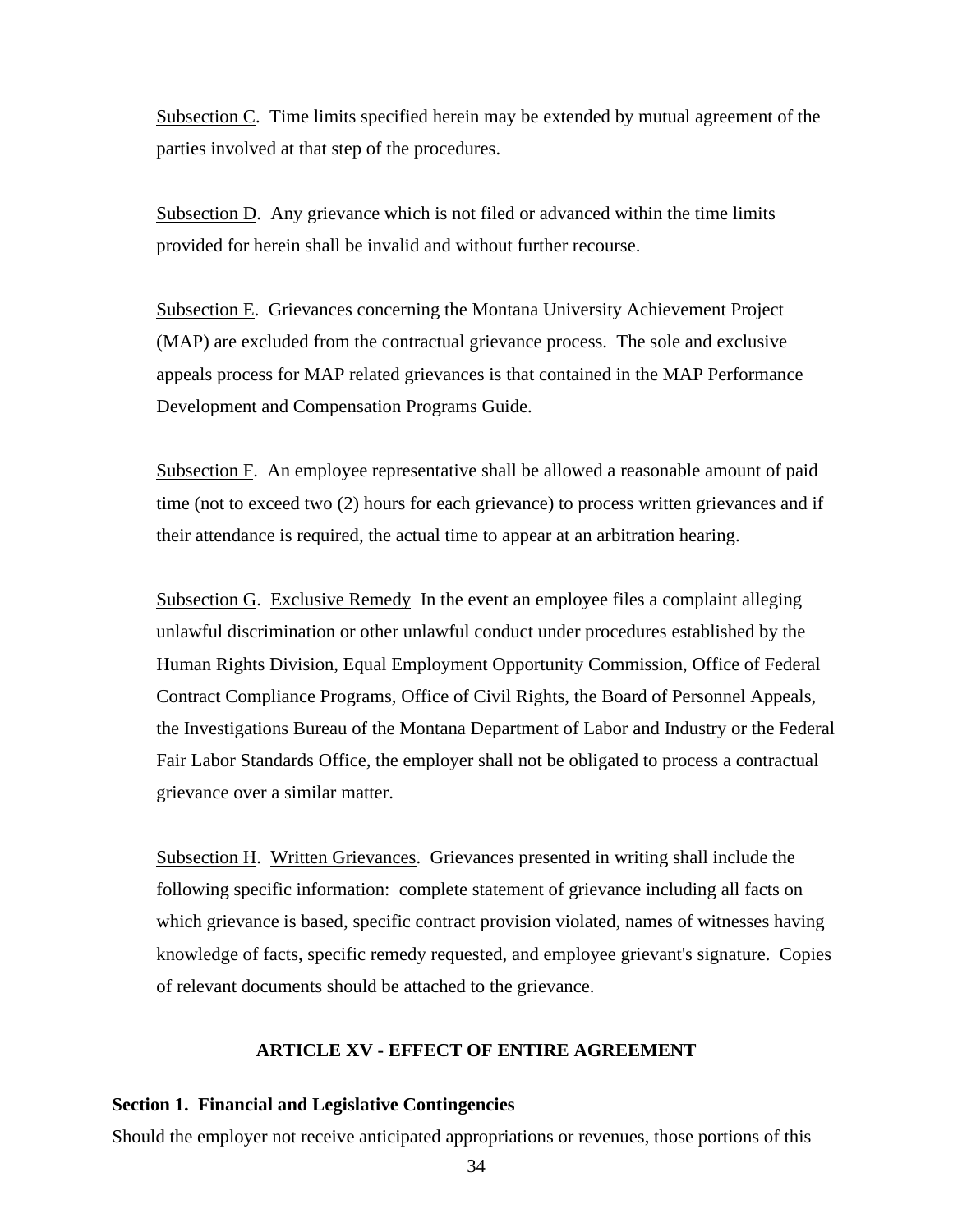agreement which are contingent upon availability of financial resources may be opened for renegotiation by the employer.

## <span id="page-40-0"></span>**Section 2. Conflict with Statute**

Throughout this contract, benefits provided to all state employees by statute are summarized. These benefits are changed from time to time by the legislature. The intent of the parties is that employees will receive benefits in accordance with current state statutes. If there is a conflict between statute and the agreement the statutory provision shall take precedence.

## <span id="page-40-1"></span>**Section 3. Savings Clause**

Should any portion of this agreement be determined invalid or unenforceable by any court or other judicial or quasi-judicial body with authority to make such a determination, that portion of the agreement declared invalid shall be null and void, however, the rest of the agreement shall remain in full force and effect.

## <span id="page-40-2"></span>**Section 4. Interim Amendment**

Each party hereby waives the right to insist that the other party bargain collectively during the life of this agreement with respect to any questions of wages, hours, fringe benefits or other conditions of employment except as provided for in Sections 1 and 4 of this article. Changes to this agreement may be negotiated only upon mutual agreement of the parties to this agreement. Any agreed to changes shall be made effective upon any date agreed upon by both parties and shall expire upon the expiration of this agreement. In order for any changes to be effective, they must be set down in writing, and approved and signed by the bargaining agent and the Commissioner of Higher Education.

## **ARTICLE XVI - TERM OF AGREEMENT**

### <span id="page-40-4"></span><span id="page-40-3"></span>**Section 1. Contract Term**

This contract shall be in effect from ten (10) working days after the date of ratification or July 1, 2019, whichever is later, and shall continue until and including June 30, 2023. This entire agreement shall be considered as renewed from year to year after June 30, 2023, unless either party to this agreement notifies the other party in writing by February 1, 2023, of its desire to modify or terminate this agreement. The parties shall meet no later than March 15 if the contract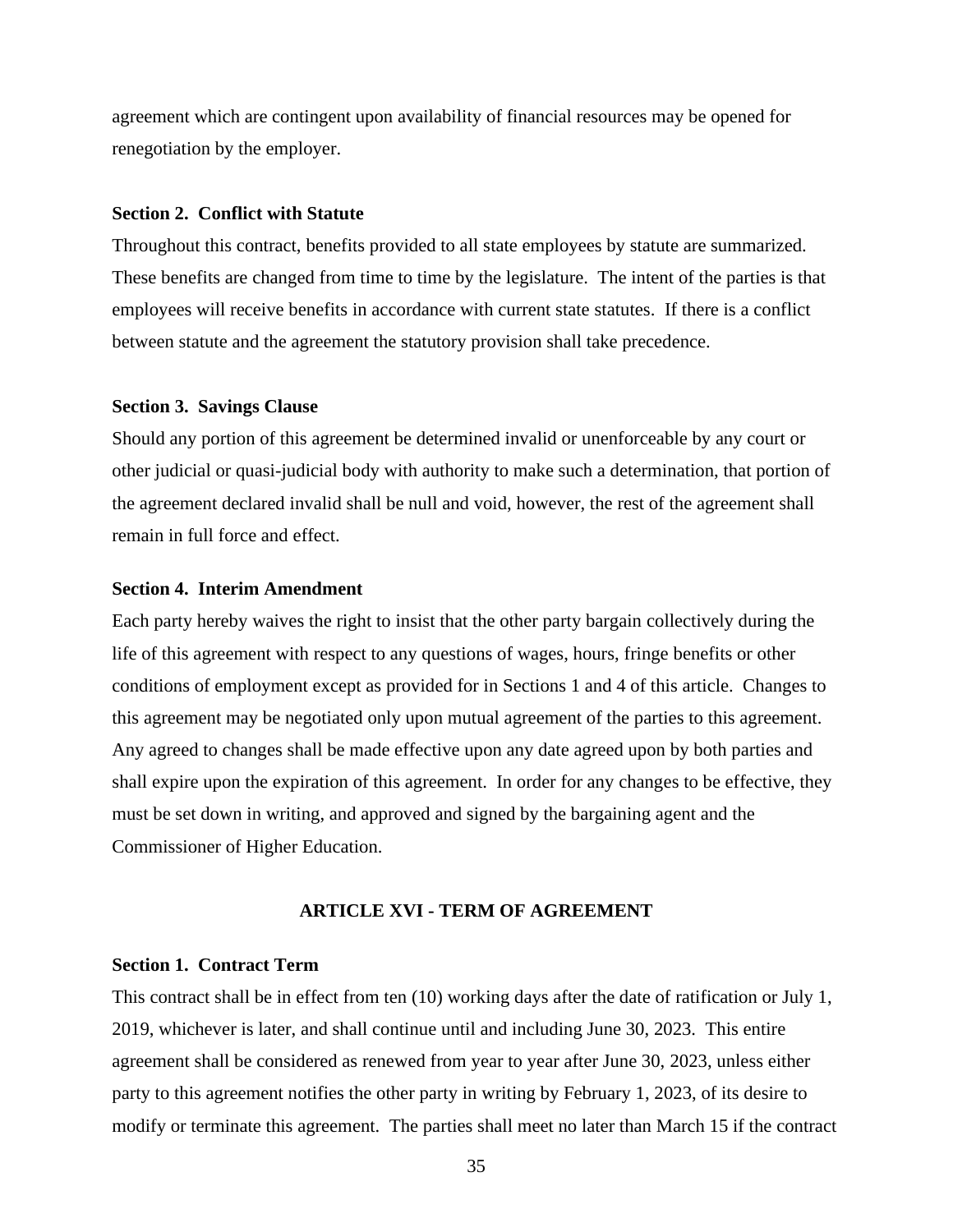is noticed by either party to be negotiated.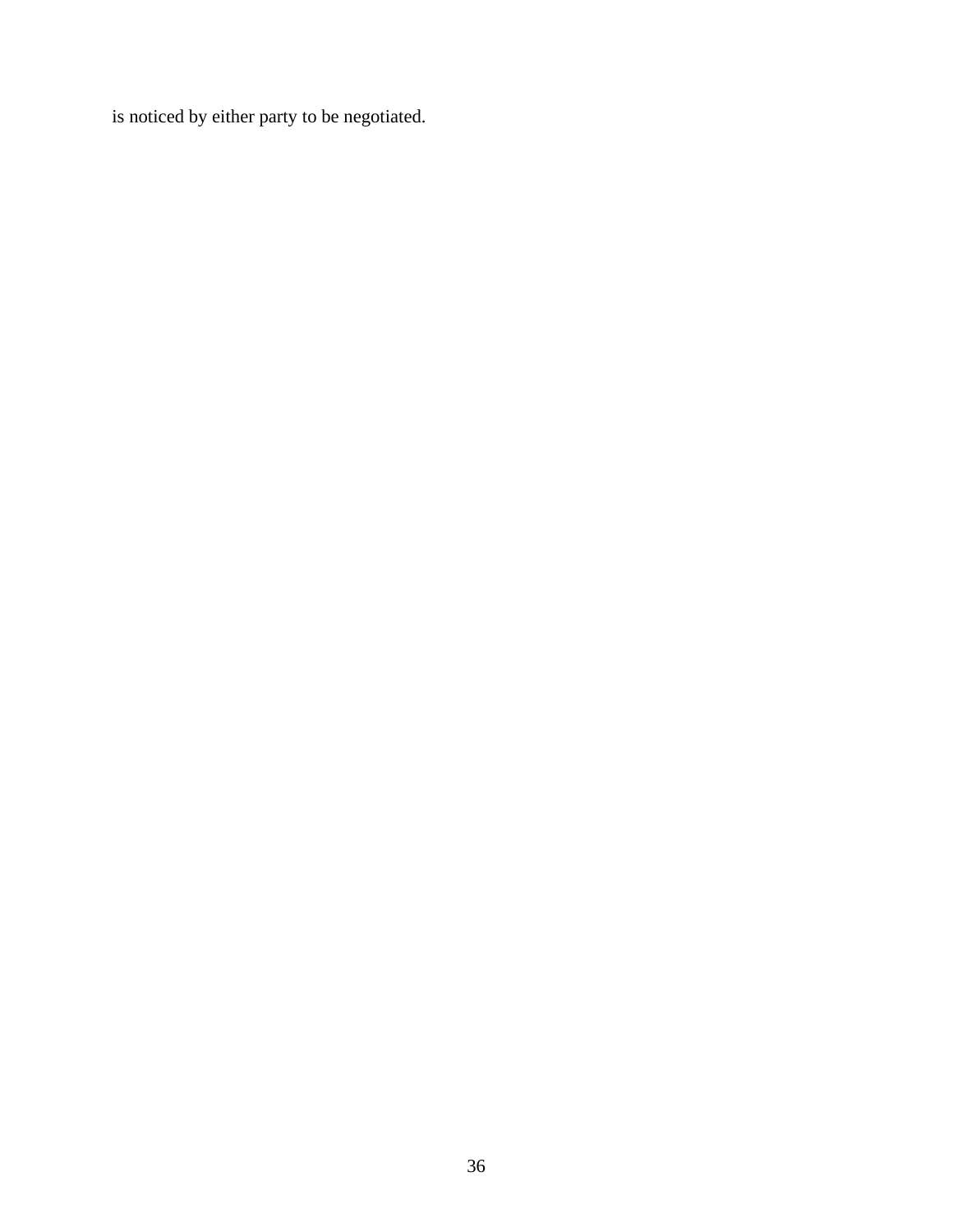## **SEE APPENDIX A- WAGES 21-23 ADDENDUM A - WAGES**

<span id="page-42-0"></span>Wages:

a. Effective the first day of the pay period that includes January 1, 2020, the base wage for members of the bargaining unit shall increase by \$0.50 per hour or by 2% per hour, whichever is greater.

Effective the first day of the pay period that includes January 1, 2021, the base wage for members of the bargaining unit shall increase by \$0.50 per hour or by 2% per hour, whichever is greater.

- b. Employees will continue to be eligible for career ladders, in-range progression pay, and strategic pay increases in accordance with pay guidelines.
- c. For the contract term ending June 30, 2021 if the Employer negotiates greater across-the-board pay raises with any other hourly staff bargaining unit in the Montana University System, the parties agree to re-open the wage provisions of the contract for negotiations.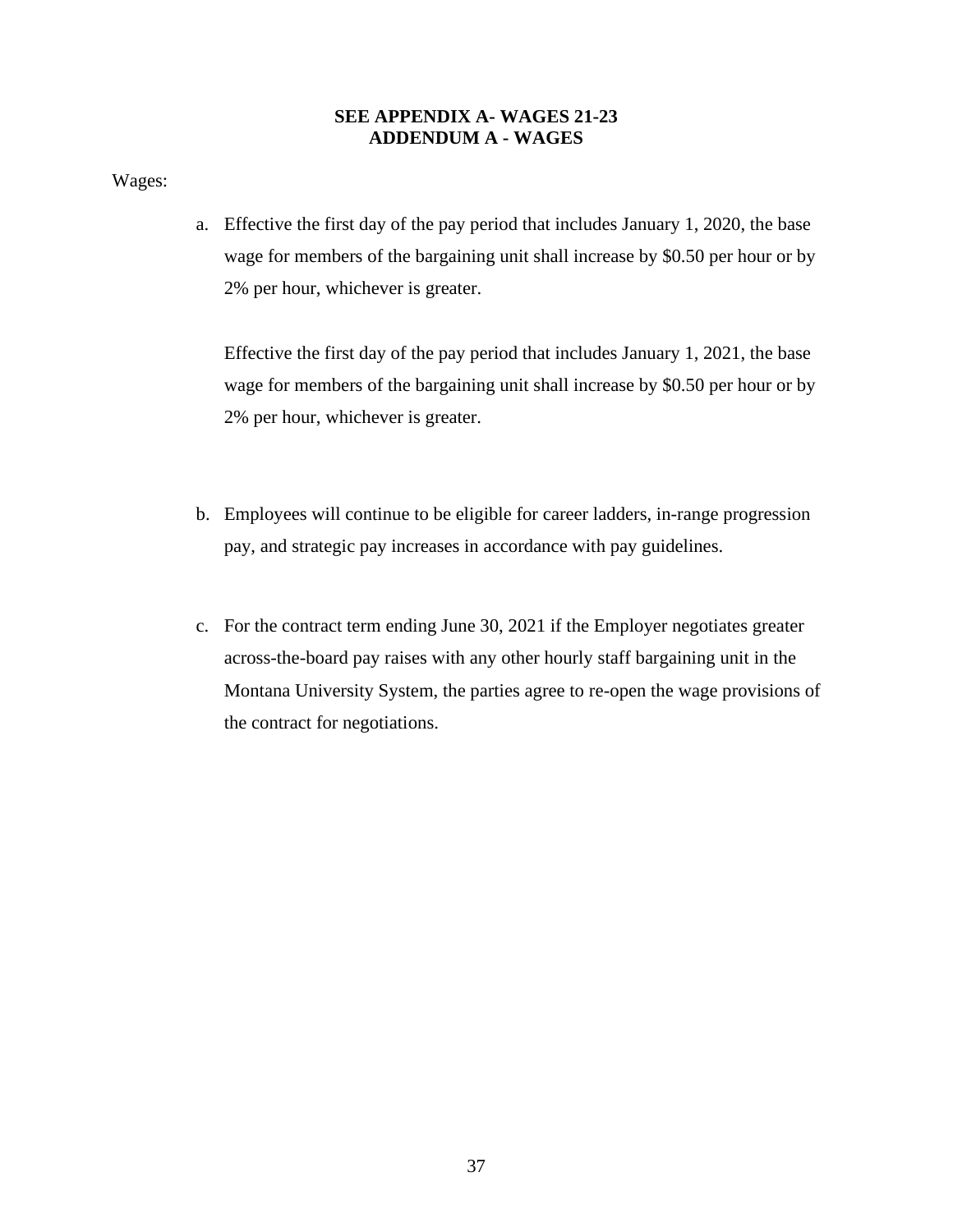## <span id="page-43-0"></span>**ADDENDUM B - STATUTES**

**2-2-303. Agreements to appoint relative to office unlawful.** It shall further be unlawful for any person or any member of any board, bureau, or commission or employee of any department of this state or any political subdivision thereof to enter into any agreement or any promise with other persons or any members of any boards, bureaus, or commissions, or employees of any department of this state or any of its political subdivisions thereof to appoint to any position of trust or emolument any person or persons related to affinity within the second degree.

**2-18-611. Annual vacation leave.** (1) Each permanent full-time employee shall earn annual vacation leave credits from the first day of employment. Vacation leave credits earned shall be credited at the end of each pay period. However, employees are not entitled to any vacation leave with pay until they have been continuously employed for a period of 6 calendar months.

(2) Seasonal employees shall earn vacation credits. However, such persons must be employed 6 qualifying months before they may use the vacation credits. In order to qualify, such employees must immediately report back for work when operations resume in order to avoid a break in service.

(3) Permanent part-time employees are entitled to prorated annual vacation benefits if they have worked the qualifying period.

(4) An employee may not accrue annual vacation leave credits while in a leave-withoutpay status.

(5) Temporary employees do not earn vacation leave credits, except that a temporary employee who is subsequently hired into a permanent position within the same jurisdiction without a break in service and temporary employees who are employed continuously longer than 6 months may count as earned leave credits for the immediate term of temporary employment.

**2-18-612. Rate earned.** (1) Vacation leave credits are earned at a yearly rate calculated in accordance with the following schedule, which applies to the total years of an employee's employment with any agency whether the employment is continuous or not:

| Years of employment       | Working days credit |  |  |
|---------------------------|---------------------|--|--|
| 1 day through 10 years    |                     |  |  |
| 10 years through 15 years | 18                  |  |  |
| 15 years through 20 years | 21                  |  |  |
| 20 years on               | 24                  |  |  |

(2) (a) For the purpose of determining years of employment under this section, an employee eligible to earn vacation credits under 2-18-611 must be credited with 1 year of employment for each period of:

(i) 2,080 hours of service following his date of employment; an employee must be credited with 80 hours of service for each biweekly pay period in which he is in a pay status or on an authorized leave of absence without pay, regardless of the number of hours of service in the pay period; or

(ii) 12 calendar months in which he was in a pay status or on an authorized leave of absence without pay, regardless of the number of hours of service in any one month. An employee of a school district, a school at a state institution, or the university system must be credited with 1 year of service if he is employed for an entire academic year.

(b) State agencies, other than the university system and a school at a state institution, must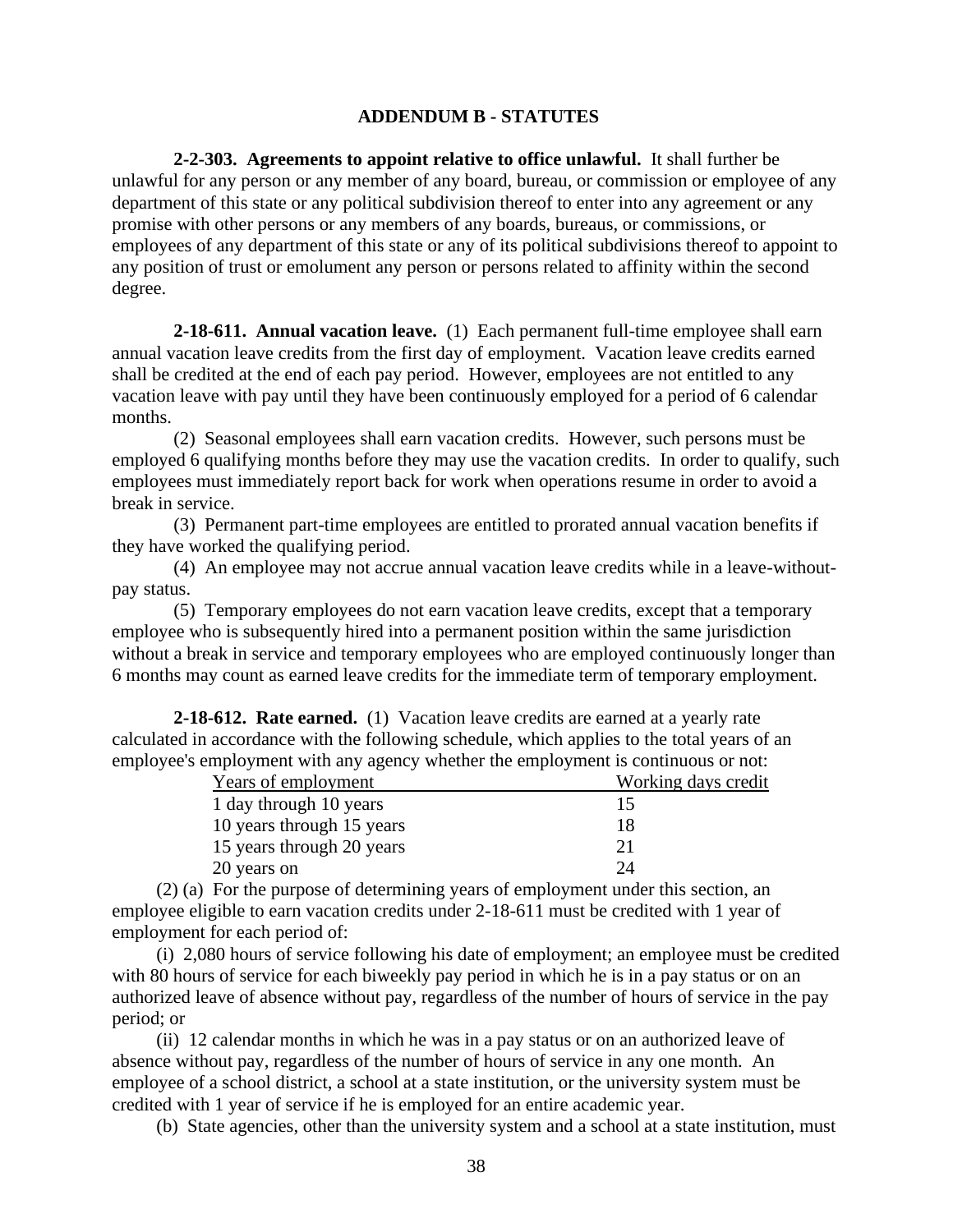use the method provided in subsection  $(2)(a)(i)$  to calculate years of service under this section.

**2-18-614. Military leave considered service.** A period of absence from employment with the state, county, or city occurring either during a war involving the United States or in any other national emergency and for 90 days thereafter for one of the following reasons is considered as service for the purpose of determining the number of years of employment used in calculating vacation leave credits under this section:

(1) having been ordered on active duty with the armed forces of the United States;

(2) voluntary service on active duty in the armed forces or on ships operated by or for the United States government; or

(3) direct assignment to the United States department of defense for duties related to national defense efforts if a leave of absence has been granted by the employer.

**2-18-615. Absence because of illness not chargeable against vacation unless employee approves.** Absence from employment by reason of illness shall not be chargeable against unused vacation leave credits unless approved by the employee.

**2-18-616. Determination of vacation dates.** The dates when employees' annual vacation leaves shall be granted shall be determined by agreement between each employee and his employing agency with regard to the best interest of the state, any county or city thereof as well as the best interests of each employee.

**2-18-617. Accumulation of leave -- cash for unused -- transfer.** (1)(a) Except as provided in subsection (1)(b), annual vacation leave may be accumulated to a total not to exceed two times the maximum number of days earned annually as of the end of the first pay period of the next calendar year. Excess vacation time is not forfeited if taken within 90 calendar days from the last day of the calendar year in which the excess was accrued.

(b) It is the responsibility of the head of an employing agency to provide reasonable opportunity for an employee to use rather than forfeit accumulated vacation leave. If an employee makes a reasonable written request to use excess vacation leave before the excess vacation leave must be forfeited under subsection (1)(a) and the employing agency denies the request, the excess vacation leave is not forfeited and the employing agency shall ensure that the employee may use the excess vacation leave before the end of the calendar year in which the leave would have been forfeited under subsection (1)(a).

(2) An employee who terminates employment for a reason not reflecting discredit on the employee is entitled upon the date of termination to cash compensation for unused vacation leave, assuming that the employee has worked the qualifying period set forth in 2-18-611.

(3) However, if an employee transfers between agencies of the same jurisdiction, cash compensation may not be paid for unused vacation leave. In a transfer, the receiving agency assumes the liability for the accrued vacation credits transferred with the employee.

**2-18-618. Sick leave.** (1) A permanent full-time employee earns sick leave credits from the first day of employment. For calculating sick leave credits, 2,080 hours (52 weeks x 40 hours) equals 1 year. Sick leave credits must be credited at the end of each pay period. Sick leave credits are earned at the rate of 12 working days for each year of service without restriction as to the number of working days that may be accumulated. Employees are not entitled to be paid sick leave until they have been continuously employed 90 days.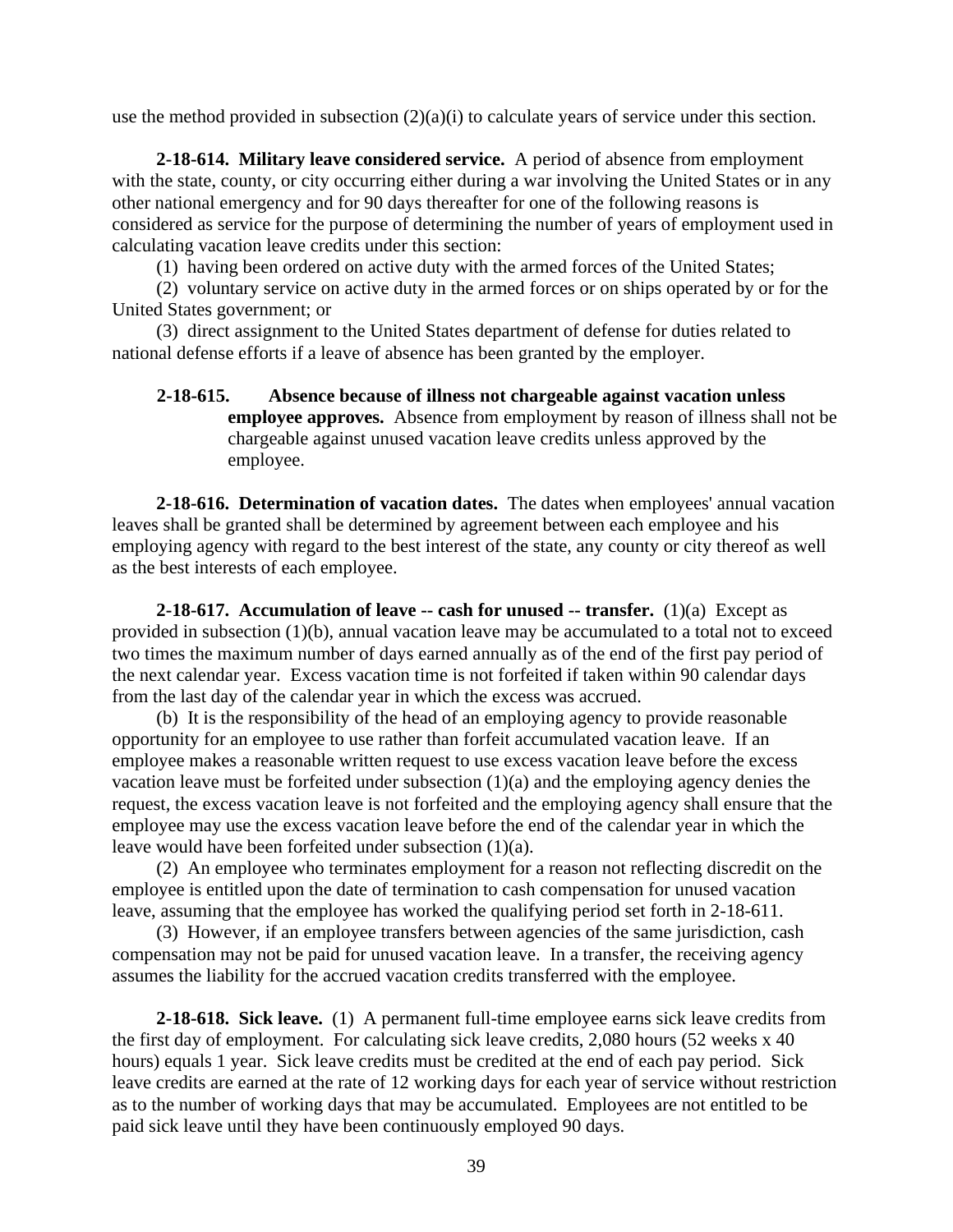(2) An employee may not accrue sick leave credits while in a leave-without-pay status.

(3) Permanent part-time employees are entitled to prorated leave benefits if they have worked the qualifying period.

(4) Full-time temporary and seasonal employees are entitled to sick leave benefits provided they work the qualifying period.

(5) An employee who terminates employment with the agency is entitled to a lump-sum payment equal to one-fourth of the pay attributed to the accumulated sick leave. The pay attributed to the accumulated sick leave must be computed on the basis of the employee's salary or wage at the time he terminates his employment with the state, county, or city. Accrual of sick leave credits for calculating the lump-sum payment provided for in this subsection begins July 1, 1971. The payment is the responsibility of the agency in which the sick leave accrues. However, an employee does not forfeit any sick leave rights or benefits he had accrued prior to July 1, 1971. However, when an employee transfers between agencies within the same jurisdiction, he is not entitled to a lump-sum payment. In a transfer between agencies, the receiving agency shall assume the liability for the accrued sick leave credits earned after July 1, 1971, and transferred with the employee.

(6) An employee who receives a lump-sum payment pursuant to this section and who is again employed by any agency may not be credited with any sick leave for which the employee has previously been compensated.

(7) Abuse of sick leave is cause for dismissal and forfeiture of the lump-sum payments provided for in this section.

(8) An employee may contribute any portion of his accumulated sick leave to a nonrefundable sick leave fund for state employees and becomes eligible to draw upon the fund if an extensive illness or accident exhausts his accumulated sick leave. The department of administration shall, in consultation with the state employee group benefits advisory council, provided for in 2-15-1016, administer the sick leave fund and adopt rules to implement this subsection.

(9) A local government may establish and administer through local rule a sick leave fund into which its employees may contribute a portion of their accumulated sick leave.

**2-18-619. Jury duty -- service as witness.** (1) Each employee who is under proper summons as a juror shall collect all fees and allowances payable as a result of the service and forward the fees to the appropriate accounting office. Juror fees shall be applied against the amount due the employee from his employer. However, if an employee elects to charge his juror time off against his annual leave, he shall not be required to remit his juror fees to his employer. In no instance is an employee required to remit to his employer any expense or mileage allowance paid him by the court.

(2) An employee subpoenaed to serve as a witness shall collect all fees and allowances payable as a result of the service and forward the fees to the appropriate accounting office. Witness fees shall be applied against the amount due the employee from his employer. However, if an employee elects to charge his witness time off against his annual leave, he shall not be required to remit his witness fees to his employer. In no instance is an employee required to remit to his employer any expense or mileage allowances paid him by the court.

(3) Employers may request the court to excuse their employees from jury duty if they are needed for the proper operation of a unit of state or local government.

**39-2-104. Mandatory leave of absence for employees holding public office -- return requirements.** (1) Employers of employees elected or appointed to a public office in the city,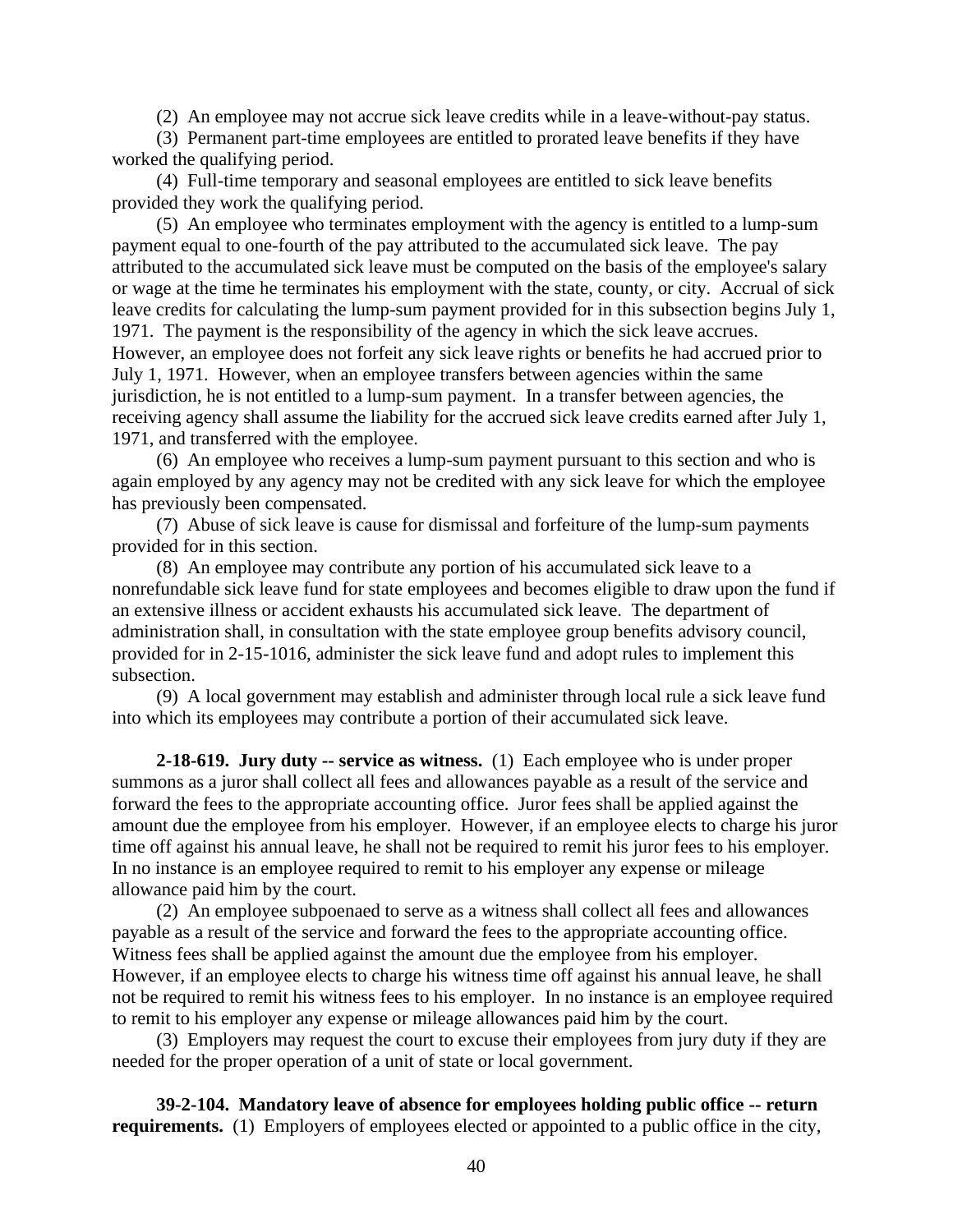county, or state shall grant such employees leaves of absence, not to exceed 180 days per year, while they are performing public service. Employees of an employer who employs 10 or more persons must, upon complying with the requirements of subsection (2), be restored to their positions, with the same seniority, status, compensation, hours, locality, and benefits as existed immediately prior to their leaves of absence for public service under this section.

(2) Employees granted a leave shall make arrangements to return to work within 10 days following the completion of the service for which the leave was granted unless they are unable to do so because of illness or disabling injury certified to by a licensed physician.

(3) Any unemployment benefits paid to any person by application of this section shall not be charged against any employer under the unemployment insurance law.

**2-18-621. Unlawful termination.** It shall be unlawful for an employer to terminate or separate an employee from his employment in an attempt to circumvent the provisions of 2-18- 611, 2-18-612, and 2-18-614. Should a question arise under this section, it shall be submitted to arbitration as provided in Title 27, chapter 5, as if an agreement described in 27-5-114 is in effect, unless there is a collective bargaining agreement to the contrary applicable.

**10-1-604. Leave of absence of public employees attending training camp or similar training program.** A state, city, town, or county employee who is a member of the organized militia of this state or who is a member of the organized or unorganized reserve corps or military forces of the United States and who has been an employee for a period of 6 months shall be given leave of absence with pay for a period of time not to exceed 15 working days in a calendar year for attending regular encampments, training cruises, and similar training programs of the organized militia or of the military forces of the United States. This leave may not be charged against the employee's annual vacation time.

**49-2-310. Maternity leave -- unlawful acts of employers.** It shall be unlawful for an employer or his agent to:

- (1) terminate a woman's employment because of her pregnancy;
- (2) refuse to grant to the employee a reasonable leave of absence for such pregnancy;

(3) deny to the employee who is disabled as a result of pregnancy any compensation to which she is entitled as a result of the accumulation of disability or leave benefits accrued pursuant to plans maintained by her employer, provided that the employer may require disability as a result of pregnancy to be verified by medical certification that the employee is not able to perform her employment duties; or

(4) require that an employee take a mandatory maternity leave for an unreasonable length of time.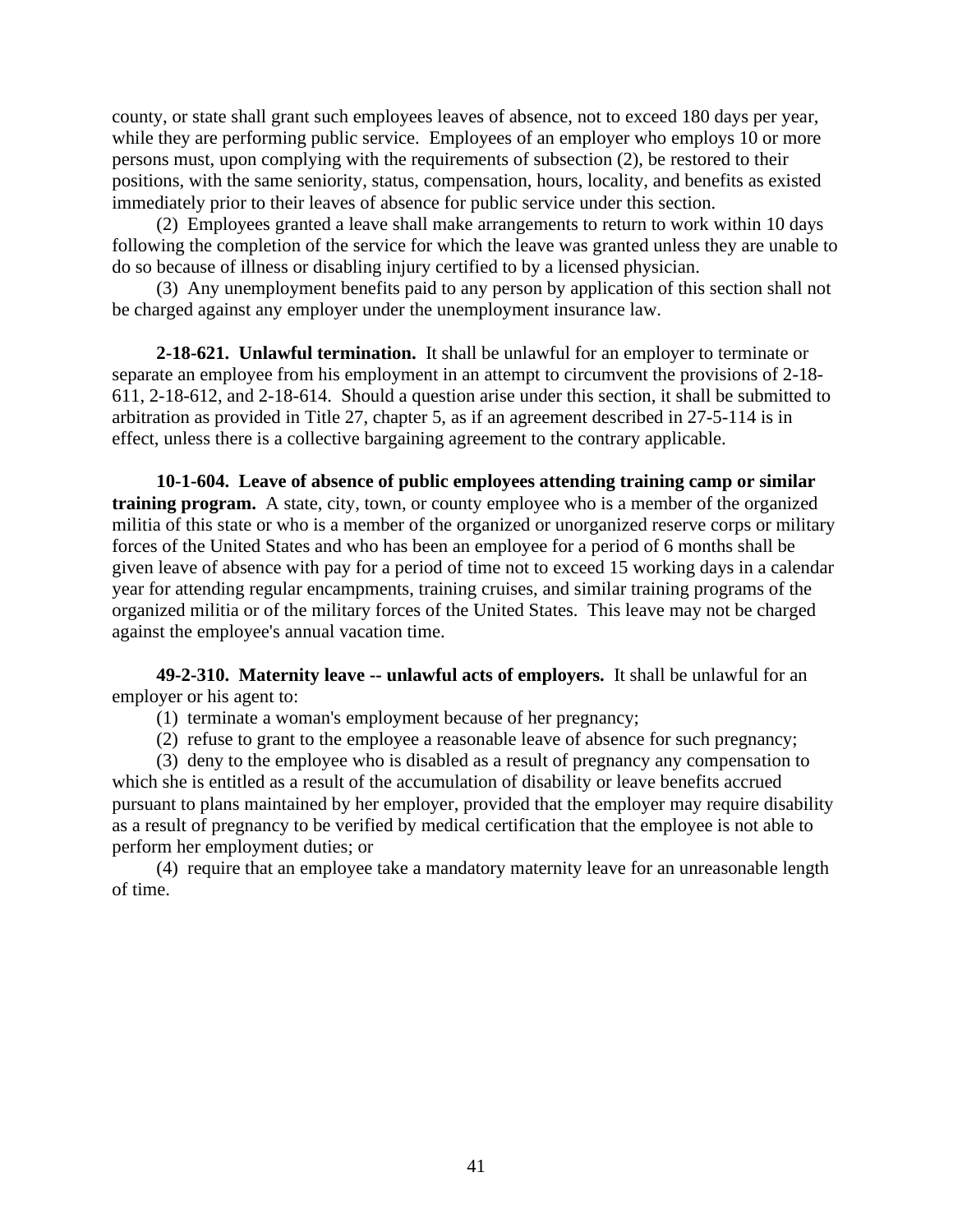## **ADDENDUM C - FOR THE UNIVERSITY OF MONTANA-MISSOULA**

<span id="page-47-0"></span>The first thirty (30) working days for employees promoted from one position covered by this agreement to another shall be a trial period for the employee and supervisor to determine suitability of the job fit. If the promoted employee does not satisfactorily complete the thirty (30) working day trial period in the judgment of the employee or the supervisor, the employee shall be returned to the previous position or to a comparable position.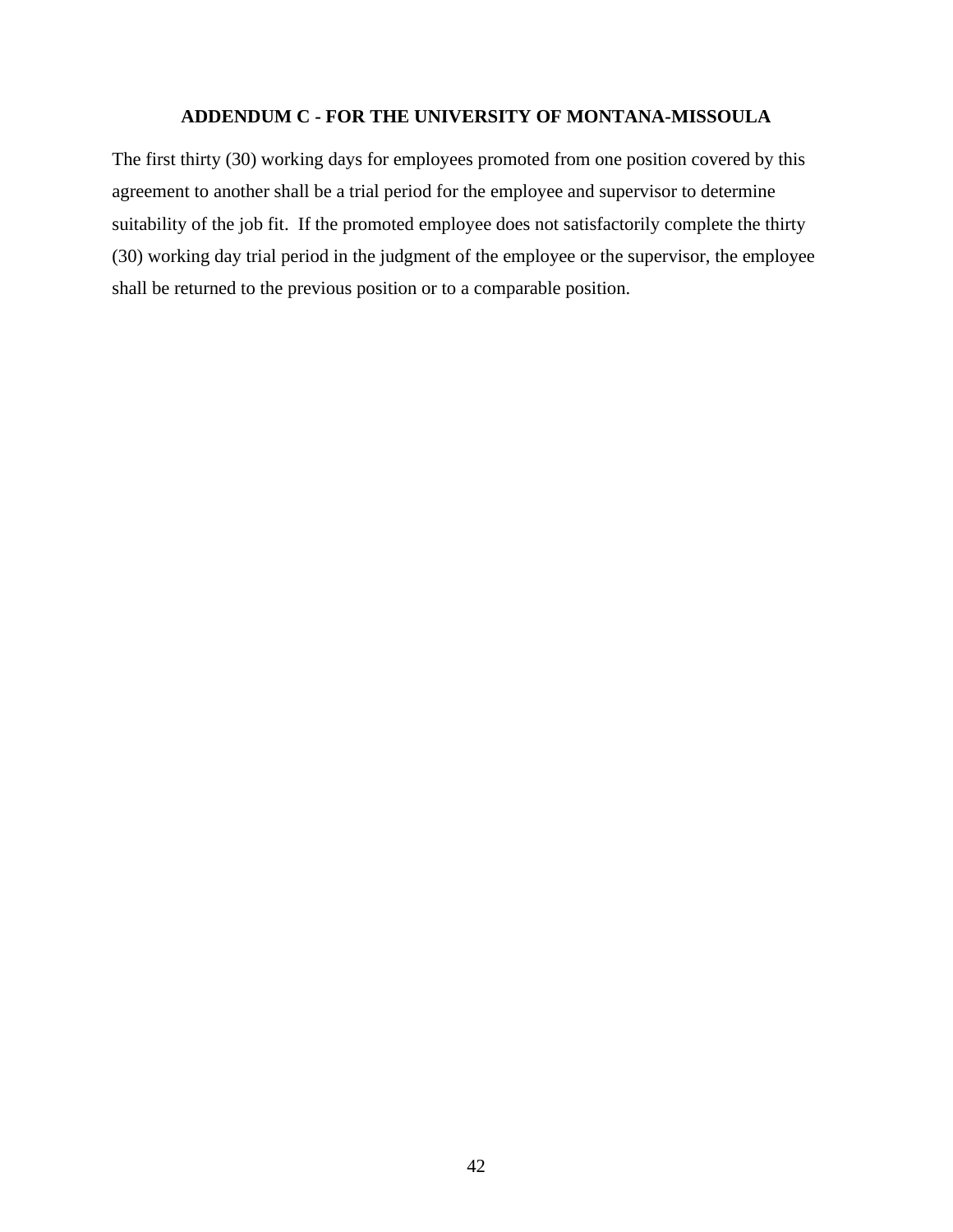## <span id="page-48-0"></span>**MOU -- REDUCTION IN FORCE**

(Expires June 30, 2023)

In addition to provisions of the current collective bargaining agreement, the following terms and conditions are in place through June 30, 2023:

- Management will provide greater than 30 days notice of any layoff whenever reasonably possible, however, in all cases shall provide at least a minimum of 30 days notice.
- Employees who have received notice of layoff may request paid release from work duties (not charged to annual vacation leave or accrued compensatory time) to conduct a reasonable amount of job search tasks (e.g., an appointment at a job service office, a scheduled job interview, limited amount of work on job applications, etc.) Management will grant the request with consideration of how much release time to grant based on department needs, employee needs, job type, workload, budget, etc.
- Fixed term and temporary staff employees within the budgeted department experiencing the need for staff layoff(s) shall be eliminated prior to a layoff of a bargaining unit member. Exceptions to this provision will be permissible if a fixed term and/or temporary staff employee possesses unique knowledge and/or skills required to complete a specific project, duty, or responsibility.
- Any bargaining unit member who has been notified of layoff and such layoff is intended to take effect while the employee is utilizing the MUS staff tuition waiver or dependent partial tuition waiver shall continue their eligibility the remainder of the semester.

## **MOU – LMC for University Police Departments** (Expires June 30, 2023)

<span id="page-48-1"></span>The Committee shall be made of three officers or their alternates, three human resource officers or their alternates, three police chiefs or their alternates, one union representative and one representative from the office of the commissioner of higher education. Informational / content expert guests may be invited. The committee shall meet four times per fiscal year and may meet in person or via phone/web meeting.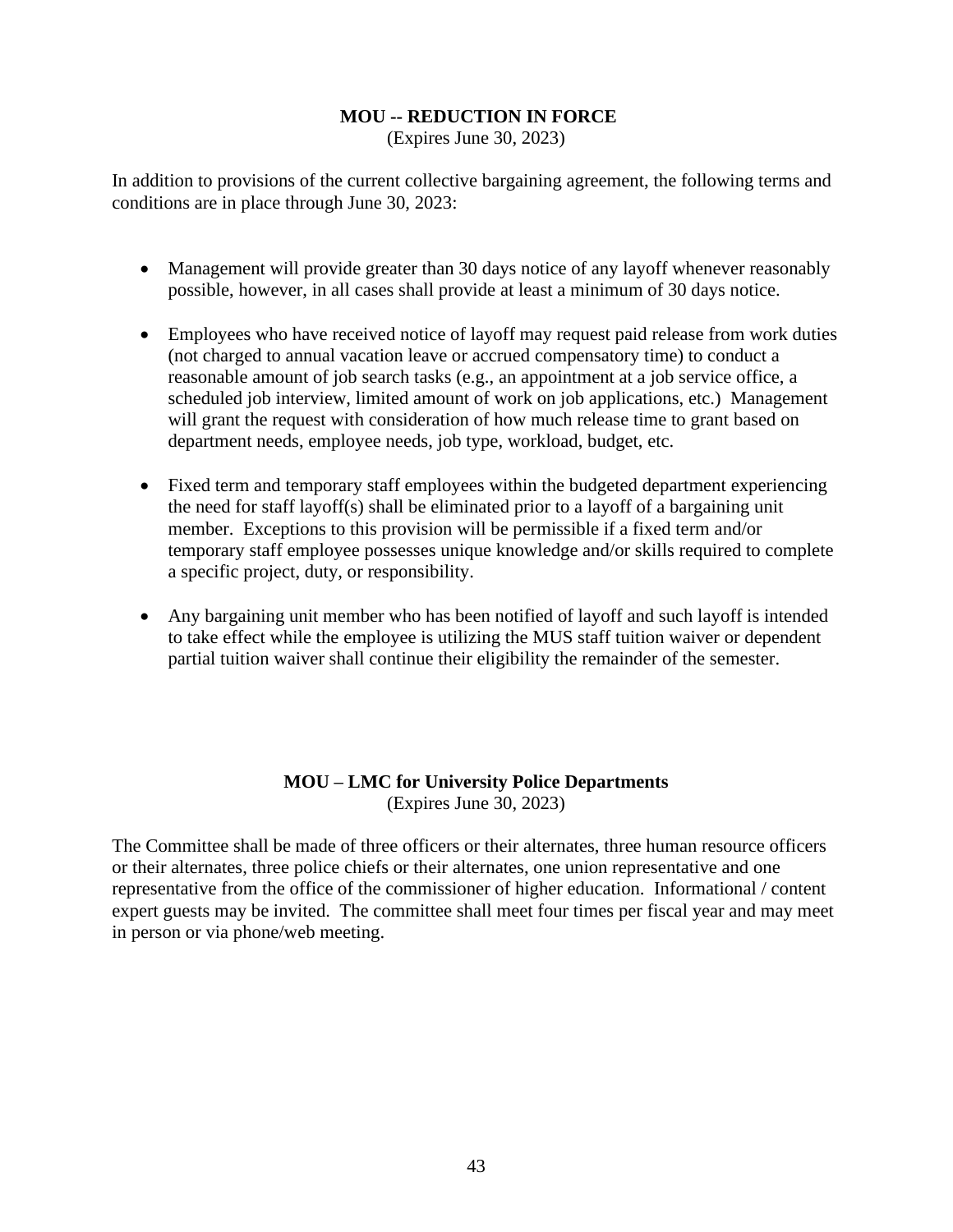DATED this  $\frac{24}{3}$  day of  $\frac{1}{4}$ ,  $\frac{1}{4}$ ,  $\frac{1}{20}$ ,  $\frac{2}{1}$ .

A THE FOR THE FORM THE FORM THE FORM THE FORM THE FORM THE FORM THE FORM THE FORM THE FORM THE FORM THE FORM T<br>A FORM THE FORM THE FORM THE FORM THE FORM THE FORM THE FORM THE FORM THE FORM THE FORM THE FORM THE FORM THE MONTANA UNIVERSITY SYSTEM: FOCUS-MFPE:

 $\mathcal{L}$  Air Education Focus-MFPE Campus President or  $\mathcal{L}$ 

for Human Resources

 $v_{\text{tan}}$  T/Christian  $\overline{f}$ mmissinner of Higher Rougation / POCTIR AGRPR Canivas Provident or Treet

Kevin McRae Deputy Commissioner FOCUS-MFPE Campus President or Designee

Montana Technological University **FOCUS-MFPE Campus President or Designee** 

 $\mathbb{F}$  Focus $\mathbb{F}$ 

aity of Montana-Western **University of Montana** Montana Contact Of Mon

 $\mathcal{P}$ 

E SHER CHEVEREY DELLE Montana State University-Billings

 $\mathcal{F}$  and  $\mathcal{F}$  and  $\mathcal{F}$ 

**LLIPPR Commun President or Dealon** 

FOCUS-MFPE Campus President or Designee

 $G$  $\frac{1}{2}$ Focus $\frac{1}{2}$ Focus $\frac{1}{2}$ Focus $\frac{1}{2}$ **Holona** College 3-MFPE Campus President of Design

Helena College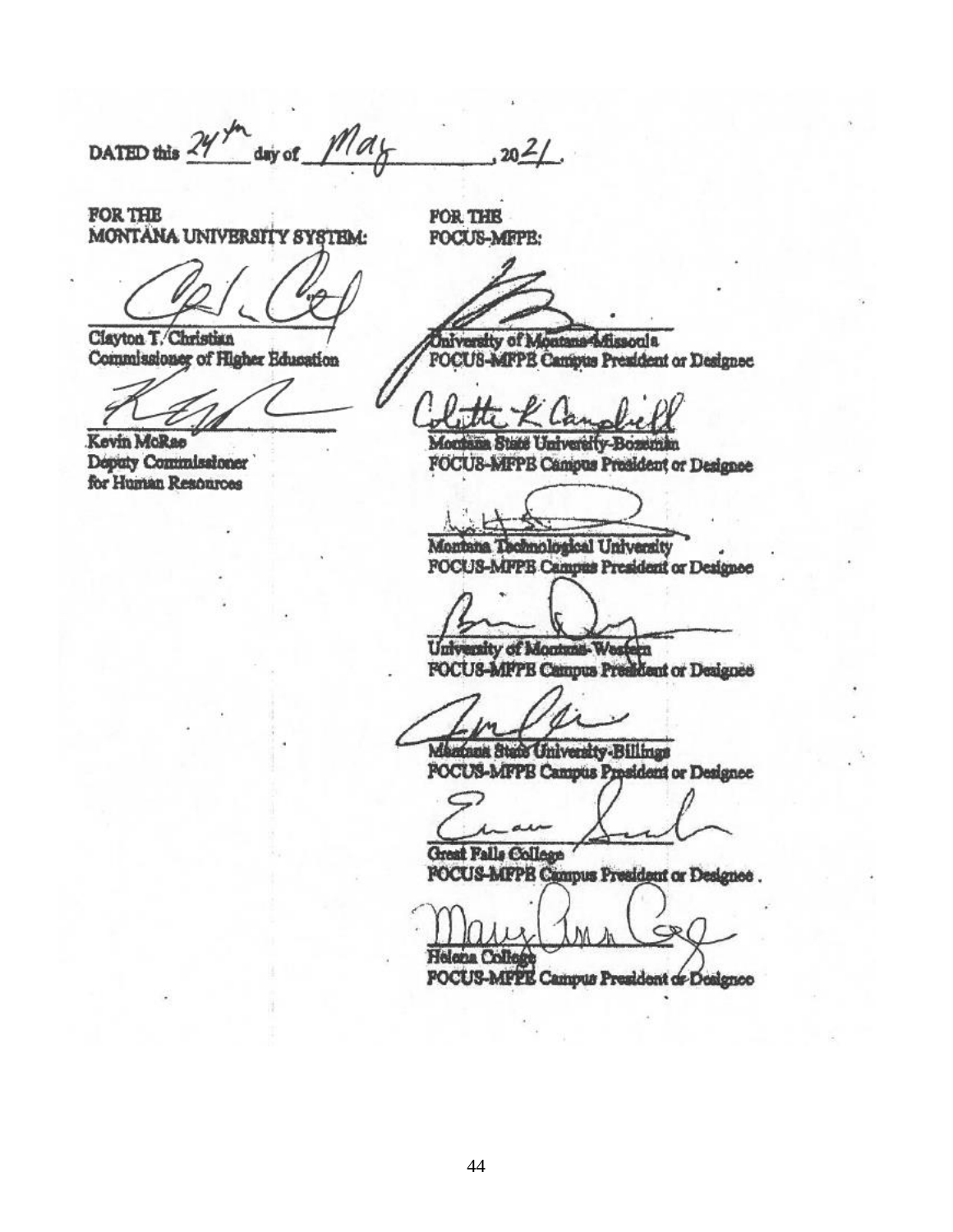## **APPENDIX A- WAGES 21-23**

Wages:

- a. Effective on the first day of the first complete pay period that includes November 15, 2022, the base wage of each employee must be increased by \$0.55 per hour or by 2 percent per hour, whichever amount is greater.
- b. Employees will continue to be eligible for career ladders, in-range progression pay, and strategic pay increases in accordance with pay guidelines.
- c. For the contract term ending June 30, 2023 if the Employer negotiates greater across-the-board pay raises with any other hourly staff bargaining unit in the Montana University System, the parties agree to re-open the wage provisions of the contract for negotiations.

Note: This tentative agreement is subject to ratification by the union and approval by the Board of Regents.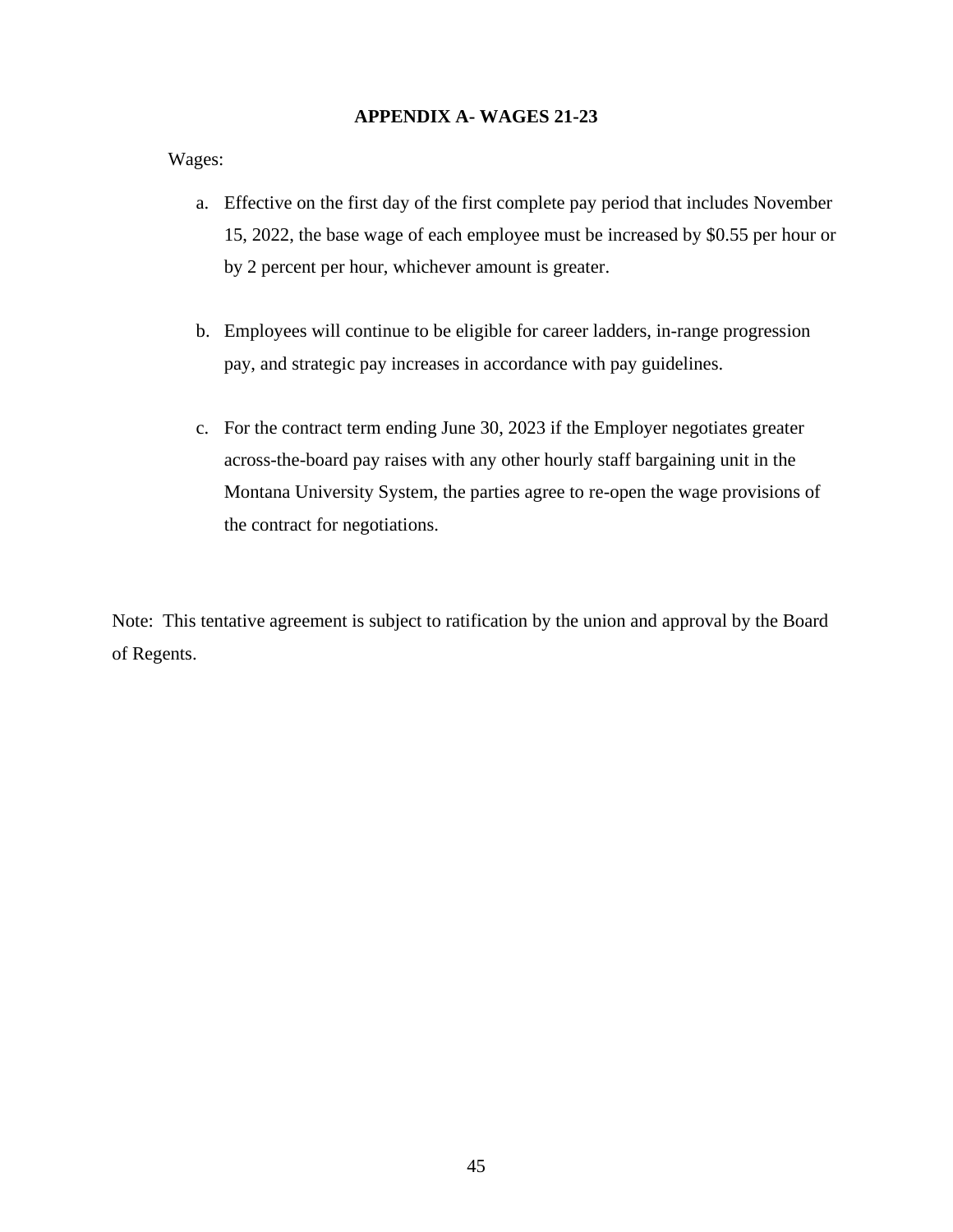## **INDEX**

<span id="page-51-0"></span>Accrual Rate (Overtime), 11 Additional Day Off, 17 Agency Shop, 4 Alternate Work Schedule, 6 Annual Vacation Leave, 11 Approval Required (Overtime), 9 Approval Required, Leaves of Absence Without Pay, 15 Arbitration, 32 Avoidance Prohibited (Overtime), 9 BARGAINING AGENT SECURITY, 4 Bargaining Agent, Representation by the, 20 Bargaining Pool Leave, 13 Bargaining Unit, 1 Bargaining Unit List, 3 Bulletin Boards, 2 Call Outs, 10 Campus Mail, 2 Change of Position, Prior to, 26 Compensatory Time, 10 Compensatory Time Option for Nonexempt Employees, 11 Compensatory Time, Use of, 11 Conditions for Use of Sick Leave, 12 Conflict with Statute, 35 Contract Term, 36 Contracting for Services, 29 Copies of Agreement, 28 Dependent Partial Tuition Waiver, 31 Disability, 15 Discharge for Attachment or Garnishment Prohibited, 21 Discharge Subject to Grievance Procedure, 22 Discharge With Cause, 18 Discharge, Loss of Benefits Due to, 21 Discharged Employee, Wages of, 21 Discharged Employees, Protection of, 21 Disciplinary Layoff, Suspension or, 22 Dues Checkoff, 4 Duration of Warning Letter Limited, 20 EFFECT OF ENTIRE AGREEMENT, 35 Effect of Leave Without Pay, 15 Effecting Discharge, Means of, 21 Electronic Events Calendar, 3 Emergency Use of Health Service, 28 Employee Assistance, 20 Employee Representative, 2 Employer to Furnish Reason for Discharge, 19 Employment Records, 28 Ethical Conduct, 30 Excluded Employees, 1 Exclusive Remedy, 34 Extension by Leave Without Pay, 12 Financial and Legislative Contingencies, 35

Fixed Term Employee, 27 FOR THE UNIVERSITY OF MONTANA-MISSOULA, 42 Full-Time Employees, 27 Grievance Committee or Mediation, 33 Grievance Definition, 32 GRIEVANCE PROCEDURE, 32 Grievance Processing, Rules of, 34 Health Service, Emergency Use of, 28 Holiday Exchanges Authorized, 16 Holiday Layoff, 18 Holiday Pay, 16 Holiday Pay Eligibility, 18 Holiday Pay, Part-Time, 17 HOLIDAYS, 16 Immediate Family Defined, 13 Indemnification, 4 Insurance Coverage, 7 Interim Amendment, 35 Job Change Encouraged Without Penalty, 26 Jury Duty or Subpoena, 13 Labor Management Committee, 3 Layoff Pool, 24 Leave Without Pay, Effect of, 15 Leave, Annual Vacation, 11 Leave, Bargaining Pool, 13 Leave, Educational and Fee Waivers, 14 Leave, Military Training, 13 Leave, Sick, 12 LEAVES, 11 Leaves of Absence Without Pay, 15 Longevity Pay, 7 Loss of Benefits Due to Discharge, 21 MANAGEMENT RIGHTS, 4 Maternity Leave, 14 Maximum Accumulation, 11 Maximum Accumulation (Overtime), 11 Meal Periods, 7 Means of Effecting Discharge, 21 Meeting Rooms, 3 Military Training Leave, 13 MISCELLANEOUS PROVISIONS, 27 Nepotism, 26 NO WORK STOPPAGES, 5 NONDISCRIMINATION, 5 Notice and Selection of Employees for Layoff, 23 Notice of Vacancies, 25 Outside Employment, 29 Overtime, 8 Overtime Equalization, 9 Parking, Vehicle Registration and, 29 Part-Time Employees, 27 Part-Time Holiday Pay, 17 PAY AND HOURS, 5